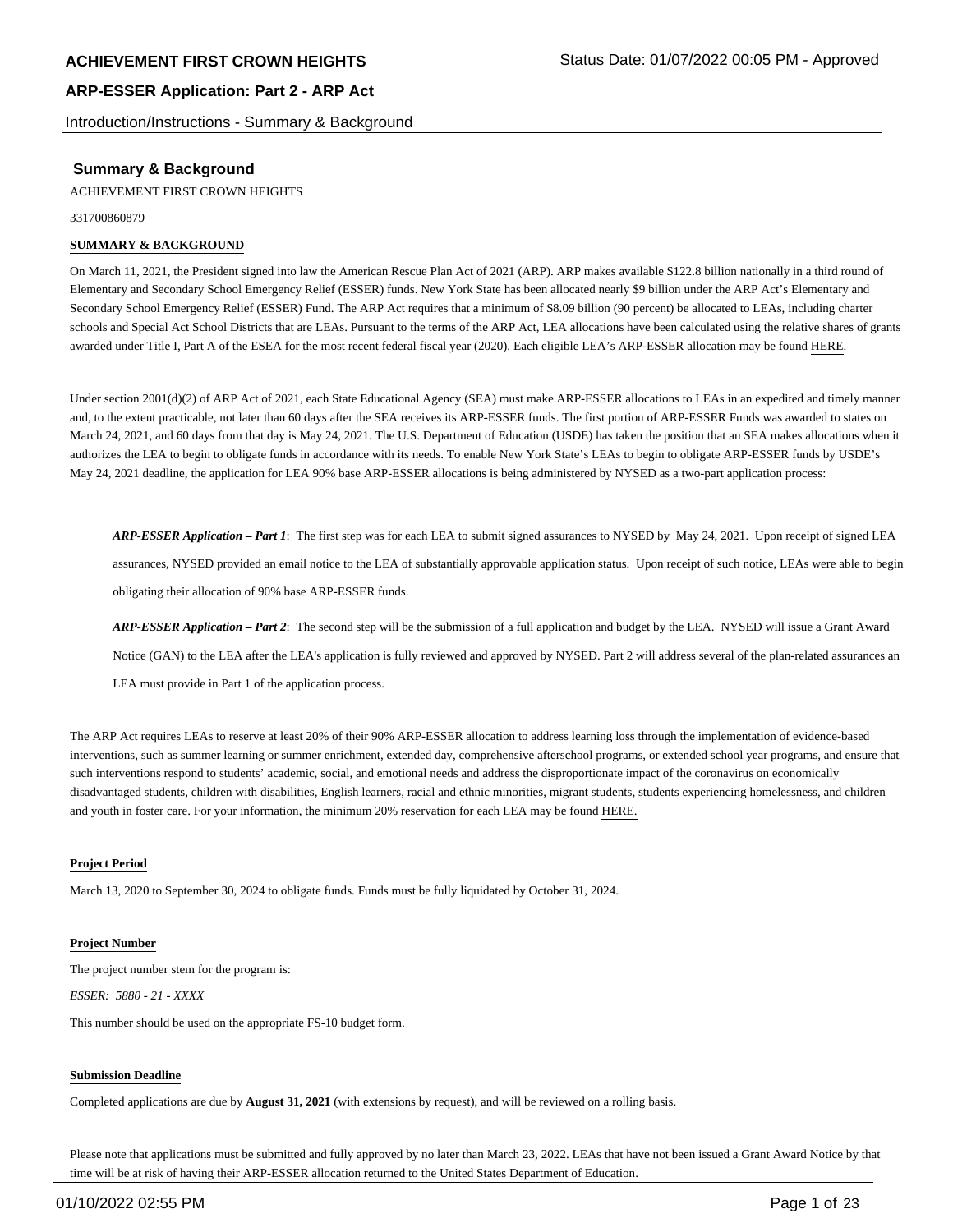Introduction/Instructions - Summary & Background

#### **APPLICATION PROCESS FOR LEA ALLOCATIONS OF ARP-ESSER SEA RESERVE FUNDS**

The federal ARP statute requires SEAs to reserve:

not less than 5 percent of the total amount of grant funds awarded to the State (\$449.4 million) to carry out activities to address the impact of lost instructional

time by supporting the implementation of evidence-based interventions;

not less than 1 percent (\$89.9 million) to carry out the implementation of evidence-based summer enrichment programs; and

not less than 1 percent (\$89.9 million) to carry out the implementation of evidence-based comprehensive afterschool programs.

The 2021-22 enacted state budget directs that these required SEA set-asides be allocated as grants to specified school districts. Each eligible district's allocation of SEA reserve funds may be found HERE. NYSED will inform school districts under separate cover when the application process for school district allocations of ARP-ESSER SEA set-aside funds has been published in the SED Monitoring and Vendor Reporting System. This application is only for LEA 90% base ARP-ESSER allocations. LEAs should not apply for ARP ESSER SEA Reserve funds as part of this application.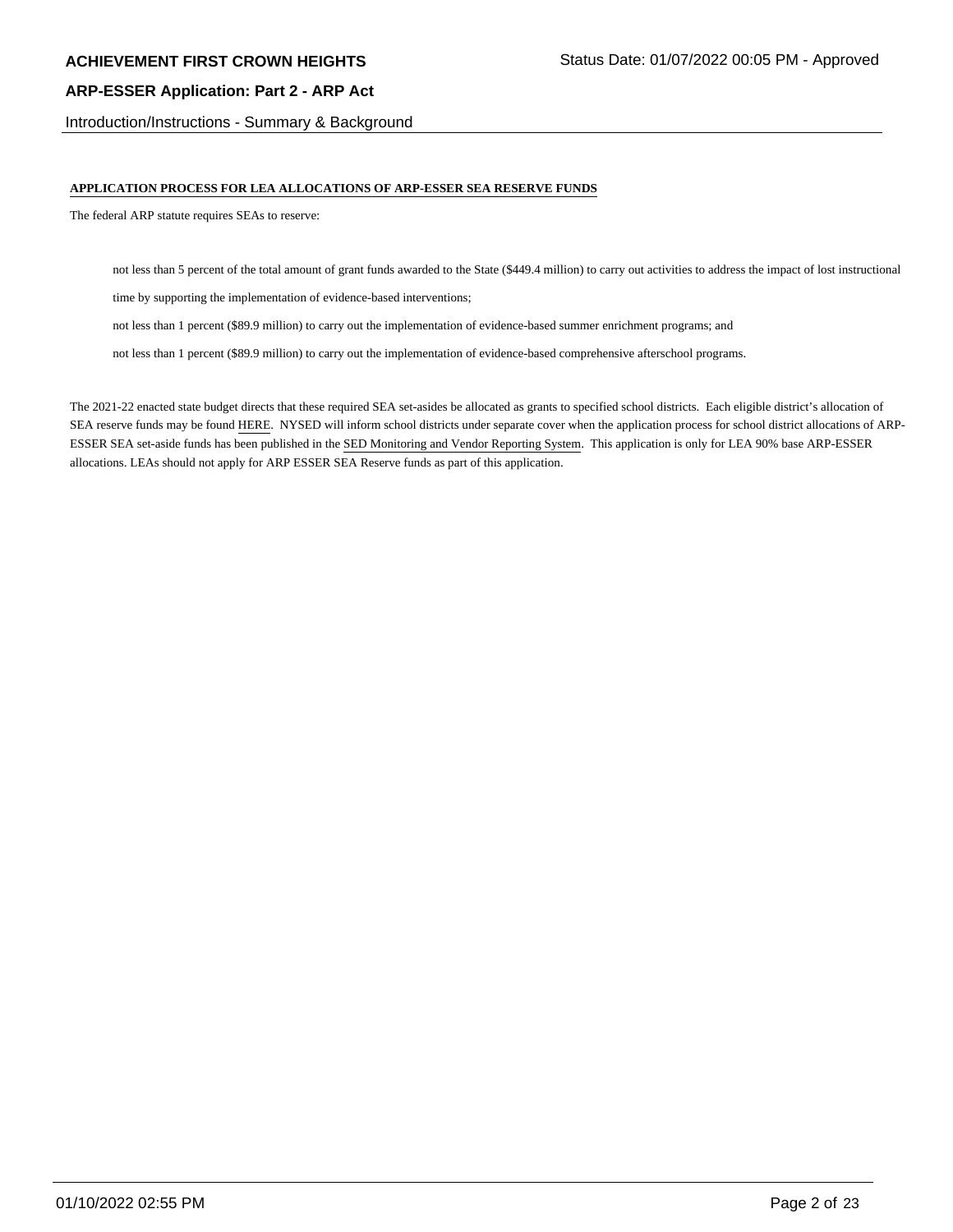Introduction/Instructions - Submission Instructions

#### **Submission Instructions**

#### ACHIEVEMENT FIRST CROWN HEIGHTS

331700860879

#### **Directions for Submitting the Application:**

The online application may only be submitted/certified by the chief school officer of the applicant LEA. The designated superintendent (public school LEAs), and the chief executive officer, board of trustees president, or school employee designated by the board of trustees (charter school LEAs) are the only administrators with the submit/certify rights necessary to successfully submit and certify a completed application for NYSED review.

LEAs *ARE NOT REQUIRED* to send hard copies of general application materials to the Department.

LEAs *ARE REQUIRED* to send signed originals and two hard copies of each FS-10 Budget Form to:  *Office of ESSA-Funded Programs - Rm 320 EB RE: ARP-ESSER Application – Part 2 New York State Education Department 89 Washington Avenue Albany, NY 12234.*

#### **Deadline for Submitting the Applications:**

The *ARP-ESSER Application – Part 2* is due by August 31, 2021.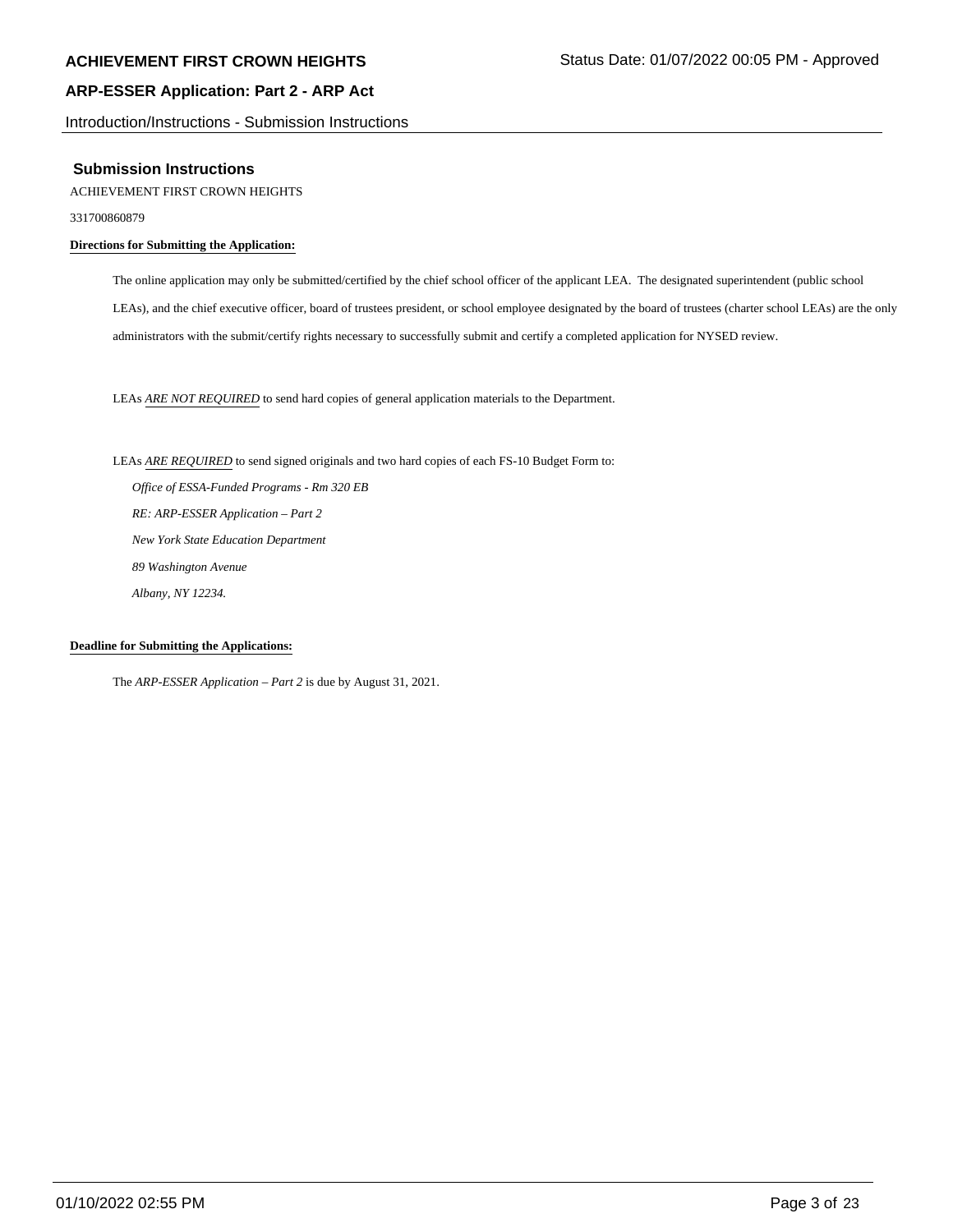LEA ARP-ESSER Plan - ARP-ESSER Intent to Apply

# **ARP-ESSER LEA Base 90% Allocation - Intent to Apply**

ACHIEVEMENT FIRST CROWN HEIGHTS

331700860879

**1. Does the LEA intend to apply for American Rescue Plan (ARP) Act - Elementary and Secondary School Emergency Relief (ESSER) LEA Base 90% funding?**

Yes, the LEA intends to apply for Elementary and Secondary School Emergency Relief (ESSER) funding.

**2. Please provide contact information for the LEA Business Official and Board President. Please confirm that each individual has reviewed and approved of the application, including all plan descriptions and use of funds.** 

|                               | Name            | Email Address                 | Date of Final |
|-------------------------------|-----------------|-------------------------------|---------------|
|                               |                 |                               | Review/       |
|                               |                 |                               | Approval      |
| <b>ILEA Business Official</b> | Neil Shah       | neilshah@achievementfirst.org | 08/27/2021    |
| <b>LEA Board President</b>    | Deborah Shanley | dashanley838@gmail.com        | 08/30/2021    |

### **ARP-ESSER Allocation - Construction-Related Costs**

**3. Does the LEA intend to use American Rescue Plan (ARP) Act - Elementary and Secondary School Emergency Relief (ESSER) LEA Base 90% funding for construction-related expenditures?**

Yes, the LEA does intend to use American Rescue Plan (ARP) Act - Elementary and Secondary School Emergency Relief (ESSER) funding for construction-related expenditures.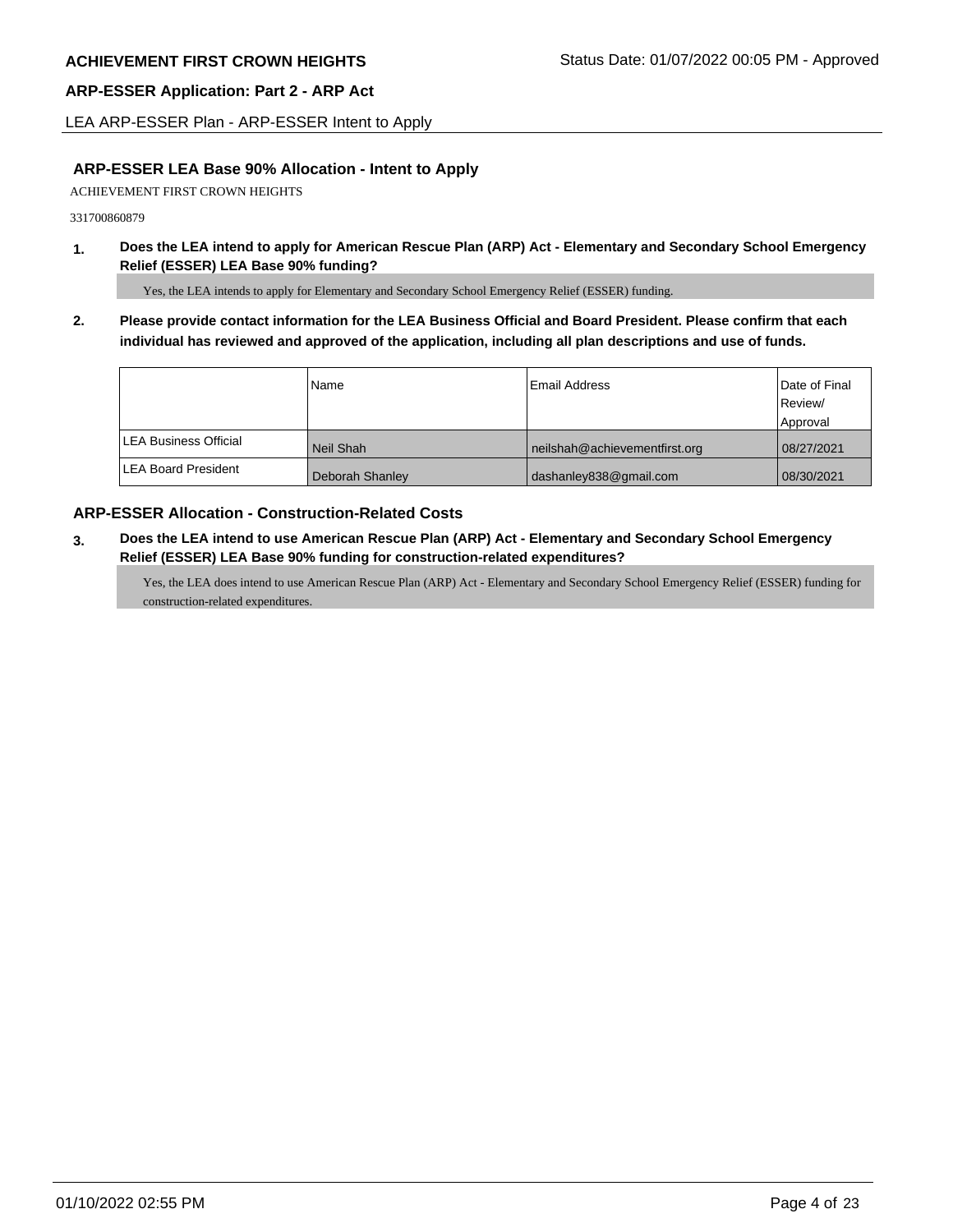LEA ARP-ESSER Plan - ARP-ESSER Plan Development & Program Information

#### **ARP-ESSER LEA Base 90% Allocation - Plan Development and Dissemination**

ACHIEVEMENT FIRST CROWN HEIGHTS

331700860879

Title VIII of Division B of the CARES Act directs the Department to carry out the Education Stabilization Fund, of which the ARP ESSER funds are a part. Section 2001 of the ARP Act provides for the Department to make grants to each SEA from the ARP ESSER funds. An SEA must allocate at least 90 percent of its ARP ESSER grant funds to its LEAs (including charter schools that are LEAs) in the State in the same proportion that the LEAs received under part A of title I of the ESEA in Fiscal Year 2020, as required by section  $2001(d)(1)$  of the ARP Act; and section  $2001(e)$  of the ARP Act prescribes certain mandatory and permissive uses of LEAs' funds. Under 20 U.S.C. 1221e-3, the Secretary has the authority to promulgate rules governing the programs administered by the Department. Under this requirement, each LEA that receives ARP ESSER funds must develop, submit to the SEA on a reasonable timeline determined by the SEA, and make publicly available on the LEA's website, a plan for the LEA's use of ARP ESSER funds. The plan - known as the LEA ARP ESSER Plan - and any revisions to the plan submitted consistent with procedures established by the SEA, must include a description of key activities which are required below.

#### **NYSED will consider each LEA's application for its base 90% ARP-ESSER allocation as meeting the USDE LEA ARP-ESSER use of funds plan requirement, provided the required elements of the plan are fully addressed in the LEA's application, combined with a budget, and then publicly posted after being developed with public input.**

An LEA must engage in meaningful consultation with stakeholders and give the public an opportunity to provide input in the development of its plan. Specifically, an LEA must engage in meaningful consultation with students; families; school and district administrators (including special education administrators); and teachers, principals, school leaders, other educators, school staff, and their unions. Additionally, an LEA must engage in meaningful consultation with each of the following, to the extent present in or served by the LEA: Tribes; civil rights organizations (including disability rights organizations); and stakeholders representing the interests of children with disabilities, English learners, children experiencing homelessness, children in foster care, migratory students, children who are incarcerated, and other underserved students.

Each LEA's ARP ESSER plan must be in an understandable and uniform format and, to the extent practicable, written in a language that parents can understand (or, if not practicable, orally translated). Upon request by a parent with a disability, LEA plans must be provided in an alternative format accessible to the parent.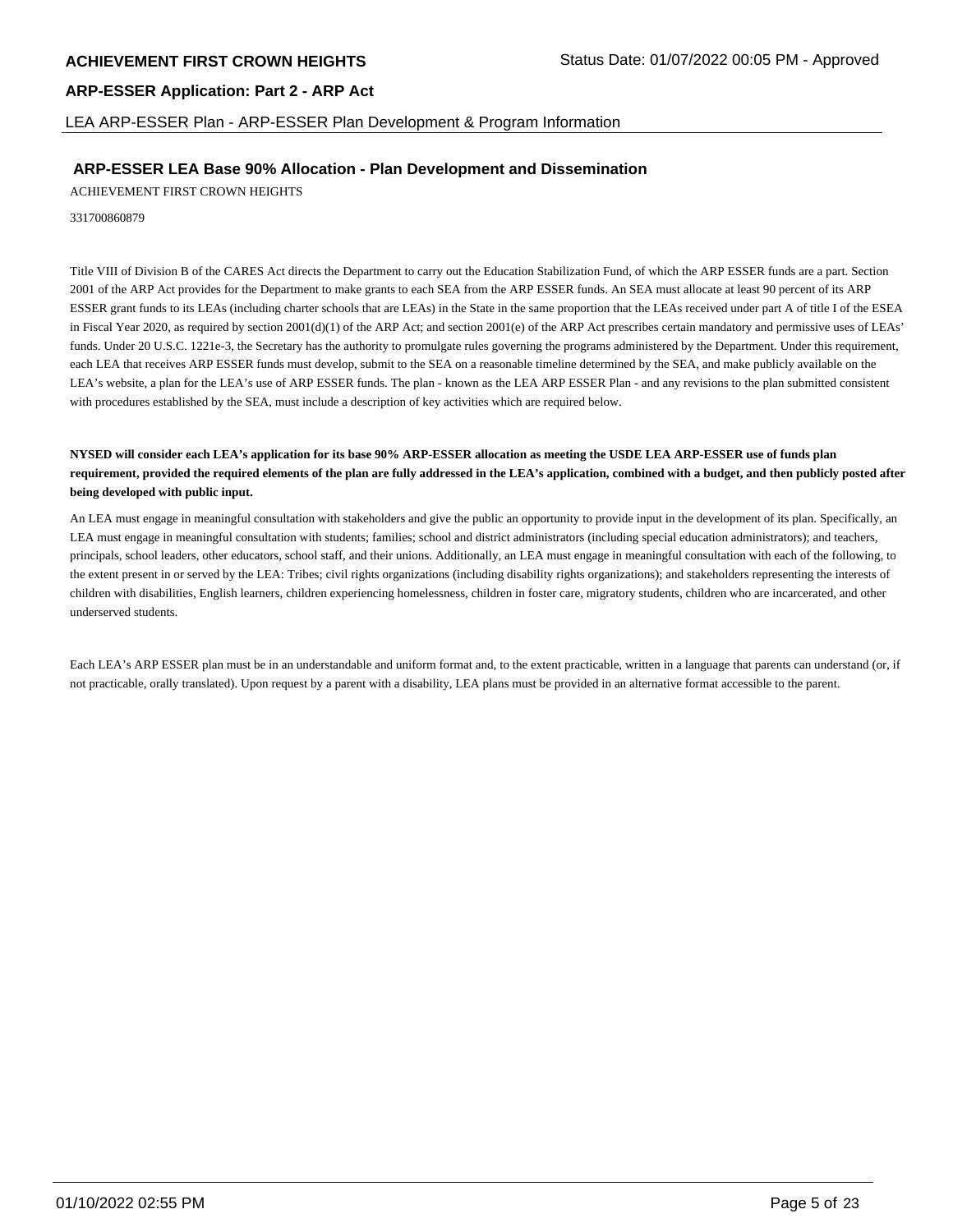#### LEA ARP-ESSER Plan - ARP-ESSER Plan Development & Program Information

#### **1. In the space provided below, please describe how the LEA meaningfully engaged a diverse and representative set of the applicable stakeholders in developing a plan to use these funds and implementing that plan.**

AF schools follow a process of designing "with" not "for", and as part of designing our response to COVID programming we conducted in-depth surveys of families, students, staff, and school leaders. Over 290 New York parents provided their input via these surveys, and more than 80 expressed interest in participating in 4-hour long "Vision Summit" meetings with network and school leaders. The same opportunities were provided to our Board members and student alumni.

The AF Brooklyn school board received regular updates on reopening plans and ESSER grant development and had opportunities to ask questions and provide feedback. The feedback from all stakeholders resulted in a program that leverages five strategies: 1) designed for physical safety; 2) maximizes each student's experience; 3) adaptive curriculum; 4) strong reading intervention; and 5) leverage eternal partnerships like those to provide tutoring.

Achievement First has prioritized listening and responding to the needs of scholars, families, and staff on a consistent and ongoing basis. Achievement First will continue to engage its stakeholders in defining its most important educational needs resulting from COVID-19 through:

- Virtual Parent and Family Town Halls on scholars' academic progress and recovery, curriculum shifts and interventions, school buildings' safety plan updates, enrichment programming and social emotional resources
- School boards continue to meet on a bi-monthly basis and receive updates on the academic program, non-academic offerings, facilities' health and safety, student and family experience feedback and expenditures
- School leader cohort meetings at each academy level are held 1 to 2 times each month in which Achievement First network leaders and principals meet to discuss the current state of schools, attendance and classroom engagement, share best practices, review the efficacy of elements of the reopening and safety plans and align on necessary actions
- Accessible, two-way communication and coordination among educators and administrators and Achievement First families via the ParentSquare digital tool. The platform was provided by each school facilitates and encourages engagement about daily school happenings, special events and developments, collect and respond to feedback
- Achievement First's technology teams have established remote IT support for scholars and families to engage about the effectiveness of technology aids as part of the educational program. This facility also helps to alleviate stress in connecting by providing device troubleshooting including Chromebooks and MiFis, and stable internet connectivity to support at-home learning via Zendesk tickets. School staff, teachers and scholars continue to receive on-site support for in-person instruction.
- Ongoing outreach to families by Achievement First's School Operations team about non-academic needs including meals, rent and utilities support.
- **2. In the space provided below, please provide the URL for the website(s) where the LEA ARP-ESSER Plan is/will be publicly posted. For an LEA that does not have a website, the LEA may identify an online platform (e.g. social media group or post, file sharing service, email listserv) that allows plans to be directly communicated to students, parents or legal guardians, school staff, and other stakeholders. As appropriate, the LEA should provide details about how the plan will be made available to people who request it.**

Safe Return to In-Person Instruction and Continuity of Services Plan: https://www.achievementfirst.org/wp-content/uploads/2021/12/AF-NY-SafeReturnPlan-2.pdf

The AF Crown Heights ARP ESSER plan will be posted after the grant application receives programmatic approval.

Families that have additional questions can review the Family FAQs on the website, or complete this form to request more information. The School Operations team will make hard copies of the plan available when requested.

## **ARP-ESSER LEA Base 90% Allocation - Program Information**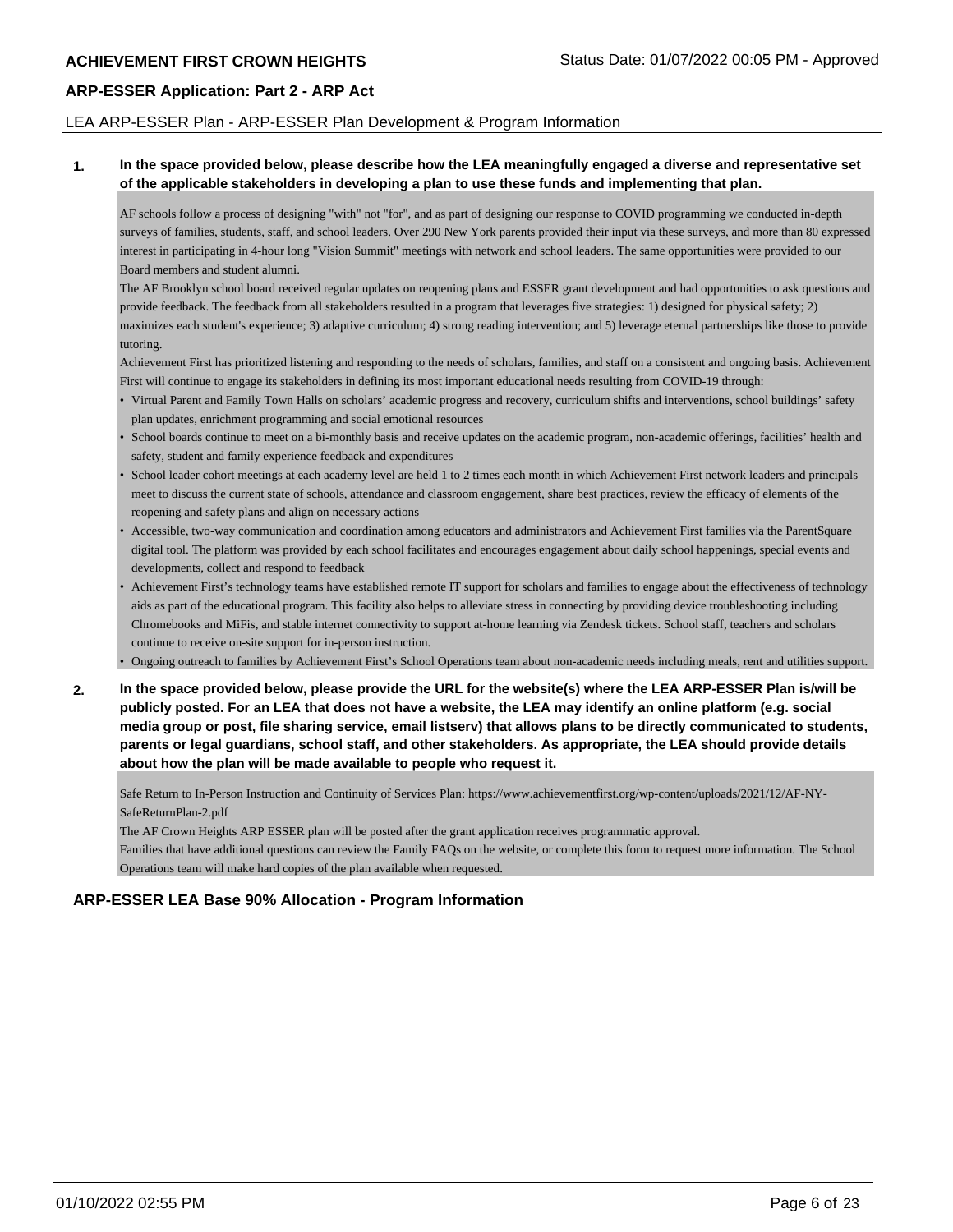#### LEA ARP-ESSER Plan - ARP-ESSER Plan Development & Program Information

**3. In the space provided below, please describe the extent to which and how the funds will be used to implement prevention and mitigation strategies that are, to the greatest extent practicable, consistent with the most recent CDC guidance on reopening schools, in order to continuously and safely open and operate schools for in-person learning.**

Achievement First will ensure the safety and well-being of all staff and students preventing all cases of in-school transmission of COVID-19 in by enforcing compliance with mask wearing at all school sites, physical distancing protocols, limiting the sharing of resources and tools, improving access to effective academic and providing social emotion supports, and facilities' upgrades including frequent deep cleaning and HVAC maintenance and projects mitigate spread via high-touch surface and high-traffic areas through the 2023/24 academic year. Achievement First adopted a twopronged evaluation and monitoring approach for this goal: (1) extent to which the charter's mitigation practices reflect CDC and state guidance and best practices endorsed by peer organizations; and (2) engaged staff and families through family surveys administered through Parent Square in June - July 2020, and at regular town halls beginning in June 2020 throughout SY21 on our reopening and safety strategies throughout the pandemic. The Needs Assessment revealed that Achievement First must: a. Ensure all safety measures are in place and the school has procured the technology and instructional materials necessary to implement the instructional model. b. Train and hold all staff members accountable to the Achievement First Operational & Safety Parameters. c. Capture & codify examples, images, and videos of best practices & key routines with safety parameters to leverage in training of new staff and teachers. The strategies outlined in this ARP ESSER application reflect the findings of the Needs Assessment as they are comprehensive and integrated to mitigate the spread of COVID at Achievement First by empowering families, scholars, and staff to feel wholly supported whilst holding all members of the school community accountable for the successful re-introduction of in-person instruction at full or near capacity through SY2021/22. The strategies leverage the most up-to-date guidance for health and safety to design programming and create conditions and an environment to facilitate more responsive, effective and forward-looking instructional model parameters.

Stocking and distribution of PPE, sanitizer, 1:1 Chromebooks and laptops preloaded with instructional and engagement software, providing reliable and stable internet access (MiFi devices and plans) to scholars as needed to facilitate hybrid and remote instruction as well as access to additional digital resources to support academic recovery and learning acceleration, for individual sets of instructional and curriculum supplies, and individually assigned computer peripherals including headphones for instructional that is enhanced by digital resources and to limit distractions that impact hybrid/ remote synchronous learning . ESSER II and ARP ESSER funding will assist with purchasing adequate supplies of alcohol-based hand sanitizer, sanitizing stations and handwashing units to promote good hand hygiene and ensure the hands of scholars and staff are cleansed between washing, reusable protective face coverings that have been recommended by the CDC to reduce the risk and transmission of bacteria and viruses including COVID-19, disposable face coverings to augment reusable supplies and serve as contingency, disposable latex gloves and gowns to limit transmission and facilitate health checks, handheld temperature scanners and thermometers to check students and staff for fevers before they enter the schools' facilities, and individually packaged student instructional supplies to mitigate the spread of disease among scholars and teachers via shared classroom resources.

Achievement First Directors of School Operations and network leads collaborated to develop operating plans and procedures to ensure school teams are prepared to implement health and safety guidance and resume in-person and introduce hybrid instruction in Fall 2020. The Achievement First Operational Parameters and Safety Precautions have been designed to ensure scholar and staff well-being and mitigate and/ or decrease potential spread of COVID-19. Particular emphasis has been placed on good hand-hygiene, physical distancing, scholar and employee screening and asymptomatic testing, self- monitoring and reporting, disinfecting, and safe disposal of chemicals, additional waste and PPE.

Facilities sanitization, improvements, upgrades and maintenance to mitigate spread via high-touch surfaces and ensure that all Achievement First classrooms maintain adequate air flow for air quality standards in-keeping with CDC guidance and to reduce any risk of airborne spread of COVID-19 inside school facilities.

1. The funding will assist with costs for professional deep cleaning services, acquiring stocks of sanitizing/ disinfecting wipes that are critical for school operations and keeping students and staff safe and healthy during the ongoing COVID-19 public health emergency, and additional commercialgrade cleaning and disinfecting supplies to ensure that classrooms and common areas are effectively cleaned and sanitized. Achievement First has developed a comprehensive facilities and custodial services plan in response to the COVID-19 pandemic and to facilitate the safe reopening. Professional custodial service providers will clean and disinfect frequently touched surfaces at the end of each day using robust cleaning protocols inline with CDC and Local government recommendations, frequent cleaning of high-touch items and restrooms and the Nurse's Office should be sanitized at least twice a day whilst ensuring that disinfectants are applied/used according to the manufacturers' specifications.

2. Assess all building HVAC systems to ensure they are providing the needed air exchanges, and replace HEPA filters every 6-8 weeks (versus every 20 weeks).

3. Purchase sanitizing units to clean air at HVAC air inlets. Sanitizing units compatible with current HVAC systems will clean air before circulating through heating system. These units are known to kill various viruses including COVID-19.

4. Install stand- alone and large air purifiers to aide in ventilation and mitigate the spread of COVID-19 within Achievement First's classrooms and common areas.

5. Replace traditional water fountains with touchless installations as is best practice in public spaces. Reduces the risk of the COVID spread by eliminating the need for scholars and staff to use hands on high-touch surfaces.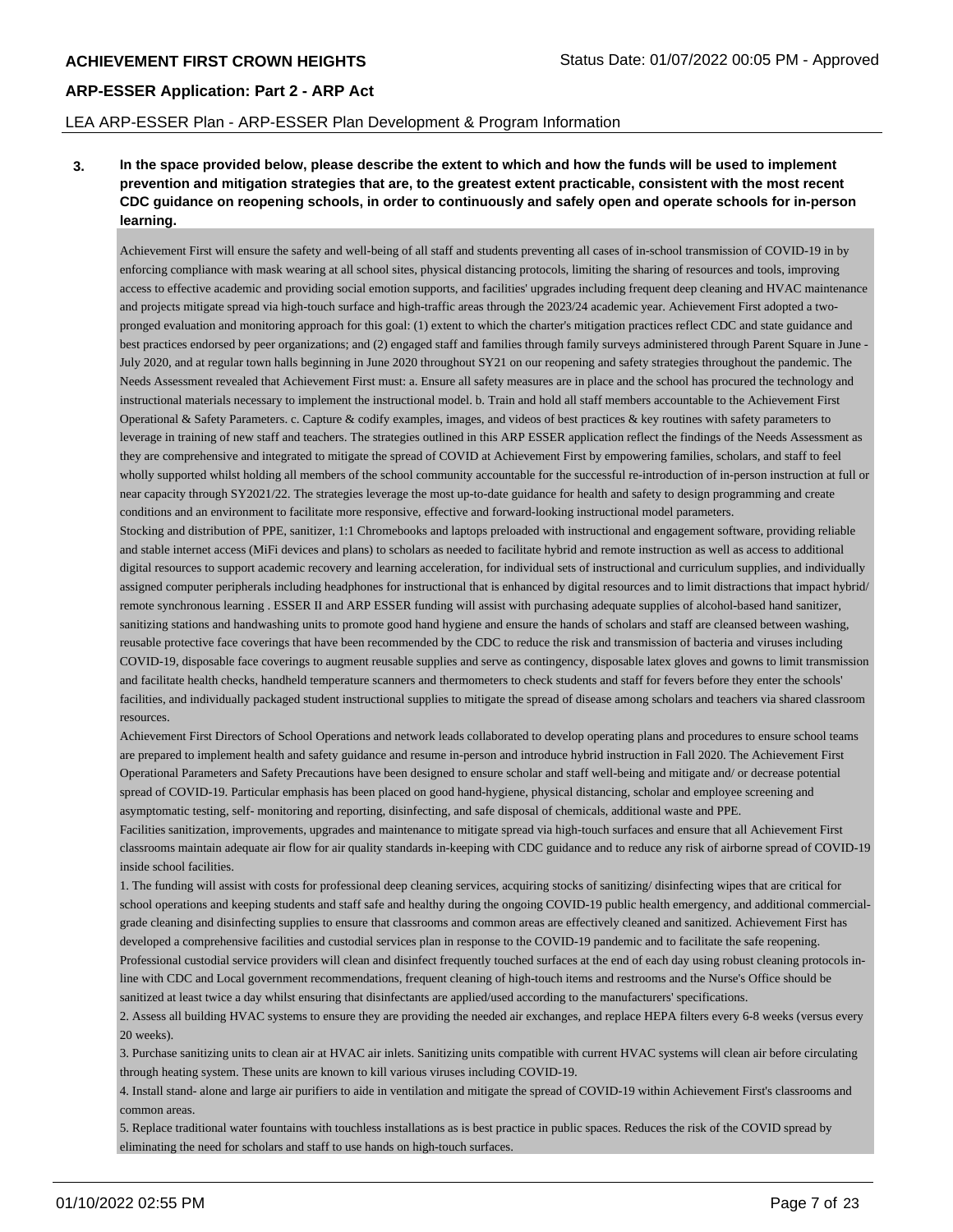#### LEA ARP-ESSER Plan - ARP-ESSER Plan Development & Program Information

#### **4. In the space provided below, please describe the data that the LEA will use to identify student needs and monitor student progress as a result of planned interventions and supports.**

Achievement First will reduce the number of students who are reading below grade level by 10% at EOY in June 2022 by ensuring that school leaders and teachers are provided with the professional development and additional resources to ensure students are engaged at an individual level, reading intervention blocks are high-quality and 75% of scholars identified as needing a reading intervention have access to and are engaged in programming that extends beyond the traditional school year and/ or day.

**Strong Reading**: Schools will use existing data and will measure the success of this work by reducing the amount of students who are reading far below grade level, ensuring students who need a reading intervention are in an intervention, and ensuring reading intervention blocks are high quality. Achievement First does not have current proficiency data for comparison as the pandemic forced school closures and the cancellation of state tests in New York.

However, the ultimate indicator of successful implementation of this strategy is meeting Achievement First's ELA and reading proficiency standards: All students will be proficient readers and writes of the English Language. Prioritizing reading means using interventions that are research-based and scientifically proven to teach students to build skills to become proficient readers. This also means ensuring scheduling, staffing, training, coaching, principal and regional superintendent time, and Team Special Services support decisions will focus on improving reading intervention quality. **Tutoring Programs**: The new Director of Tutoring Programs will: a) Use data from SY 2020/21 and Summer 2021 to identify the students who are

most at risk of academic failure, especially those who are on track to fail 3+ classes; b) Develop and oversee credit recovery programs at the end of every quarter and over the summer; and c) Provide 1:1 advising to the 5-10% of students who are at greatest risk.

To measure the program's success, Achievement First will use the State's SBAC's scores in 2021 as a benchmark, and then use AF's Interim Assessment test #3 in the following years to measure progress towards our goals. Our targets will be: SY22: - Math: learner. SY 2021/22 will prioritize students whose learning has been most adversely affected by remote/hybrid school- school leaders will target classroom assignments to ensure that the strongest teachers are teaching scholars with the greatest needs, Next year, we expect to have more diverse learning needs in every one of our classrooms K-12 than ever before.

- 1. Use data from SY 2020/21 to identify the students who are most at risk of academic failure, especially those who are on track to fail 3+ classes.
- 2. Develop and oversee credit recovery programs at the end of every quarter and over the summer.

3. Provide 1:1 advising to the 5-10% of students who are at greatest risk.

To measure the program's success, Achievement First will use the State's SBAC's scores in 2021 as a benchmark, and then use AF's Interim Assessment test #3 in the following years to measure progress towards our goals. Our targets will be: SY2021/22: - Math: Triple proficiency at all 4 schools. - ELA: Increase by 10% points at all 4 schools. SY2022/23: - Math: Increase scores by 5% points from SY 2021/22 in all schools. - ELA: Increase scores by 5% points from SY2021/22 in all schools.

**Summer Instruction**: Achievement First will provide extended learning by way of a K-12 Summer Academy and the Change Summer AF Camp to reengage youth who have largely been in remote or hybrid learning. This strategy will be implemented in July following SY 2022/23 and SY 2023/24 school year with both the Summer Academy and AF summer camp ending in August.

By the end of Summer Academy programming, at least 90% of students will demonstrate growth on internal assessments. Additionally, at least 80% of students and parents will agree/strongly agree on end-of- summer survey that the program positively impacted them/their student.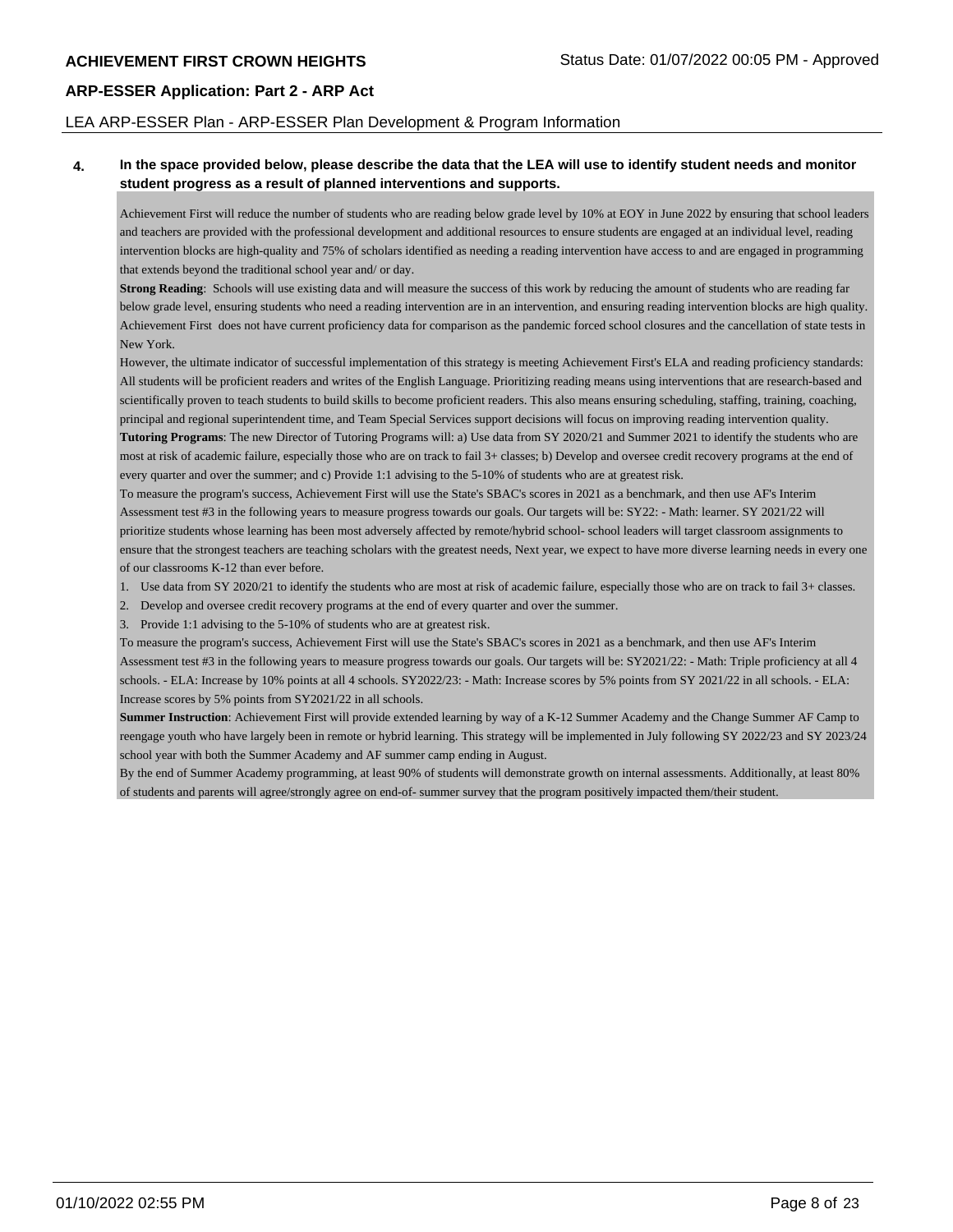#### LEA ARP-ESSER Plan - ARP-ESSER Plan Development & Program Information

**5. In the space provided below, please describe how the LEA will use the funds it reserves under section 2001(e)(1) the required reserve of 20% of funds - to address the academic impact of lost instructional time through the implementation of evidence-based interventions, such as summer learning or summer enrichment, extended day, comprehensive afterschool programs, or extended school year.**

Achievement First adopted a two-pronged evaluation and monitoring approach for this goal: (1) extent to which the charter's mitigation practices reflect CDC and state guidance and best practices endorsed by peer organizations; and (2) engaged staff and families through family surveys administered through Parent Square in June - July 2020, and at regular town halls beginning in June 2020 throughout SY2020/21 on our reopening and safety strategies throughout the pandemic. Achievement First has also reviewed the best practices of other Charter Management Organizations including Uncommon, KIPP, Success Academy. Achievement First engages on a weekly basis to compare strategies, exchange ideas, and share resources. In the SY2020/21 school year, we saw a significant number of high school students failing core classes due to prolonged remote instruction and other challenges of the pandemic school year. We launched a number of successful interventions, but we are still likely to end the year with 30- 35% of students failing at least one course in SY21 and 10-15% failing three or more courses. We know the SY2021/22 school year will be critical for these students; if they get the support they need, they will be able to recover from the challenging pandemic year. If not, they could become permanently off-track in their high school career and be at risk of failure.

The Needs Assessment revealed that Achievement First must:

- 1. Embrace the mindset that the school will not "do two years in one"- academic recovery must be gradual, intentional, and well-paced for each scholar. Rapid and unrealistic 1-year recovery plans would be grounded in a deficit mindset about students, result in poor pedagogy (e.g. prioritizing procedural shortcuts over conceptual understanding), and lead to burnout for scholars and teachers.
- 2. Teachers and co- teachers also need to use formative data (pre-assessments, exit tickets, observational data, quizzes) to ensure students master prioritized standards/content (unit outcomes). This means training on how to use data during planning (e.g. unit and daily level) and means shifting more decision making to teachers (in collaboration and with support from coaches).
- 3. Clearly define and/ or re-define K-12 assessment strategy to reflect the current realities reflecting school closures and the cancellation of state assessments, including redefining which assessments are evaluative vs. formative, which assessments are paced across the network, and ensuring assessment reporting that shows mastery on prioritized standards/content.
- 4. Be responsive to the needs of scholars and families by providing opportunities for supplementary learning, academic recovery and student enrichment.

Achievement First's Systems and Data team reviewed reading performance data in the current school year to define the scope of the challenge. Here are their findings: Historical Reading Level Trends MS: Historically, over half of tested 6th-8th grade scholars performed below grade level on the STAR assessment. - Across all years, the % of below grade level readers increases by grade (i.e. 5th < 6th < 7th < 8th) - This year, we see a spike in below- grade level readers. It is most significant in the lower grades (5th at +16% points and 6th at +11% points). HS: Across all years and grades, at least two-thirds of tested HS students scored below grade level. - Consistently, the % of far below grade level readers (5+ years below) increases as we move up grades. - While there was a modest increase in % 5+ years below grade level this year (with the exception of 12th grade). In light of low testing rates, it is possible that the true situation is even more concerning. The Needs Assessment also found that both absolute STEP achievement and STEP growth are lower than we would see in a typical school year (31% and .9 levels, as of MOY testing.). Similarly, math assessment data is lower than we would typically see - proficiency data varies across grade level, but is trending down. We know from principals that both families and staff were interested in students having additional time with grade level standards (survey data from principals). Summer Academy will focus on increasing student access to grade-level math and ELA standards, with optional enrichment programming that families can choose to join.

**Reading Interventions**: Achievement First is prioritizing providing strong reading intervention to students who are below triggers in all academies (with a prioritized effort in grades 5-12) and begin the work to develop a K-12 approach to developing strong, thriving readers. Reading is foundational and impacts all subjects. Reading is foundational and the cornerstone of learning; we need a developmentally appropriate approach to how to teach reading K-12.

 1) Staffing: Achievement First will hire a Director of Reading Fluency First to provide required dedicated capacity to oversee and coordinate network-wide reading intervention work for academic recovery as part of a newly-formed Achievement First K-12 ELA working group. The Director of Reading will be tasked with leveraging and building screeners, triggers, secondary assessments, defined reading interventions, training materials, and coaching materials to ensure strong K-12 reading intervention execution with a focus on grades 5-12. The Director of Reading will be charged with helping Achievement First develop a collective understanding of how our students learn to read. The Director will drive alignment on the scope of the challenge by conducting a comprehensive review of historical reading data and defining how our core program does and does not support students to develop into strong, thriving readers.

 This role will also own scheduling, staffing, training and ELA teacher coaching to target reading instruction. Reading intervention capacity and quality varies greatly, and the variation increases in MS and HS; reading intervention scheduling is extremely difficult to operationalize based on current staffing limitations. Therefore, contract Interventionists will aid with implementation of the Achievement First reading program. 2) Increasing Reading Resources and Time: Best practices for strong accountable reading is underpinned by a culture of "love of reading." Research shows the #1 way that students become better readers is by reading more,, AND we know that setting up strong independent reading takes strategic planning, staffing, and support. Replenishing and growing independent reading libraries with books students want to read and can access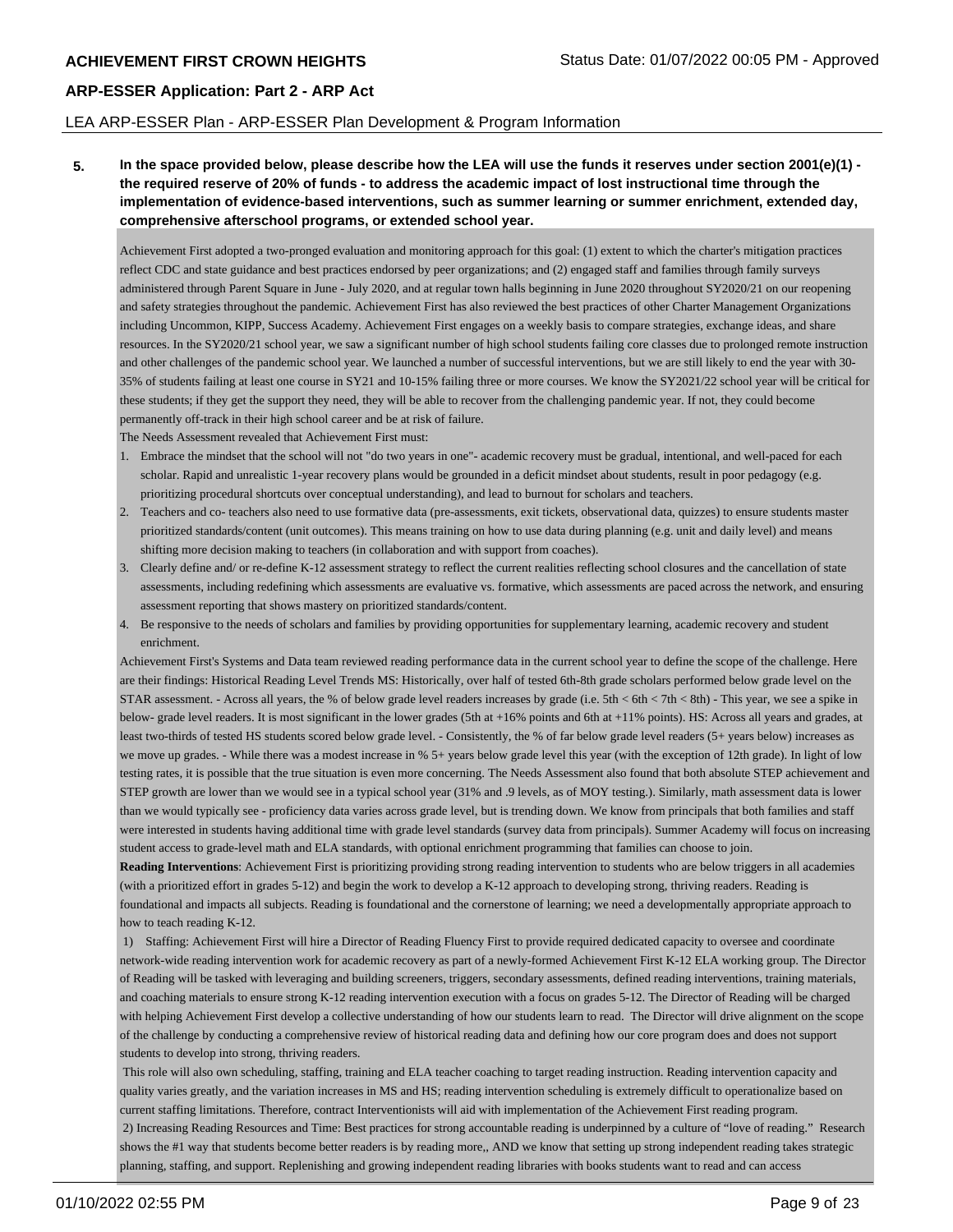#### LEA ARP-ESSER Plan - ARP-ESSER Plan Development & Program Information

independently.in each Achievement First classroom using ARP ESSER funding will support this strategy. Dedicated reading intervention blocks have been introduced and expand independent reading opportunities.

 (3) Enhanced PD and additional Teacher Coaching by Instructional Leads: Rapid and unrealistic 1-year recovery plans would be grounded in a deficit mindset about students, result in poor pedagogy (e.g. prioritizing procedural shortcuts over conceptual understanding), and lead to burnout for scholars and teachers. Teachers and co-teachers will also need to use formative data (pre-assessments, exit tickets, observational data, quizzes) to ensure students master prioritized standards/content (unit outcomes). This means training on how to use data during planning (e.g. unit and daily level) and means shifting more decision making to teachers (in collaboration and with support from coaches). It is also critical to clearly define and/ or re-define K-12 assessment strategy to reflect the current realities reflecting school closures and the cancellation of state assessments, including redefining which assessments are evaluative vs. formative, which assessments are paced across the network, and ensuring assessment reporting that shows mastery on prioritized standards/content. Achievement First will introduce a series of educator trainings and Professional Development specifically to build capacity and embed instructional skills to address learning loss. Educators' reading training will prioritize strengthening foundational skills in K-2 by implementing two research-based programs, Fundations and Cognitively Guided Instruction (CGI)- with fidelity to better support scholars' academic recovery. Targeted reading intervention and phase-in MS/HS Guided Reading PD webinars during the first weeks of the year will build leaders skill in executing strong Guided Reading, leveraging existing resources and building upon progress trends going into SY 2021/22.

**Tutoring**: Achievement First will also support students and families outside the traditional school year and day by leveraging external small group tutoring and instructional program partnerships such as that with the Great Oaks Foundation and more targeted 1:1 tutoring to bridge instructional guidance and social-emotional, support and student engagement in mitigating learning loss among vulnerable youth who are at-risk- of- failure. Achievement First will also provide specific subject area or content tutoring to students, families, and schools as recommended by classroom teachers and academic deans.

**Academic Intervention Software:** Funding will be used to assist with covering the cost of digital learning intervention software including electronic books and e-readers to enable scholars to access to textbooks, and guided and independent reading material remotely, and safely for in-person instruction, as well as provide data-driven, self-based instructional enhancements to both engage scholars and individualize lessons to aid in academic recovery and learning acceleration. All student material will be preloaded on student Chromebooks.

Achievement First will evaluate the impact of these strategies and respond accordingly throughout the project period by a) prioritizing content and essential learning (focusing on depth of instruction over pace) and b) planning for each and every learner. SY2021/22 will prioritize students whose learning has been most adversely affected by remote/hybrid school- school leaders will target classroom assignments to ensure that the strongest teachers are teaching scholars with the greatest needs, Next year, we expect to have more diverse learning needs in every one of our classrooms K-12 than ever before.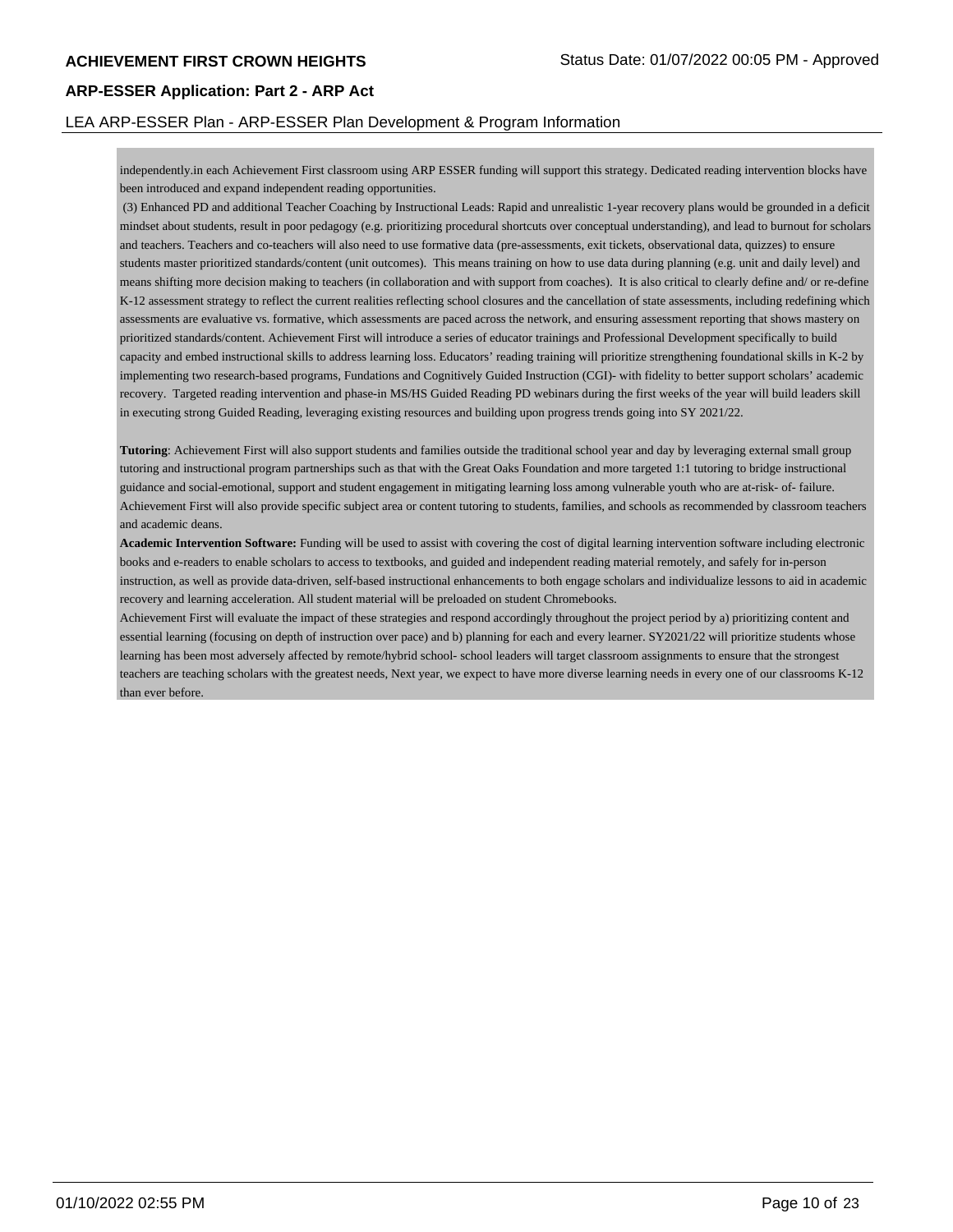#### LEA ARP-ESSER Plan - ARP-ESSER Plan Development & Program Information

#### **6. In the space provided below, please describe how the LEA will spend its remaining ARP ESSER funds consistent with section 2001(e)(2) - the allowable uses of funds - of the ARP Act.**

The 2020/21 Needs Assessment revealed that Achievement First must:

- 1. Evaluate and redefine the SY2020/21 attendance approach a to prioritize health and safety of our school community and to be responsive to local contexts and scholars' specific circumstances by facilitating an instructional model that incorporates hybrid learning scenarios that support students and teachers who remain remote and considers changing CDC guidance.
- 2. Establish clear ownership of the parent and family communication plan, and create feedback loops with families and the community on how SY 2021/22 and beyond will look different and updated safety measures.
- 3. Be responsive to the needs of scholars and families by providing opportunities for supplementary learning, academic recovery and student enrichment.
- 4. Ensure all safety measures are in place and the school has procured the technology including Chromebooks and activated MiFi devices and instructional materials necessary to seamlessly implement and/or pivot to a remote instructional model as needed.
- 5. Build capacity in Social Emotional Learning (SEL) and having courageous conversations about race across staff for schools that are foundational to engaging with students and creating a learning environment that supports all students to thrive.

Family Engagement: Achievement First will empower families, scholars, and staff by adding network and school-based FTEs to provide much-need capacity to champion and institutionalize family programming in SY22 and develop more meaningful and effective partnerships with the communities we serve.

The Directors of Family Engagement and School Safety and Health will work together to develop a strategic family communication plan, faciitate a true two-way conversation with families an scholars regarding programming and efficacy, and design and implement tactics that are responsive to the school community's concerns.

These dedicated resources will:

- 1. Determine and operationalize a cohesive vision for amplifying family voice and experience.
- 2. Articulate a cohesive roadmap including strategies and tactics to increase authentic family engagement leveraging our "Design With and Not For" liberatory design mindset.
- 3. Oversee family engagement survey administration and determine key questions, measures, goals, and tactics (one measure for success).
- 4. Articulate cohesion between current survey platforms (e.g. host district surveys, Teacher Career Pathway family survey, internal family pulse surveys) and best practices for leveraging this data.
- 5. Leverage data to ensure the network is on track to meeting the needs of our families, students and aligned goals. 6. Provide guidance for schools and network teams to leverage both qualitative and quantitative data and action plan.

Achievement First believes that increased and holistic parent and family involvement will drive student achievement and a strong student and family experience by defining the vision for exceptional family engagement:

- Leverage a research agenda, best practices (internal and external), and input from key stakeholders to work with the team on clarifying a vision for family engagement across K-12 - Design and operationalize prototypes and potential pilots for family engagement strategies in the spirit learning (before scaling a strategy across the region, academy, or network)
- Leverage the vision to determine guiding principles/organizational beliefs for family engagement and waterline expectations for all Achievement First schools.

**SEL and Trauma-Informed Programming**: Achievement First is prioritizing investments in supplementary, ongoing and culturally- responsive ad trauma-informed social emotional and mental health supports for scholars. This includes hiring additional social workers for Achievement First schools, and expanded and targeted SEL programming and Professional Development to ensure that school community members are engaged in taking care of their emotional health as it relates to feelings of isolation and anxiety spurred by pandemic realities, and to surface, challenge and heal issues of racial disparity and how they impact scholars and staff. These features cannot operate as separate, disconnected components, and this also includes holding a higher bar for both / and by ensuring that belief and belonging (care for the whole child) and focused learning (academic progress) are mutually reinforcing.

Ensuring all students are safe, known and loved is most important, and articulating how a trauma and resiliency approach, SEL, and mindset work are integrated into the student experience vision and cannot operate as separate, disconnected components, and this also includes holding a higher bar for both / and by ensuring that belief and belonging (care for the whole child) and focused learning (academic progress) are mutually-reinforcing.

**Investments in Education Technology:** ARP ESSER funds will assist with stocking and distributing 1:1 Chromebooks and laptops preloaded with instructional and engagement software, providing reliable and stable internet access (MiFi devices and plans) to scholars as needed to facilitate hybrid and remote instruction as well as access to additional digital resources to support academic recovery and learning acceleration and individually assigned computer peripherals including headphones and chargers for instructional that is enhanced by digital resources and to limit distractions that impact hybrid/ remote synchronous learning. Funding will also assist with installing additional Neatbar videoconferencing classroom equipment. Neatbars facilitate teaching simulcasts will augment space constraints and provide scholars and families with an option that does not force them to choose between access to a high-quality education, and their health and safety.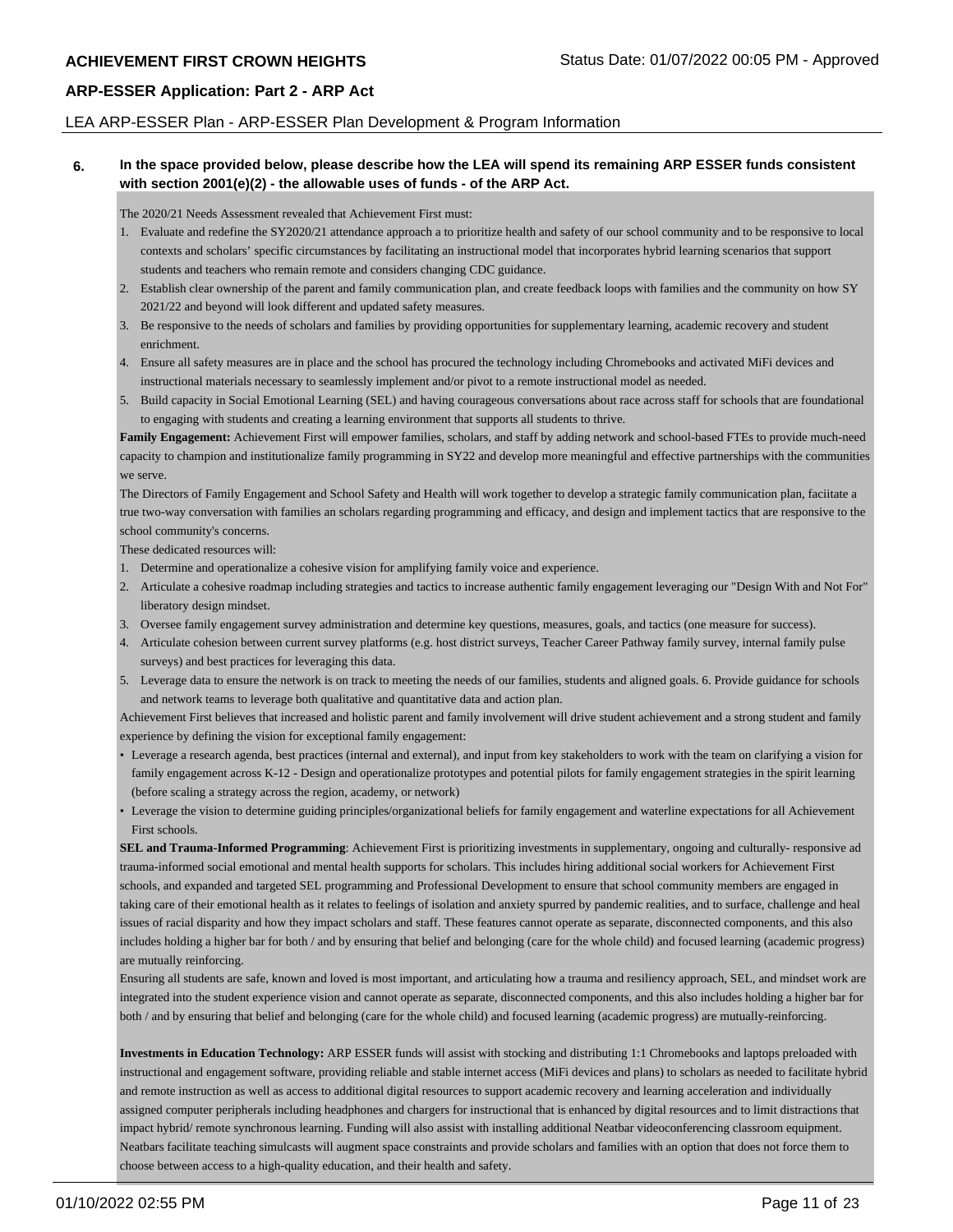#### LEA ARP-ESSER Plan - ARP-ESSER Plan Development & Program Information

Achievement First also prioritizes knowing that most of our scholars are classified as economically-disadvantaged as they qualify for free and reduced-priced lunches, Achievement First reached out to parents and families to ensure that scholars had internet access to enable their full and equal participation in remote learning activities. Scholars that did not have consistent, stable internet access were provided personal wireless hotspot (MiFi) devices and service. Achievement First Crown Heights Charter School will bridge the technology-divide and guarantee that our economicallydisadvantaged scholars have equal access to education during the 2021/22 academic year by covering the cost of MiFi data for scholars. This internet access will facilitate remote learning including participation and attendance at virtual classrooms and simulcast of daily instruction.

**Hiring Certified Nursing Assistants:** Achievement First's pandemic safety, preparedness and response plan has been a non-negotiable in staff and family engagement protecting our staff, families and scholars for the reopening of our New York schools for in-person instruction. This ensures that members of the school community- scholars or adults- that exhibit symptoms of COVID-19 can be appropriately assessed and receive interim care in a location that is separate from the Nurses' Offices. There is a critical need to hire 3 supplementary healthcare workers (CNAs) to support the full-time Nurse and staff the isolation rooms at each school site (ES, MS & HS) as part of this plan to ensure that members of the school community- scholars or adults- that exhibit symptoms of COVID-19 can be appropriately assessed and receive interim care in a location that is separate from the Nurses' Offices.

**Hiring Long Term Substitutes**: Achievement First's pandemic safety, preparedness and response plan has been a non-negotiable in staff and family engagement protecting our staff, families and scholars for the reopening of our New York schools for in-person instruction. Achievement First's employee data indicates that there continues to be an increased number of teacher and staff absences, and this is expected to be of concern as staff and teachers will: (1) be encouraged not to go in to school if they are exhibiting flu-like symptoms and (2) likely need to take time- off if their children's schools are closed due to COVID cases. School teams have adequate staff to cover school operations and general administration. However, Achievement First's school leaders- principals and deans- are regularly needed to cover classes in addition to coaching teachers, overseeing curriculum modifications to better target scholars' needs and addressing learning loss and implementing reopening strategies. Achievement First proposes using ARP ESSER funds to hire an experienced long-term substitute teacher to provide coverage for unexpected and extended teachers absences throughout the year. The position is being planned as contract position for 1 year.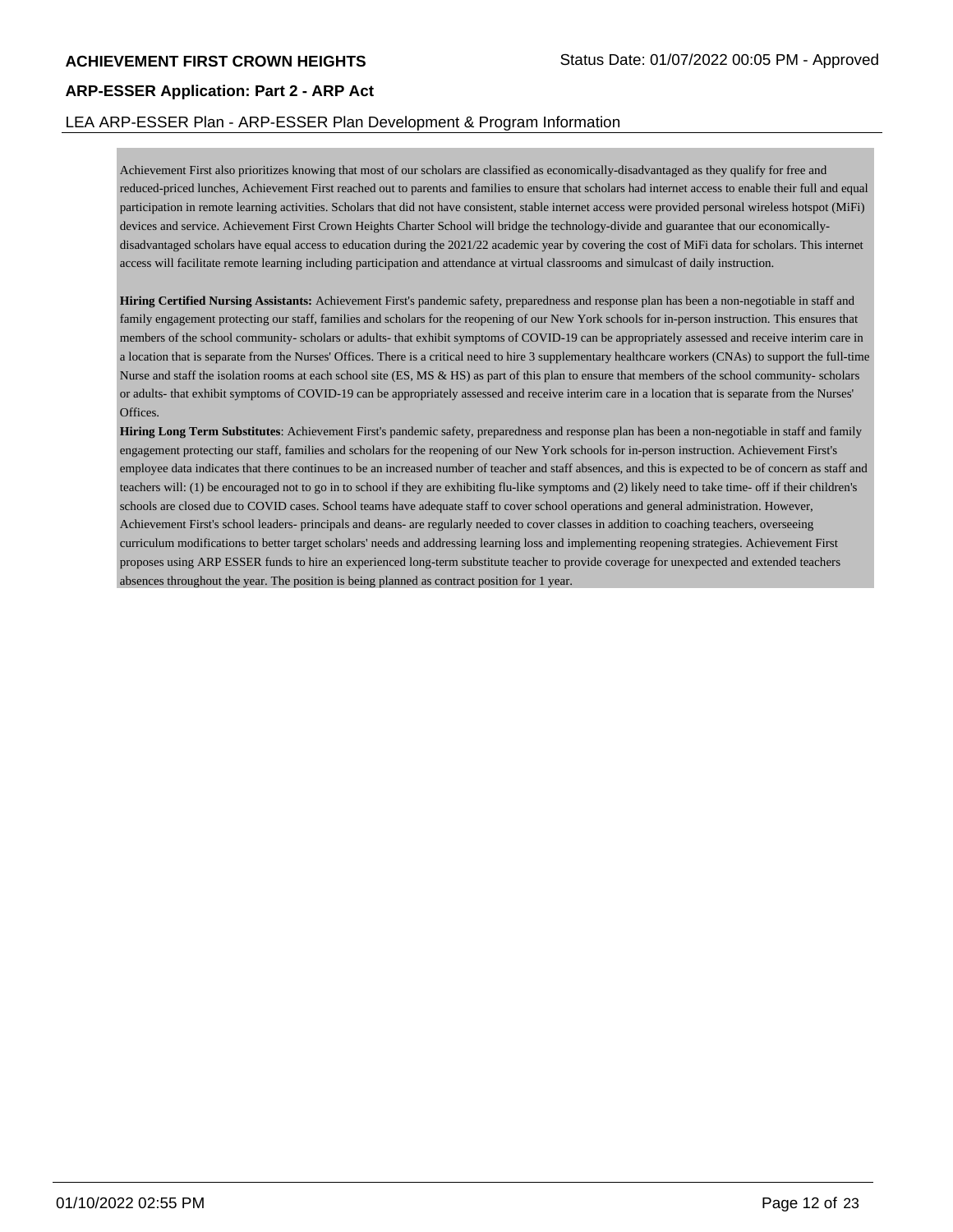#### LEA ARP-ESSER Plan - ARP-ESSER Plan Development & Program Information

**7. In the space provided below, please describe how the LEA will ensure that the interventions it implements, including but not limited to the interventions implemented under section 2001(e)(1) - the required reserve of 20% of funds - to address the academic impact of lost instructional time, will respond to the academic, social, emotional, and mental health needs of all students, and particularly those students disproportionately impacted by the COVID-19 pandemic, including students from low-income families, students of color, English learners, children with disabilities, students experiencing homelessness, children in foster care, and migratory students.**

Achievement First recognizes the intersectionality between socioeconomic status and English language proficiency and special needs in our enrollment. Whilst more than 75% of Achievement First Crown Heights' scholars are classified as students from low-income families, Achievement First serves Black and brown communities with significant percentages of scholars identifying as English language learners (ELL) and have been approved for an Individual Education Plan (IEP), and our schools have placed a premium on academic interventions, engagement strategies and additional support to ensure the unique needs of our sub-populations. More than 90% of Achievement First's scholars identify as Black, Latino or multiracial. Achievement First will introduce specialized, culturally responsive and trauma-informed Social Emotional Professional Development to build the capacity of educators and all staff to address Diversity, Equity and Inclusion and specifically support its black and brown scholars in understanding, confronting and thriving. Achievement First will also ensure that all PDs for Special Services leaders include explicit strategies and examples to specialize instruction and support ELL and Special Education (SPED) scholars. Two (2) specialized new reading intervention programs for our ELL and SPED scholars have also been piloted.

#### **Students of Color**

Using ARP ESSER funds, Achievement First will:

- 1. Introduce specialized, culturally responsive and trauma-informed Social Emotional Professional Development to build the capacity of educators. PD that targets all school staff will address Diversity, Equity and Inclusion, and specifically support black and brown scholars in understanding, confronting and thriving. Educators and staff will be enrolled in training and evidence-based programming provided through experts including Courageous Conversation, the National Equity Project and The Management Center. This targeted PD is aimed at ensuring all students are and feel safe, known and loved is most important, and articulating how a trauma and resiliency approach, and mindset work are integrated into the student experience vision.
- 2. Prioritize investments in supplementary, ongoing and culturally- responsive and trauma-informed social emotional and mental health supports for scholars. This includes purchasing supplementary age-appropriate SEL materials to expand programming in Grades 9-12, leveraging PDs on SEL and effecting change to expand targeted SEL programming for scholars to ensure that school community members are engaged in taking care of their emotional health as it relates to feelings of isolation and anxiety spurred by pandemic realities, and to surface, challenge and heal issues of racial disparity and how they impact scholars and staff. These features cannot operate as separate, disconnected components, and this also includes holding a higher bar for both / and by ensuring that belief and belonging (care for the whole child) and focused learning (academic progress) are mutually reinforcing.

#### **Low-Income Scholars**

Achievement First grounds all programming and resource decisions in equity and ensuring that the unique needs of underserved, economicallydisadvantages families and scholars are met. As such, ARP ESSER funding will:

- 1. Provide low-income scholars with the opportunity to participate in summer enrichment programs that teach them new STEM skills, exposes them to life skills and creative outlets in the arts and physical activity. Achievement First will partner with the nonprofit Change Summer, and other charter networks to host a summer camp. AF Camp is an equitable opportunity for Achievement First's students to experience challenges, adventures, teamwork, and personal growth during the summer months and is an essential part of the Achievement First student experience. The camp also focuses on STEM and experiential learning to jumpstart academic recovery and improve scholars' academic performance in science.
- 2. Provide wireless internet access using MiFi devices with service plans, and continuous, professional technical support for low-income students and families to ensure equitable participation in hybrid learning. Knowing that most of our scholars are classified as economically-disadvantaged as they qualify for free and reduced-priced lunches, Achievement First reached out to parents and families to ensure that scholars had internet access to enable their full and equal participation in remote learning activities. Scholars that did not have consistent, stable internet access were provided personal wireless hotspot (MiFi) devices and service. Achievement First will bridge the technology-divide and guarantee that, regardless of the impact and prevalence of COVID-19, economically-disadvantaged scholars will continue to have equal access to education during the academic year by covering the cost of MiFi data for scholars. This internet access will facilitate remote/hybrid learning including participation and attendance in virtual classrooms and simulcast of daily instruction, as well as enable scholars to complete homework and independent learning accessed through various digital/ web-based resources.

#### **ELL/ MLL Scholars**

The Reading A-Z program will be introduced across all schools to increase classroom supports for English and multi-language learners (ELLs/ MLLs). This includes student interactive program for listening to text read-aloud and recording themselves reading for self-assessment and teacher feedback. Printed materials in English/Spanish related to content instruction will be provided and backpack home for multilingual family home libraries.

ELL/MLL scholars will be supported using ARP ESSER funds where: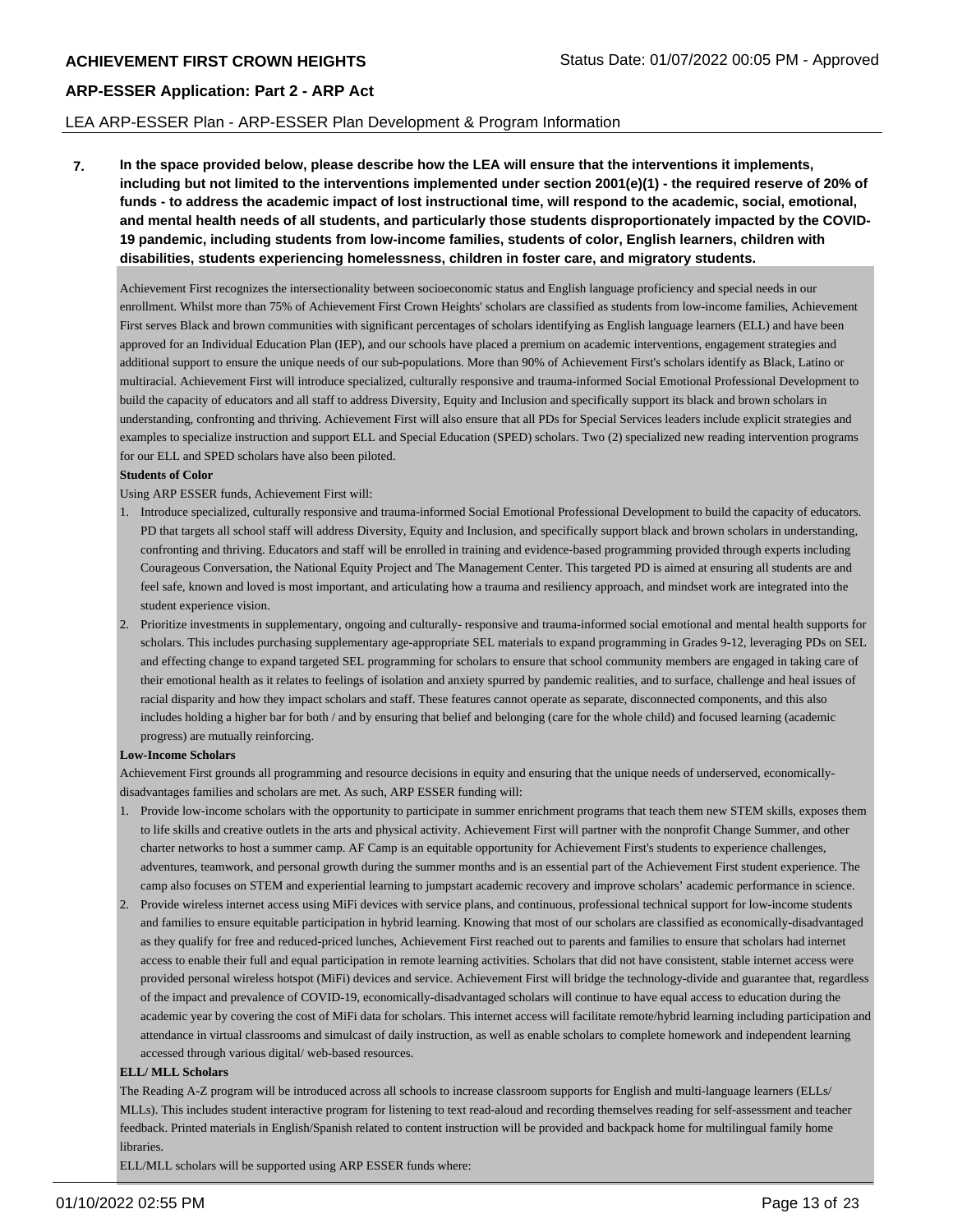#### LEA ARP-ESSER Plan - ARP-ESSER Plan Development & Program Information

- 1. Due to the ongoing COVID-19 crisis, all Achievement First scholars in New York participated in remote learning from March 2020 through June 2021; stakeholders including school leaders, teachers and staff, parents and families, and scholars indicated very clearly that health and safety was first foremost for the 2020/21 academic year. However, we have seen where this has had a significant impact on the academic outcomes and English language proficiency of our ELL/MLL scholars. We know that in learning in-person is best for all scholars, and ELL/MLL population benefit even more than their English-speaking peers from in-person literacy support, instruction and interactions throughout the day as it provides language immersion. Therefore, ELL/MLL literacy support will be a 2021/22 priority with additional intervention and support through implementation of the Wilson Fundations program, which offers systematic, research-based support in critical foundational literacy skills. A dedicated Reading Interventionist and a Director of Reading fluency will also be hired to provide supplementary instruction and targeted curricular materials which will improve ELL/MLL students academic progress in reading, phonics, grammar and vocabulary. Additionally, we are ensuring that all schools have the appropriate teacher preparation for supporting ELL/MLL scholars in achieving their academic goals by prioritizing it- providing feedback and support including but not limited to creating lesson plans, delivering monthly PDs and webinars for teachers and leaders, doing on the ground walkthroughs, and analyzing the data.
- 2. Support the hiring of a Director of Family Engagement and Community Programs to ensure that Achievement First has the capacity and skills to increase outreach to bilingual and multilingual families and organizations that specifically serve this segment of our diverse school community. Achievement First's overall objective is to increased family participation in the Family Engagement survey with overall experience for families increasing by at least 10%, and support principals and regional superintendents with improving positive two-way communication with all families by developing an authentic family engagement program that elevates positive information about scholars, instead of only reaching out with negative or challenging information by establishing at least two new, routine methods of obtaining actionable student, parent and community feedback and rich (qualitative and quantitative) data regarding their scholars of academic progress and well-being at Achievement First by the end of the upcoming school year in June 2022. It is critical that ELL/MLL parents and families are engaged consistently and can easily access information in both their native language and English, for example, but the Director of Family Engagement will also create opportunities that encourage cultural exchanges and organically integrate and respond to the experiences and needs of ELL/MLL families within the school's culture, activities and policies. These improvement strategies will be built upon through SY 2023/24.

#### **SPED Scholars**

As a New York charter school, our host district provides the services and supports including paraprofessionals for scholars with an Individual Educational Plans (IEPs). Achievement First's educational program is deliberately inclusive in its approach-a scholar with an IEP is with his/ her General Education (GenEd) peers as much as is possible and appropriate to meet their needs and towards achieving their academic goals and realizing the desired outcomes.

Using ARP ESSER funds, Achievement First will augment supports for scholars with IEPs in the Summer Academy which extends the school year and Small Group Tutoring which provides opportunities for scholars to access homework assistance, additional practice to clarify new subject area applications and reinforce skills and self-paced review of challenging academic content.

Additionally, Achievement First has increased SPED-supportive educator training to aid in learning acceleration by delivering 3 virtual professional development days for all SSLs on "Universal Design Learning" that went into various domains of learning and shared examples of it in action and how leaders can develop teachers in this skill.

#### **Other Special Populations**

Achievement First does not collect data on scholars and families' immigration status, and does not currently have an identifiable population of scholars living in foster care.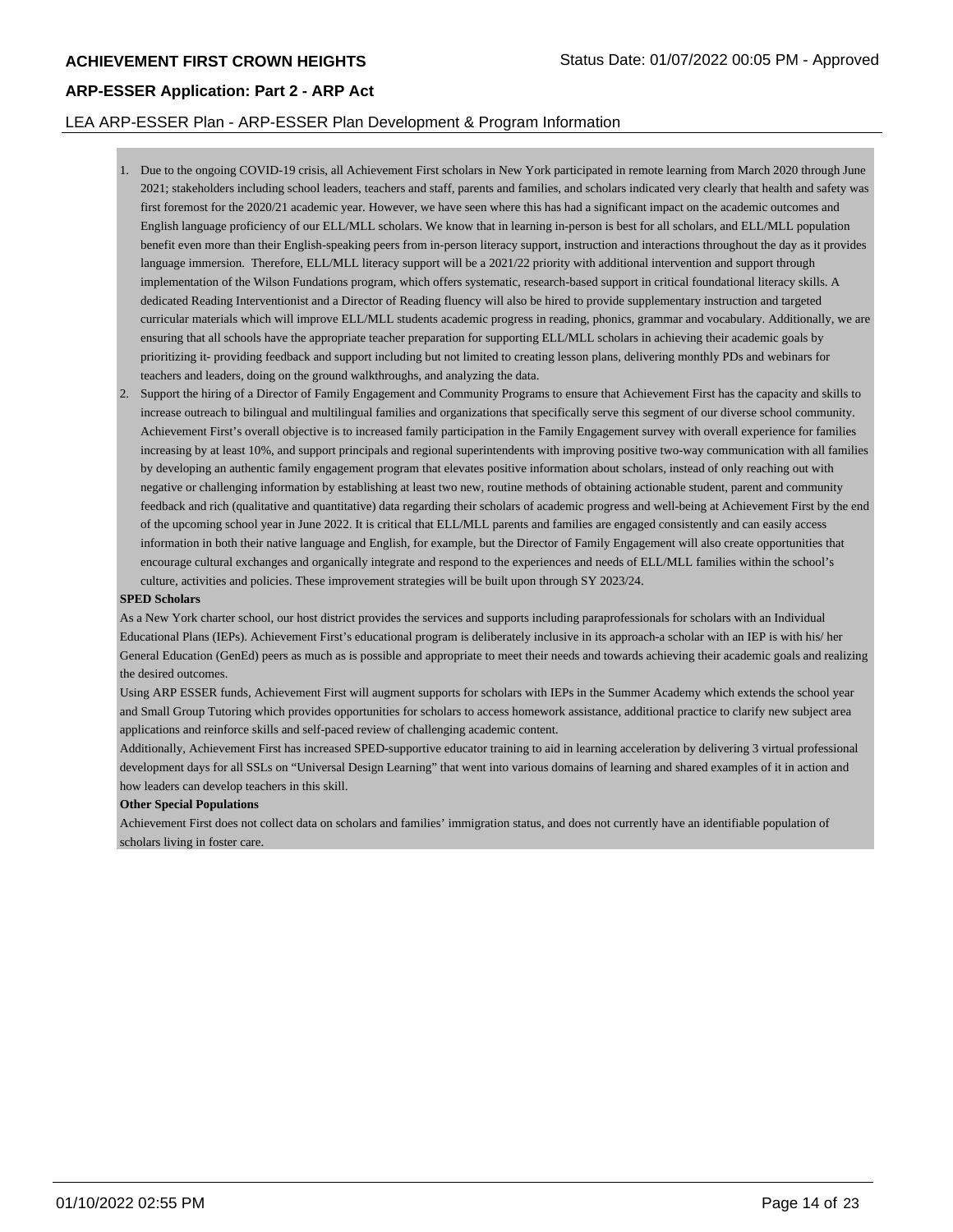LEA ARP-ESSER Plan - ARP-ESSER Return to In-Person Instruction

## **ARP-ESSER Return to In-Person Instruction**

ACHIEVEMENT FIRST CROWN HEIGHTS

331700860879

Section 2001(i)(1) of the ARP Act requires each LEA that receives ARP ESSER funds to develop and make publicly available on the LEA's website, not later than 30 days after receiving ARP ESSER funds, a plan for the safe return to in-person instruction and continuity of services for all schools, including those that have already returned to in- person instruction. Section 2001(i)(2) of the ARP Act further requires that the LEA seek public comment on the plan and take those comments into account in the development of the plan. Finally, section 2001(i)(3) of the ARP Act states that an LEA that developed a plan for the safe return to in-person instruction and continuity of services prior to the date of enactment of the ARP Act will be deemed to have met the requirement to develop a plan under section  $2001(i)(1)$  as long as the plan meets the statutory requirements (i.e., is publicly available on the LEA's website and was developed after the LEA sought and took into account public comment).

The LEA's plan must include how it will maintain the health and safety of students, educators, and other school and LEA staff and a description of any policies it has adopted regarding each of the CDC's safety recommendations, including universal and correct wearing of masks; modifying facilities to allow for physical distancing (e.g., use of cohorts/podding); handwashing and respiratory etiquette; cleaning and maintaining healthy facilities, including improving ventilation; contact tracing in combination with isolation and quarantine in collaboration with the State, local, territorial, or the health departments of Native American Nations; diagnostic and screening testing; efforts to provide vaccinations to school communities; appropriate accommodations for children with disabilities with respect to health and safety policies; and coordination with State and local health officials.

The plan must describe how the LEA will ensure continuity of services, including but not limited to services to address students' academic needs and the social, emotional, mental health and other needs of students and staff, which may include student health and food services.

LEA plans must be in an understandable and uniform format and, to the extent practicable, written in a language that parents can understand (or, if not practicable, orally translated). Upon request by a parent with a disability, LEA plans must be provided in an alternative format accessible to the parent.

**NYSED will permit previously developed LEA re-opening plans to satisfy the ARP statutory requirement for the safe return to in-person instruction and continuity of services. LEAs must make any necessary updates to existing plans to conform with the USDE requirements within 30 days of receipt of ARP-ESSER funds and to review (and revise if appropriate) plans every six months thereafter (until September 30, 2023).**

**1. In the space provided below, please provide the URL for the website(s) where the district's most current reopening/return to in-person learning plan is/will be located. For an LEA that does not have a website, the LEA may identify an online platform (e.g. social media group or post, file sharing service, email listserv) that allows plans to be directly communicated to students, parents or legal guardians, school staff, and other stakeholders. As appropriate, the LEA should provide details about how the plan will be made available to people who request it.**

Safe Return to In-Person Instruction and Continuity of Services Plan: https://www.achievementfirst.org/wp-content/uploads/2021/12/AF-NY-SafeReturnPlan-2.pdf

Families that have additional questions can review the Family FAQs on the website, or complete this form to request more information. The School Operations team will make hard copies of the plan available when requested.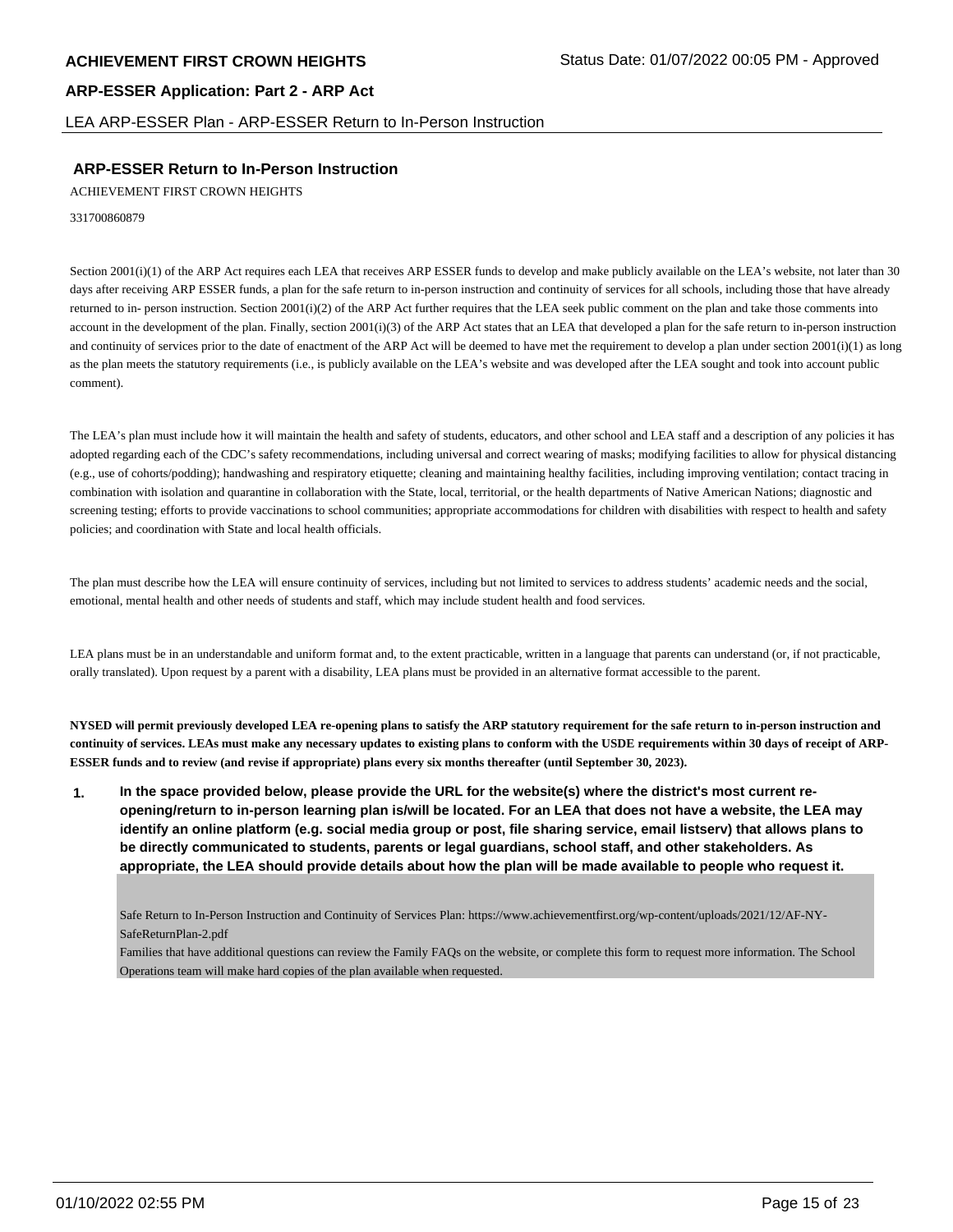#### LEA ARP-ESSER Plan - ARP-ESSER Return to In-Person Instruction

**2. An LEA must periodically, but no less frequently than every six months (through September 30, 2023), review and, as appropriate, revise its plan. Consistent with section 2001(i)(2) of the ARP Act, which requires an LEA to seek public comment on the development of its plan, an LEA must seek public input and take such input into account in determining whether to revise its plan and, if it determines revisions are necessary, on the revisions it makes to its plan, i.e., the LEA must seek public input on whether to revise its plan and on any revisions to its plan no less frequently than every six months (taking into consideration the timing of significant changes to CDC guidance on reopening schools). If the LEA revises its plan, the revised plan must address each of the aspects of safety currently recommended by the CDC or, if the CDC has updated its safety recommendations at the time the LEA is revising its plan, each of the updated safety recommendations.**

**In the space provided below, please describe how the LEA will review and regularly update (at least every six months through September 30, 2023) it's plan for in-person instruction, including a description of how public comment will be collected.**

Since the earliest days of the pandemic, Achievement First established a re-opening committee composed of senior leaders from school operations, academic operations, talent operations, and communications. This committee meets bi-weekly and has regular touchpoints with principals and other school leaders to seek their feedback and share pending plans.

Using input from our state authorizer SUNY, the NY Department of Education, the NY Department of Health, and CDC, our reopening / safety plans are constantly being revised to reflect their latest guidance. Furthermore, the network and individual schools have designed a family communication plan for reopening in order to keep families informed and gather their input via surveys and periodic town hall meetings. Our school-based communications system, ParentSquare, enables two-way communication with schools. We will also have a pulse survey of families every few months to gather their feedback on their student's experience, and particularly their experience with the safety measures. Finally, each of our Board meetings includes a public comment period during which we can hear from the public, staff, or families.

The committee will begin its next review cycle in late October following the safe reopening of schools in August and will publish a revised plan by the end of December (effective for the return from winter break). Revised plans will continue to be published on a June and December cycle through June, 2023.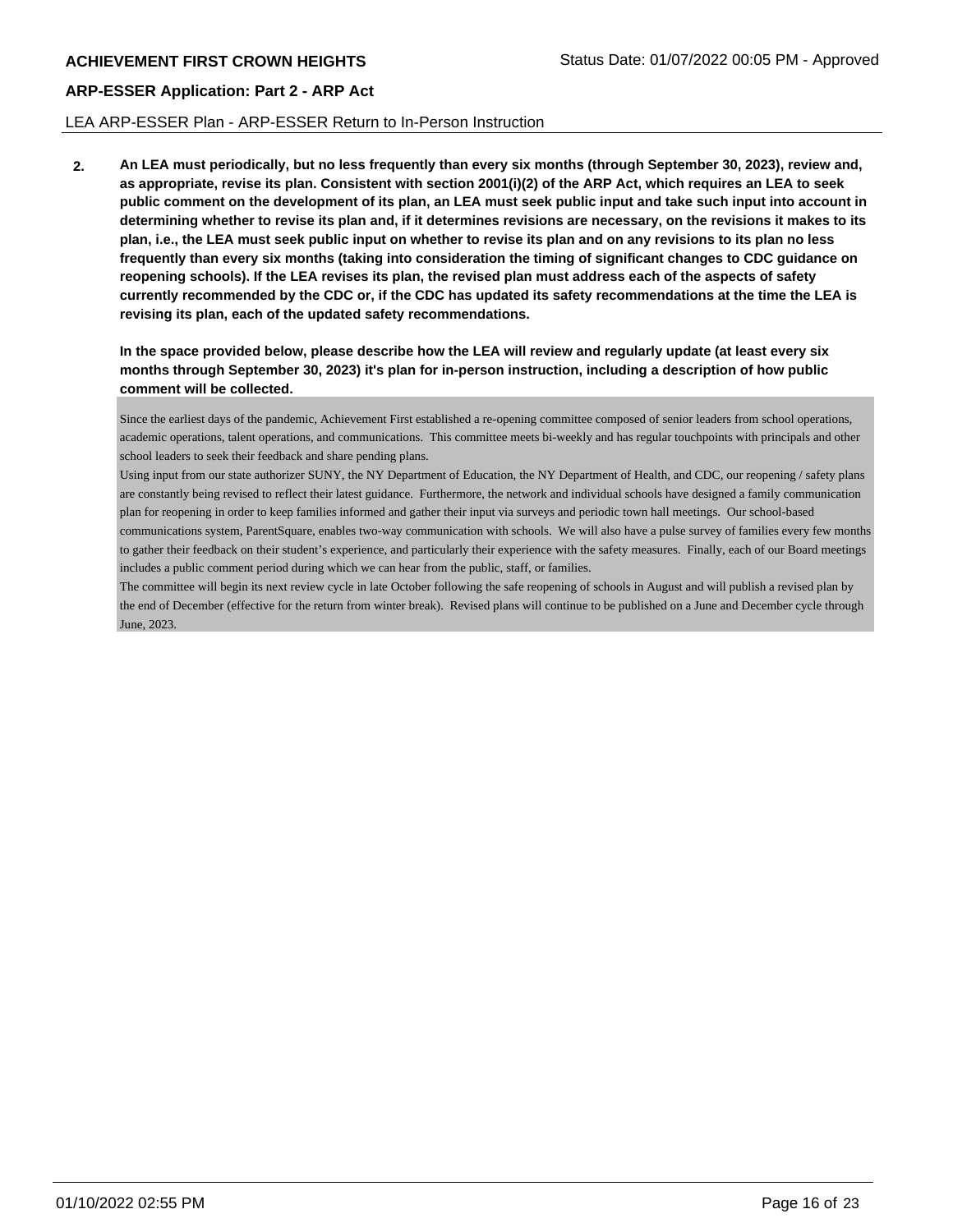LEA ARP-ESSER Plan - ARP-ESSER Funding Distribution

# **ARP-ESSER LEA Base 90% Allocation - Funding Distribution**

ACHIEVEMENT FIRST CROWN HEIGHTS

331700860879

**Please note: LEAs that have been allocated funds from the mandated SEA-Level Reserves in the 2021-22 enacted state budget will apply for those funds via a separate application process. NYSED will inform school districts under separate cover when the application process for school district allocations of ARP-ESSER SEA set-aside funds has been published in the SED Monitoring and Vendor Reporting System. The sections below are only for LEA 90% base ARP-ESSER allocations. LEAs should not apply for ARP ESSER SEA Reserve funds as part of this application.**

**1. Please complete the following to indicate the LEA's American Rescue Plan (ARP) Act LEA Base 90% allocation for Elementary and Secondary School Emergency Relief (ESSER) funds, as well as its most current enrollment figures.**

|                                                       | Amount (\$ or #) |
|-------------------------------------------------------|------------------|
| ARP-ESSER Fund Allocation (\$)                        | 3,446,482        |
| Total Number of K-12 Resident Students Enrolled (#)   | 1,380            |
| Total Number of Students from Low-Income Families (#) | 1,045            |

# **ARP-ESSER Schools Served**

**2. Please complete the following chart by indicating the number of PUBLIC SCHOOLS in the LEA being served by ARP-ESSER LEA Base 90% Funding.**

|                                                            | INumber (#) |
|------------------------------------------------------------|-------------|
| Total Number of Schools in the LEA                         |             |
| Number of Schools Served by ARP-ESSER LEA Base 90% Funding |             |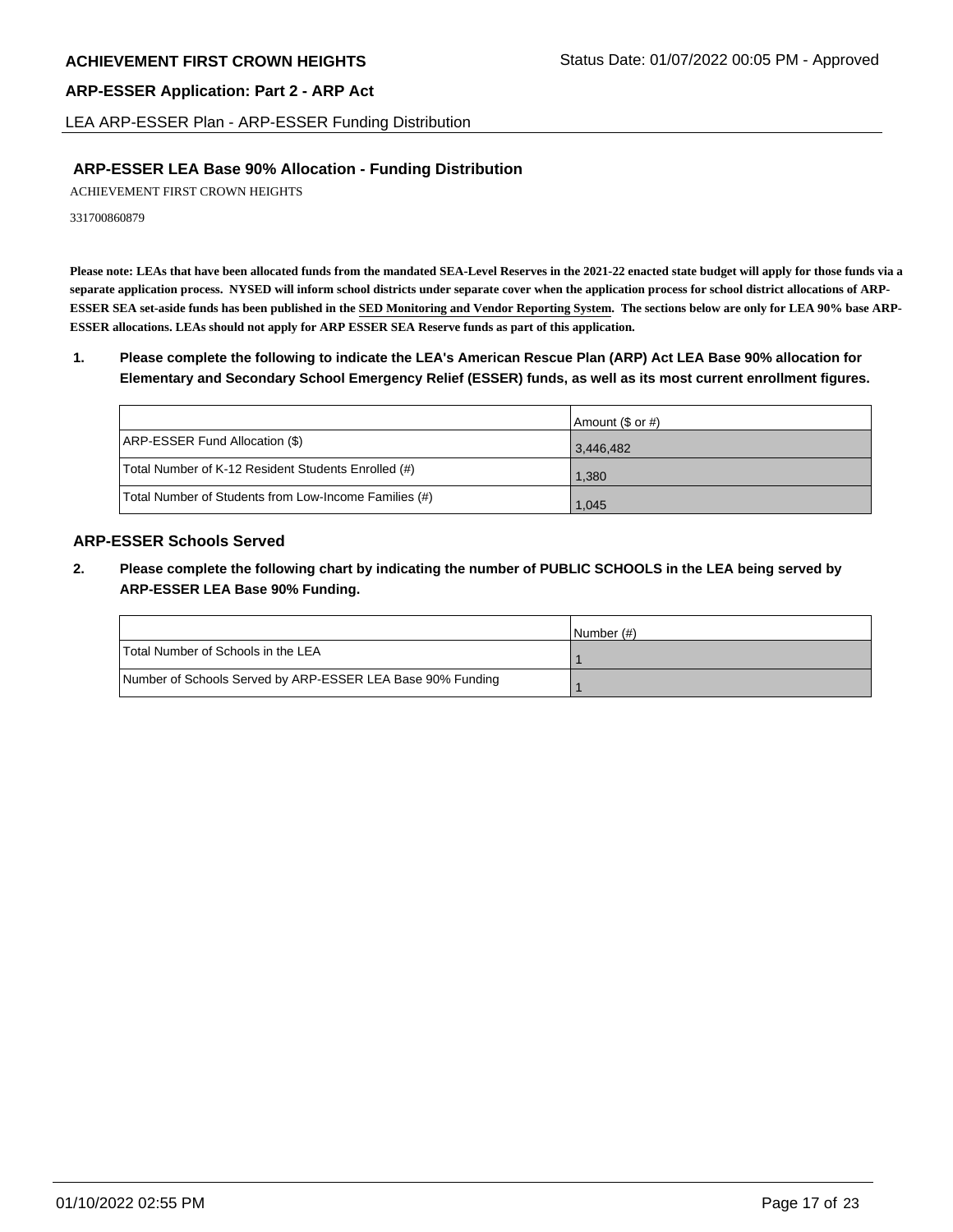LEA ARP-ESSER Plan - ARP-ESSER Use of Funds

## **ARP-ESSER LEA Base 90% Allocation - Use of Funds**

ACHIEVEMENT FIRST CROWN HEIGHTS

331700860879

**Please note: LEAs that have been allocated funds from the mandated SEA-Level Reserves in the 2021-22 enacted state budget will apply for those funds via a separate application process. NYSED will inform school districts under separate cover when the application process for school district allocations of ARP-ESSER SEA set-aside funds has been published in the SED Monitoring and Vendor Reporting System. The sections below are only for LEA 90% base ARP-ESSER allocations. LEAs should not apply for ARP ESSER SEA Reserve funds as part of this application.**

**1. Please complete the chart below by identifying the funds being used to support each allowable activity. Please respond with "0" to indicate that no funds are being assigned to a given activity. PLEASE NOTE - All proposed expenditures must be reflected within the FS-10 budget form AND budget narrative to clearly align with this item.**

|                                                                                                                                                                                                                                                                                                                                                                                                                                                                                                                                                            | <b>FUNDING Amounts (\$)</b> |
|------------------------------------------------------------------------------------------------------------------------------------------------------------------------------------------------------------------------------------------------------------------------------------------------------------------------------------------------------------------------------------------------------------------------------------------------------------------------------------------------------------------------------------------------------------|-----------------------------|
| 1 - Any activity authorized by the ESEA, including the Native Hawaiian Education Act and<br>the Alaska Native Educational Equity, Support, and Assistance Act (20 U.S.C. 6301 et<br>seg.).                                                                                                                                                                                                                                                                                                                                                                 | 0                           |
| 2 - Any activity authorized by the Individuals with Disabilities Education Act (IDEA) (20<br>U.S.C. 1400 et seg.).                                                                                                                                                                                                                                                                                                                                                                                                                                         | $\Omega$                    |
| 3 - Any activity authorized by the Adult Education and Family Literacy Act (AEFLA) (29<br>U.S.C. 3271 et seq.).                                                                                                                                                                                                                                                                                                                                                                                                                                            | $\overline{0}$              |
| 4 - Any activity authorized by the Carl D. Perkins Career and Technical Education Act of<br>2006 (Perkins V) (20 U.S.C. 2301 et seq.).                                                                                                                                                                                                                                                                                                                                                                                                                     | $\mathbf{0}$                |
| 5 - Any activity authorized by subtitle B of title VII of the McKinney-Vento Homeless<br>Assistance Act (McKinney-Vento) (42 U.S.C. 11431 et seq.).                                                                                                                                                                                                                                                                                                                                                                                                        | $\mathbf{0}$                |
| 6 - Coordinating preparedness and response efforts of LEAs with State, local, Tribal, and<br>territorial public health departments, and other relevant agencies, to improve coordinated<br>responses among such entities to prevent, prepare for, and respond to COVID-19.                                                                                                                                                                                                                                                                                 | $\mathbf 0$                 |
| 7 - Providing principals and other school leaders with the resources necessary to address<br>the needs of their individual schools.                                                                                                                                                                                                                                                                                                                                                                                                                        | 289,984                     |
| 8 - Activities to address the unique needs of low-income children or students, students<br>with disabilities, English learners, racial and ethnic minorities, students experiencing<br>homelessness, and children and youth in foster care, including how outreach and service<br>delivery will meet the needs of each population.                                                                                                                                                                                                                         | 114,564                     |
| 9 - Developing and implementing procedures and systems to improve the preparedness<br>and response efforts of LEAs.                                                                                                                                                                                                                                                                                                                                                                                                                                        | 252,732                     |
| 10 - Training and professional development for staff of the LEA on sanitation and<br>minimizing the spread of infectious diseases.                                                                                                                                                                                                                                                                                                                                                                                                                         | $\mathbf 0$                 |
| 11 - Purchasing supplies to sanitize and clean the facilities of the LEA, including buildings<br>operated by such LEA.                                                                                                                                                                                                                                                                                                                                                                                                                                     | 164,326                     |
| 12 - Planning for, coordinating, and implementing activities during long-term closures,<br>including providing meals to eligible students, providing technology for online learning to<br>all students, providing guidance for carrying out requirements under the IDEA and<br>ensuring other education services can continue to be provided consistent with all Federal,<br>State, and local requirements.                                                                                                                                                | 0                           |
| 13 - Purchasing educational technology (including hardware, software, and connectivity)<br>for students who are served by the LEA that aids in regular and substantive educational<br>interaction between students and their classroom instructors, including low-income<br>students and students with disabilities, which may include assistive technology or<br>adaptive equipment.                                                                                                                                                                      | 746,962                     |
| 14 - Providing mental health services and supports, including through the implementation<br>of evidence based full-service community schools.                                                                                                                                                                                                                                                                                                                                                                                                              | 21,000                      |
| 15 - Planning and implementing activities related to summer learning and enrichment and<br>supplemental after-school programs, including providing classroom instruction or online<br>learning during the summer months and addressing the needs of low-income students,<br>students with disabilities, English learners, migrant students, students experiencing<br>homelessness, and children and youth in foster care.                                                                                                                                  | 83,475                      |
| 16 - Addressing the academic impact of lost instructional time among an LEA's students<br>(including low-income students, students with disabilities, English learners, racial and<br>ethnic minorities, students experiencing homelessness, and children and youth in foster<br>care) by: a) Administering and using high-quality assessments that are valid and reliable<br>to accurately assess students' academic progress and assist educators in meeting<br>students' academic needs, including through differentiating instruction; b) Implementing | 1,312,339                   |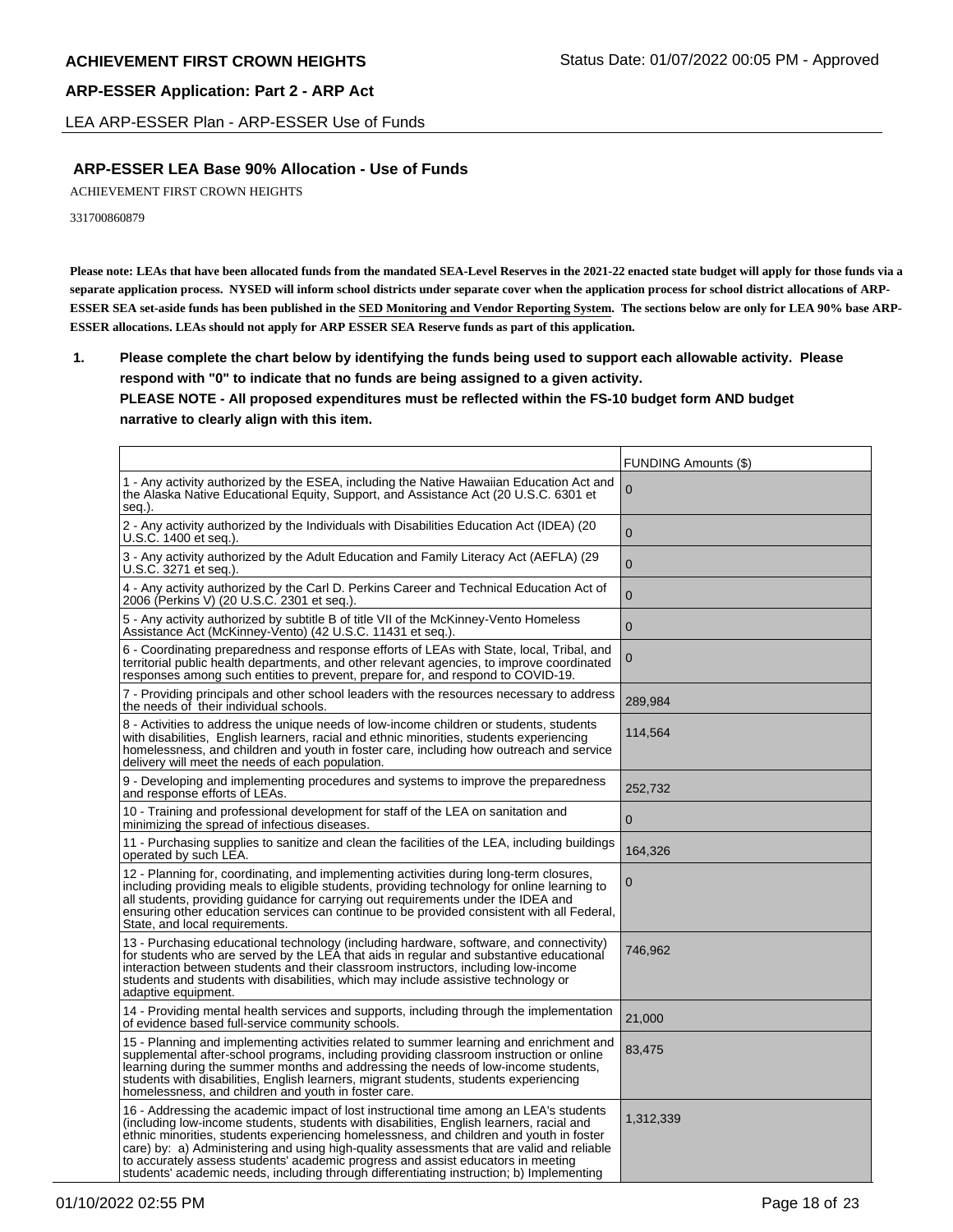# LEA ARP-ESSER Plan - ARP-ESSER Use of Funds

|                                                                                                                                                                                                                                                                                                                                                                   | <b>FUNDING Amounts (\$)</b> |
|-------------------------------------------------------------------------------------------------------------------------------------------------------------------------------------------------------------------------------------------------------------------------------------------------------------------------------------------------------------------|-----------------------------|
| evidence-based activities to meet the comprehensive needs of students; c) Providing<br>information and assistance to parents and families on how they can effectively support<br>students, including in a distance learning environment; and d) Tracking student<br>attendance and improving student engagement in distance education.                            |                             |
| 17 - School facility repairs and improvements to enable operation of schools to reduce<br>risk of virus transmission and exposure to environmental health hazards, and to support<br>student health needs.                                                                                                                                                        | 85,000                      |
| 18 - Inspection, testing, maintenance, repair, replacement, and upgrade projects to<br>improve the indoor air quality in school facilities, including mechanical and non-<br>mechanical heating, ventilation, and air conditioning systems, filtering, purification and<br>other air cleaning, fans, control systems, and window and door repair and replacement. | 265,300                     |
| 19 - Developing strategies and implementing public health protocols including, to the<br>greatest extent practicable, policies in line with guidance from the CDC for the reopening<br>and operation of school facilities to effectively maintain the health and safety of students,<br>educators, and other staff.                                               | 110,800                     |
| 20 - Other activities that are necessary to maintain the operation of and continuity of<br>services in the LEA and continuing to employ existing staff of the LEA.                                                                                                                                                                                                | $\Omega$                    |
| Totals:                                                                                                                                                                                                                                                                                                                                                           | 3,446,482                   |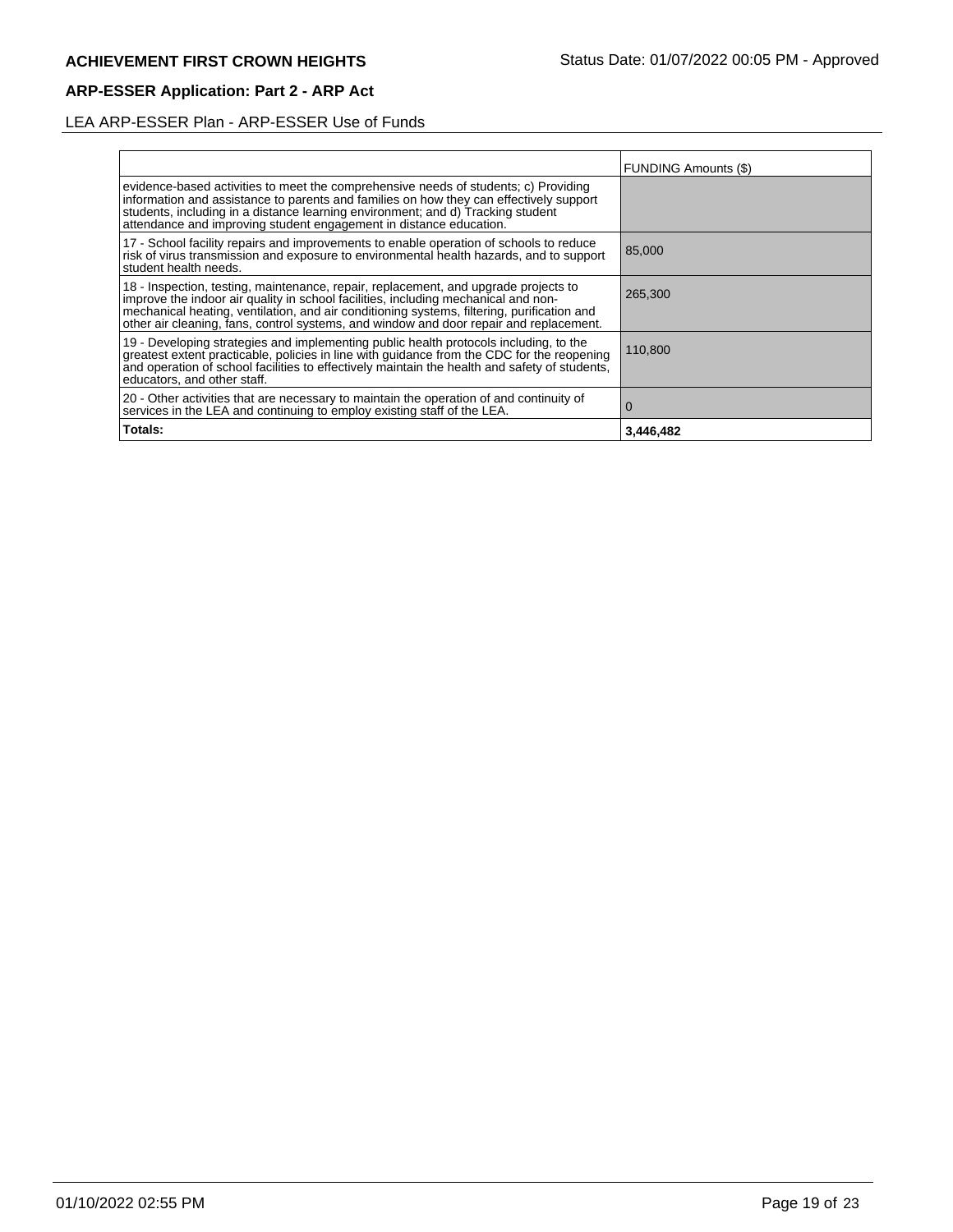LEA ARP-ESSER Plan - ARP-ESSER Construction-Related Costs

## **ARP-ESSER LEA Base 90% Allocation - Construction-Related Costs**

ACHIEVEMENT FIRST CROWN HEIGHTS

331700860879

#### **PLEASE NOTE:**

The Office of Facilities Planning, in collaboration with NYSED's Chief Financial Officer and the Office of ESSA-Funded Programs, is developing guidance regarding capital construction projects based on the United States Department of Education (USDE) recently issued FAQs for this federal program. The Use of Funds FAQ (released May 26, 2021) may be of particular interest, since it discusses construction and combination of funds. Links to the federal program website are below:

https://oese.ed.gov/offices/american-rescue-plan/american-rescue-plan-elementary-and-secondary-school-emergency-relief/

ESSER.GEER\_.FAQs\_5.26.21\_745AM\_FINALb0cd6833f6f46e03ba2d97d30aff953260028045f9ef3b18ea602db4b32b1d99

Local Educational Agencies (LEAs) which intend to do federally funded work using ARP-ESSER funds must first file FS-10s and other documents as required by the Office of ESSA-Funded Programs. If a project would normally require a building permit if supported by state/local funds, it must also have a building permit if supported by federal funds (or a combination of funding streams). Facilities Planning forms are under development at this time.

#### **1. What is the amount of funds that the LEA plans to use for construction related projects?**

#### 165,000

#### **2. In the space provided below, please described the planned construction activities and costs.**

1) Necessary repairs to window frames to ensure windows are able to open and close safely to increase fresh air flow in classrooms. The windows in the older DOE buildings occupied by Achievement First are often difficult to open or attempting to do so is unsafe due to defective mechanisms and deferred maintenance. The CDC and local departments of health recommend that indoor spaces be well-ventilated and have cross-ventilation to mitigate the spread of COVID-19 and other airborne disease in congregate settings. Repair work would involve cleaning, minor repair and limited replacements of parts such as bolts and hinges. The estimated project costs including procurement at the ES, MS and HS are \$30,000. 2) Funding will be used to support the replacement of ductless split AC units at the school to improve air quality. Ductless systems have air filters, but are not as powerful as ducted filtration systems to rid the schools of allergens etc. and are not in- keeping with CDC guidelines for HEPA filters. As such, Team Facilities has recommended their replacement to mitigate the spread of COVID-19 and other airborne diseases indoors. Additionally, classrooms currently rely on air conditioning units that operate in fan mode to allow for fresh air intake as windows do not open adequately to safely install fan units. Work would involve - procuring new compatible window AC, removal of existing AC, ensuring adequate gate / bracket support, installing AC and insulating around. AF would use DOE approved vendor and ensure ACs were sized appropriately for the room. The estimated project costs including procurement at the ES, MS and HS are \$50,000.

3) Installation of touchless water fountains and bottle fillers by third-party property management to mitigate the potential spread of COVID-19 via high-touch surfaces within the school. The installation of the touchless water fountains and botte fillers will require minor electrical and plumbing work by third-party professionals to safely connect the units and ensure they are functioning correctly. The estimated project costs including procurement at the ES, MS and HS are \$76,000.

4) Installation and repair of plexiglass shields and dividers in restrooms to mitigate the potential spread of COVID-19. The installation of the plexiglass will require minor carpentry work by third-party professionals to setup the units in each restroom and ensure they are sturdily in place.The estimated project costs including procurement at the ES, MS and HS are \$9,000.

**3. Will the planned construction impact and/or effect any district, site, building, structure, or object that is: Included in the National Register of Historic Places; or Eligible under criteria established by the Secretary of Interior for inclusion in the National Register of Historic Places?**

No, the planned construction will not impact and/or effect any district, site, building, structure, or object that is: Included in the National Register of Historic Places; or Eligible under criteria established by the Secretary of Interior for inclusion in the National Register of Historic Places.

# **ARP-ESSER - Construction-Related ASSURANCES**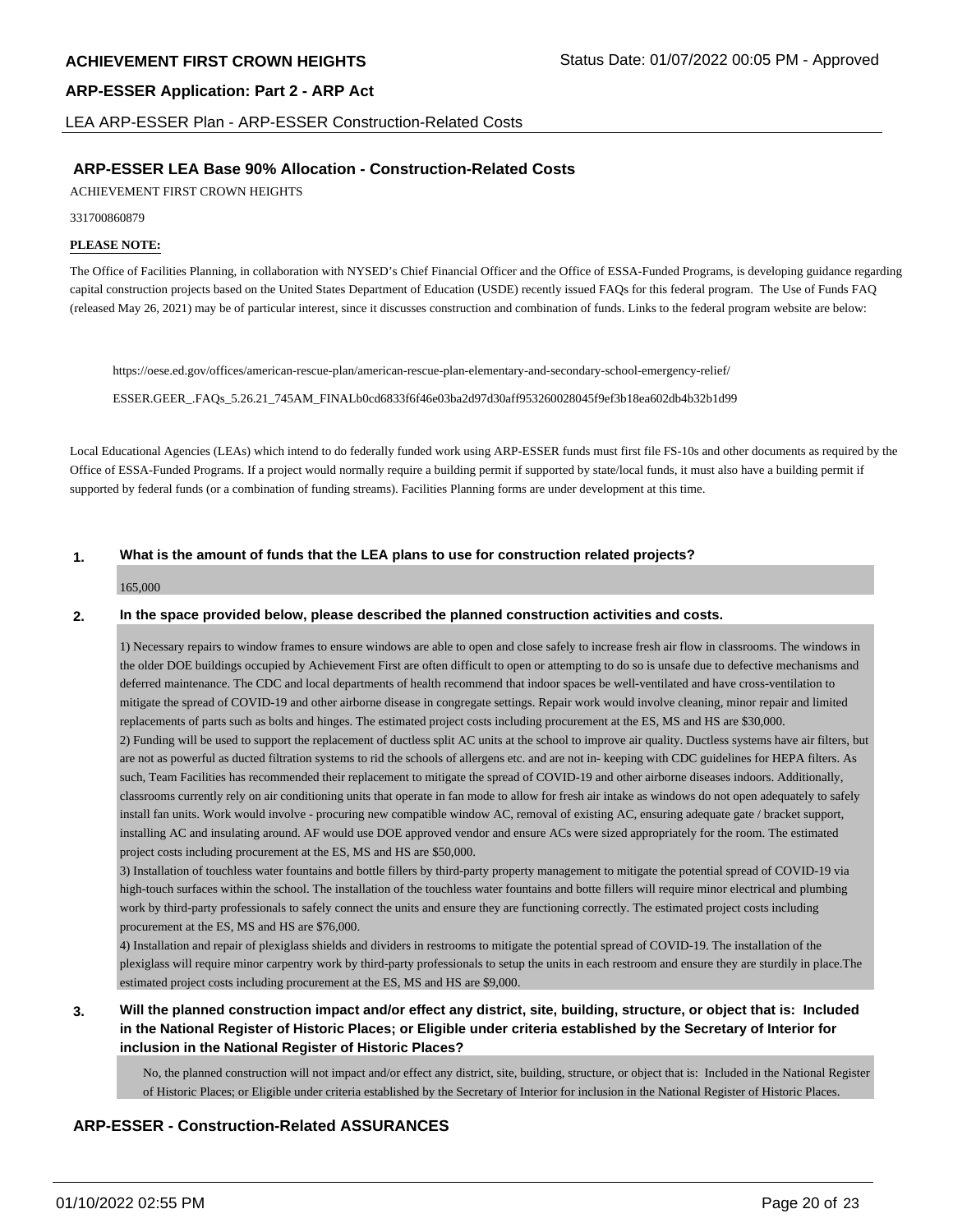LEA ARP-ESSER Plan - ARP-ESSER Construction-Related Costs

**4. The LEA assures it will have or obtain a full title or other interest in the site, including right of access, that is sufficient to insure the grantee's undisturbed use and possession of the facilities for 50 years or the useful life of the facilities, whichever is longer. § 75.603 (Authority: 20 U.S.C. 1221e-3 and 3474)**

 $✓$  YES, the LEA provides the above assurance.

**5. The LEA assures it will ensure that sufficient funds are available to meet any non-Federal share of the cost of constructing the facility. § 75.604**

YES, the LEA provides the above assurance.

**6. The LEA assures work will begin on construction within a reasonable time after the grant for the construction is made. § 75.605 (Authority: 20 U.S.C. 1221e-3 and 3474)**

■ YES, the LEA provides the above assurance.

**7. The LEA assures the construction will be completed within a reasonable time and the LEA shall complete the construction in accordance with the application and approved drawings and specifications. § 75.606**

YES, the LEA provides the above assurance.

**8. The LEA assures that the construction is functional; economical; and not elaborate in design or extravagant in the use of materials, compared with facilities of a similar type constructed in the State or other applicable geographic area. § 75.607. Further, the LEA assures that it shall, in developing plans for the facilities, consider excellence of architecture and design and inclusion of works of art. The grantee may not spend more than one percent of the cost of the project on inclusion of works of art. § 75.607 Authority: 20 U.S.C. 1221e-3 and 3474)**

YES, the LEA provides the above assurance.

**9. In planning for and designing facilities, the LEA assures it shall observe the standards under the Occupational Safety and Health Act of 1970 (Pub. L. 91-576) (See 36 CFR part 1910); and State and local codes, to the extent that they are more stringent. § 75.609 Further, the LEA assures it will submit an application for a Building Permit to NYSED Office of Facilities Planning for review and approval prior to construction.**

■ YES, the LEA provides the above assurance.

- **10. The LEA assures that it shall comply with the Federal regulations on access by the handicapped that apply to construction and alteration of facilities. These regulations are:**
	- **• For residential facilities 24 CFR part 40; and**
	- **• For non-residential facilities 41 CFR subpart 101-19.6. § 75.610**

YES, the LEA provides the above assurance.

**11. The LEA assures that, in planning the construction, the LEA shall, in accordance with the provisions of Executive Order 11988 of February 10, 1978 (43 FR 6030) and rules and regulations that may be issued by the Secretary to carry out those provisions: Evaluate flood hazards in connection with the construction; and as far as practicable, avoid uneconomic, hazardous, or unnecessary use of flood plains in connection with the construction. § 75.611**

YES, the LEA provides the above assurance.

**12. The LEA assures that it shall maintain competent architectural engineering supervision and inspection at the construction site to insure that the work conforms to the approved drawings and specifications. § 75.612**

YES, the LEA provides the above assurance.

**13. The LEA assures that it will comply with the regulations on relocation assistance and real property acquisition in 34 CFR part 15. § 75.613**

YES, the LEA provides the above assurance.

**14. The LEA assures that, when construction is completed, sufficient funds will be available for effective operation and maintenance of the facilities. § 75.614**

■ YES, the LEA provides the above assurance.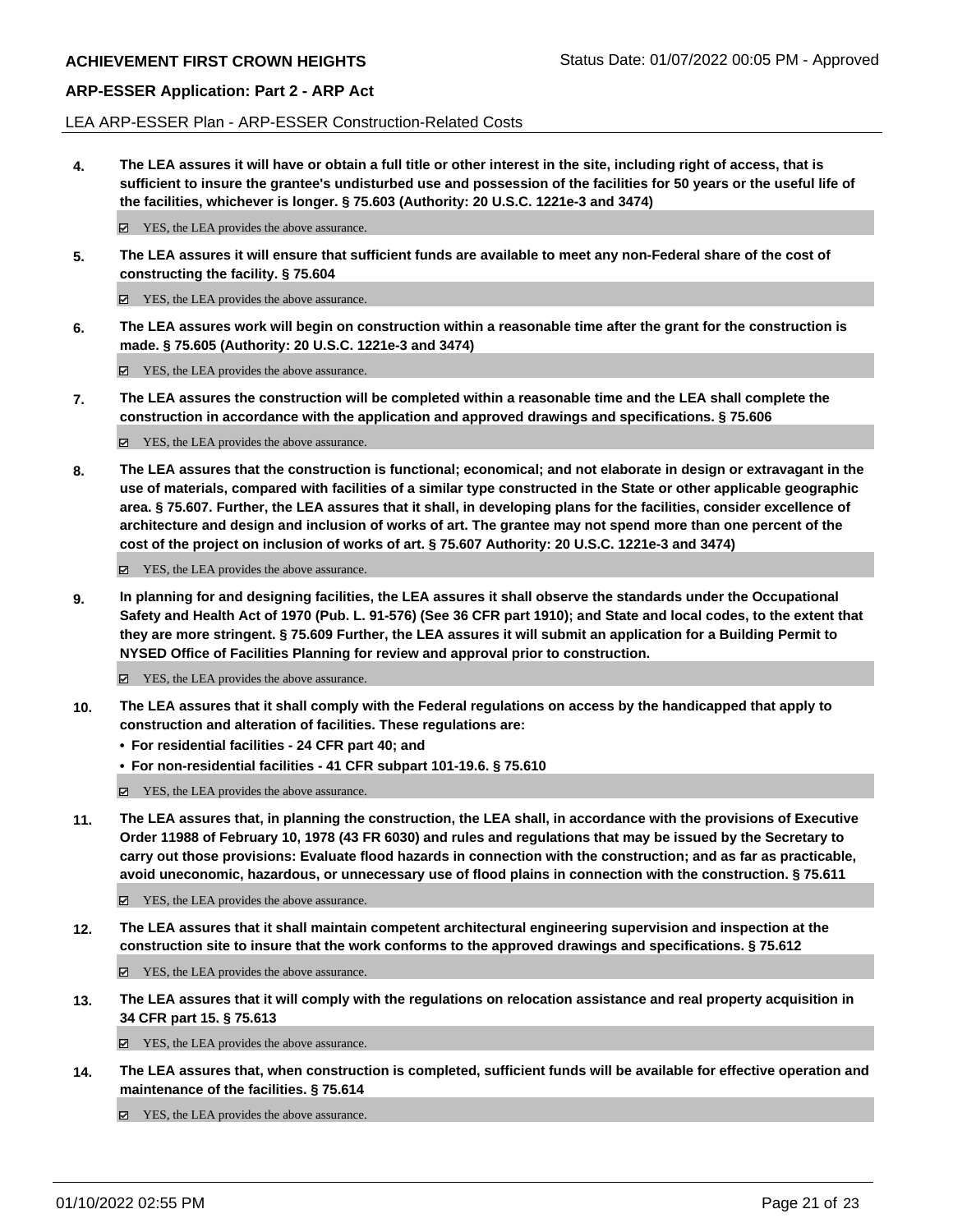LEA ARP-ESSER Plan - ARP-ESSER Construction-Related Costs

**15. The LEA assures that it shall operate and maintain the facilities in accordance with applicable Federal, State, and local requirements. § 75.615**

YES, the LEA provides the above assurance.

- **16. The LEA assures that, to the extent feasible, it shall design and construct facilities to maximize the efficient use of energy. § 75.616 Further, the LEA shall comply with ASHRAE standards in designing and constructing facilities built with project funds. § 75.616 The following standards of the American Society of Heating, Refrigerating, and Air Conditioning Engineers (ASHRAE) are incorporated by reference in this section:**
	- **• ASHRAE-90 A-1980 (Sections 1-9).**
	- **• ASHRAE-90 B-1975 (Sections 10-11).**
	- **• ASHRAE-90 C-1977 (Section 12)**

**Incorporation by reference of these provisions has been approved by the Director of the Office of the Federal Register pursuant to the Director's authority under 5 U.S.C. 552 (a) and 1 CFR part 51. The incorporated document is on file at the Department of Education, Grants and Contracts Service, rm. 3636 ROB-3, 400 Maryland Avenue, SW., Washington, DC 20202-4700 or at the National Archives and Records Administration (NARA). For information on the availability of this material at NARA, call 202-741-6030, or go to:**

**http://www.archives.gov/federal\_register/code\_of\_federal\_regulations/ibr\_locations.html. These standards may be obtained from the publication sales department at the American Society of Heating, Refrigerating, and Air Conditioning Engineers, Inc., 1791 Tullie Circle, NE., Atlanta, Georgia 30329. § 75.616**

YES, the LEA provides the above assurance.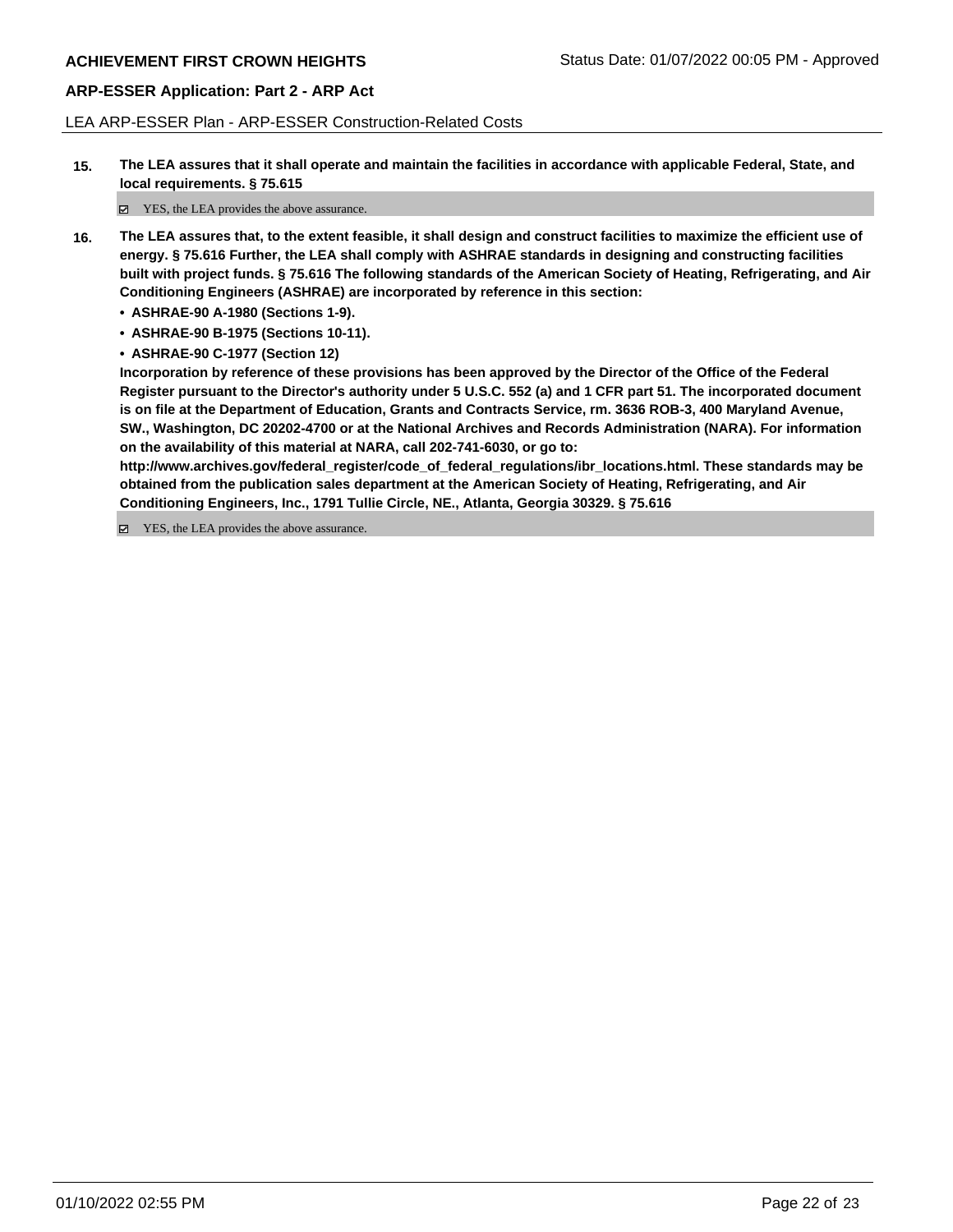#### LEA ARP-ESSER Plan - ARP-ESSER Allocation - Budget

#### **ARP-ESSER LEA Base 90% Allocation - Budget**

*PLEASE NOTE* - the FS-10 and Budget Narrative are used to provide NYSED with a specific itemization of proposed project expenditures and to provide NYSED and the Office of the State Comptroller with the necessary documentation upon which payments can be based. FS-10s with missing quantities or unit costs, or with terms such "*TBD*" or "*Varies*" cannot be accepted on the FS-10 or Budget Narrative forms.

**Please note: LEAs that have been allocated funds from the mandated SEA-Level Reserves in the 2021-22 enacted state budget will apply for those funds via a separate application process. NYSED will inform school districts under separate cover when the application process for school district allocations of ARP-ESSER SEA set-aside funds has been published in the SED Monitoring and Vendor Reporting System. The sections below are only for LEA 90% base ARP-ESSER allocations. LEAs should not apply for ARP ESSER SEA Reserve funds as part of this application.**

#### **1. Please upload a completed and signed copy of the FS-10 Budget for the ARP-ESSER LEA Base 90% Funds.**

AF Crown Heights ARP ESSER 2021 FS-10 SIGNED.pdf AF Crown Heights ARP ESSER 2021 FS-10 REVISED.pdf

**2. Please upload a completed copy of the Budget Narrative for the ARP-ESSER LEA Base 90% Funds.**

AF Crown Heights ARP ESSER Budget Narrative- 2021 REVISED JAN2022.pdf AF Crown Heights ARP ESSER Budget Narrative- 2021.pdf AF Crown Heights ARP ESSER Budget Narrative- 2021 REVISED.pdf

**3. Please complete the following table by providing total proposed expenditures by budget code for funding in relation to the ARP-ESSER Application – Part 2. This information should match the Budget Summary page of the FS-10 budget form.**

|                             | Total Funds (\$) |
|-----------------------------|------------------|
| 15 - Professional Salaries  | 326,902          |
| 16 - Support Staff Salaries | 268,176          |
| 40 - Purchased Services     | 1,058,039        |
| 45 - Supplies and Materials | 1,793,365        |
| 46 - Travel Expenses        | $\overline{0}$   |
| 80 - Employee Benefits      | $\overline{0}$   |
| 90 - Indirect Cost          | $\overline{0}$   |
| 49 - BOCES Services         | $\overline{0}$   |
| 30 - Minor Remodeling       | $\overline{0}$   |
| 20 - Equipment              | $\overline{0}$   |
| <b>Totals:</b>              | 3,446,482        |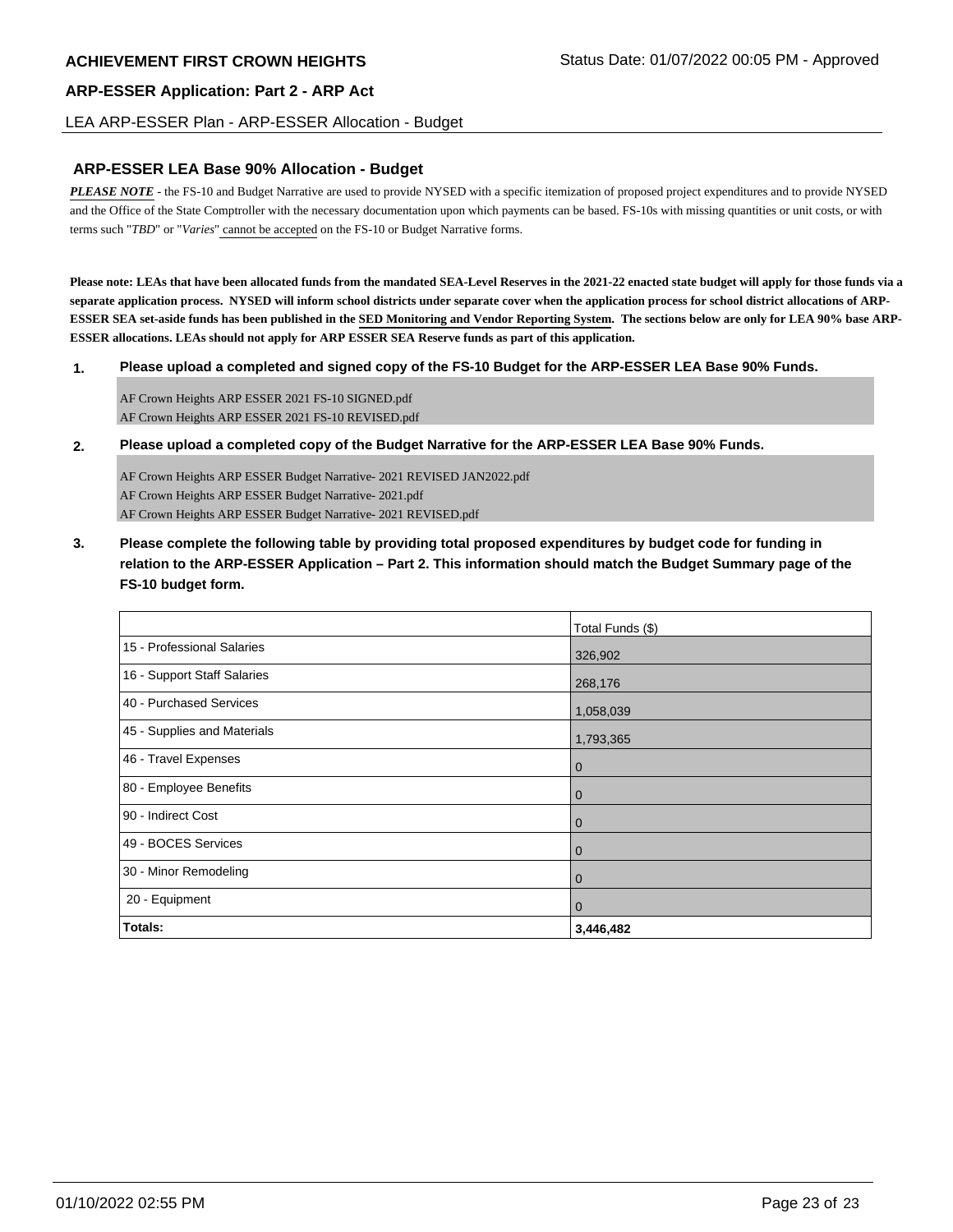# **BUDGET NARRATIVE**

**LEA: Achievement First Crown Heights Charter School**

**FOR TITLE: American Rescue Plan Elementary and Secondary School Emergency Relief (ARP ESSER)**

**BEDSCODE: 331700860879**

# **\*\* MUST BE SUBMITTED WITH EACH BUDGET IN THE CONSOLIDATED APPLICATION**

**If using Transferability, please indicate on the Budget Narrative and FS-10 the amount of funds to be included under transferability in the budget categories where funds will be used. Example: In the Title IIA budget under Code 15 – Transferability - Title I Reading Teacher – FTE.35 - \$15,000.**

| <b>CODE/</b>                            | <b>EXPLANATION OF EXPENDITURES IN THIS CATEGORY</b>                                                                                                                                                                                                                                                                                                                                                                                                                                                                                                                                                                                                                                                                                                                                                                                                                                                                                                                                                                                                                                                                                                                                                                                                                                                                                                                                                                                                                                                                                                                                                                                                                                                                                                                                                                        |  |
|-----------------------------------------|----------------------------------------------------------------------------------------------------------------------------------------------------------------------------------------------------------------------------------------------------------------------------------------------------------------------------------------------------------------------------------------------------------------------------------------------------------------------------------------------------------------------------------------------------------------------------------------------------------------------------------------------------------------------------------------------------------------------------------------------------------------------------------------------------------------------------------------------------------------------------------------------------------------------------------------------------------------------------------------------------------------------------------------------------------------------------------------------------------------------------------------------------------------------------------------------------------------------------------------------------------------------------------------------------------------------------------------------------------------------------------------------------------------------------------------------------------------------------------------------------------------------------------------------------------------------------------------------------------------------------------------------------------------------------------------------------------------------------------------------------------------------------------------------------------------------------|--|
| <b>BUDGET CATEGORY</b>                  | (as it relates to the program narrative for this title)                                                                                                                                                                                                                                                                                                                                                                                                                                                                                                                                                                                                                                                                                                                                                                                                                                                                                                                                                                                                                                                                                                                                                                                                                                                                                                                                                                                                                                                                                                                                                                                                                                                                                                                                                                    |  |
| Code 15<br><b>Professional Salaries</b> | <b>Summer Learning/Instruction</b><br>Achievement First has developed a K-12 Summer Academy to help mitigate the negative impact of the<br>COVID-19 pandemic on scholars' academic outcomes and reengage youth who were in remote learning from<br>March 2020 to June 2021. Due to school closures and extended periods of remote and hybrid learning in<br>SY20 and SY21, our instructors will extend in-person instructional time through summer 2021 and 2022.<br>K-2 Teacher stipends<br>Approximately 3 teachers @ approx. \$6,250 for 2 years                                                                                                                                                                                                                                                                                                                                                                                                                                                                                                                                                                                                                                                                                                                                                                                                                                                                                                                                                                                                                                                                                                                                                                                                                                                                        |  |
|                                         | Grade 3-8 Teacher stipends<br>Approximately 3 teachers $\omega$ \$6,250 for 2 years                                                                                                                                                                                                                                                                                                                                                                                                                                                                                                                                                                                                                                                                                                                                                                                                                                                                                                                                                                                                                                                                                                                                                                                                                                                                                                                                                                                                                                                                                                                                                                                                                                                                                                                                        |  |
|                                         | Total ARP ESSER budgeted \$73,475                                                                                                                                                                                                                                                                                                                                                                                                                                                                                                                                                                                                                                                                                                                                                                                                                                                                                                                                                                                                                                                                                                                                                                                                                                                                                                                                                                                                                                                                                                                                                                                                                                                                                                                                                                                          |  |
|                                         | <b>Salaries for Network Programming FTEs</b><br>Achievement First will provide strong reading and academic tutoring interventions for students who are<br>below triggers in all academies (with a prioritized effort in grades 5-12) and begin the work to develop a K-<br>12 approach to developing strong, thriving readers. Reading is foundational and impacts all subjects as the<br>cornerstone of learning; we need a developmentally appropriate approach to how to teach reading K-12. The<br>key features of this strategy further included hiring a Director of Reading Fluency and Director of Tutoring.<br>Additionally, the ongoing pandemic has emphasized the need for dedicated resources to manage and support<br>parent and family engagement at Achievement First schools, as well as partnerships within the wider<br>communities. This dedicated resource will determine and operationalize a cohesive vision for amplifying<br>family voice and experience and articulate a cohesive roadmap including strategies and tactics to increase<br>authentic family engagement leveraging our "Design With and Not For" liberatory design mindset. The<br>Director of Family Engagement will provide guidance for schools and network teams to leverage both<br>qualitative and quantitative data and action plan.<br>Achievement First Crown Heights Charter School share of cost for 3 new network leaders to develop and<br>lead academic recovery and family engagement strategies, and support principals in implementation,<br>evaluation and oversight.<br>Director of Family Engagement \$21,808<br>Director of Reading Fluency \$ 21,808 (for Academic Recovery and Acceleration)<br>Director of Tutoring \$18,184 (for Academic Recovery and Acceleration)<br>Total ARP ESSER budgeted \$61,800 |  |
|                                         | <b>School-Based Contract Hires (for Academic Recovery and Acceleration)</b><br>The school proposes the use of a portion of funds to assist with the cost of targeted 1:1 tutoring and<br>interventions for struggling scholars for SY21/22 and SY22/23. Achievement First Crown Heights will offer<br>Math, Reading and ELA push-in and pull-out interventions to increase the efficacy of the instructional model<br>through the use of data- driven curricular tools and online resources, as well as interventionists for our<br>growing SPED and multilingual learner (MLL) special populations.<br>Partial cost of contracting an experienced Math Interventionist \$83,477 /yr for 1 year                                                                                                                                                                                                                                                                                                                                                                                                                                                                                                                                                                                                                                                                                                                                                                                                                                                                                                                                                                                                                                                                                                                            |  |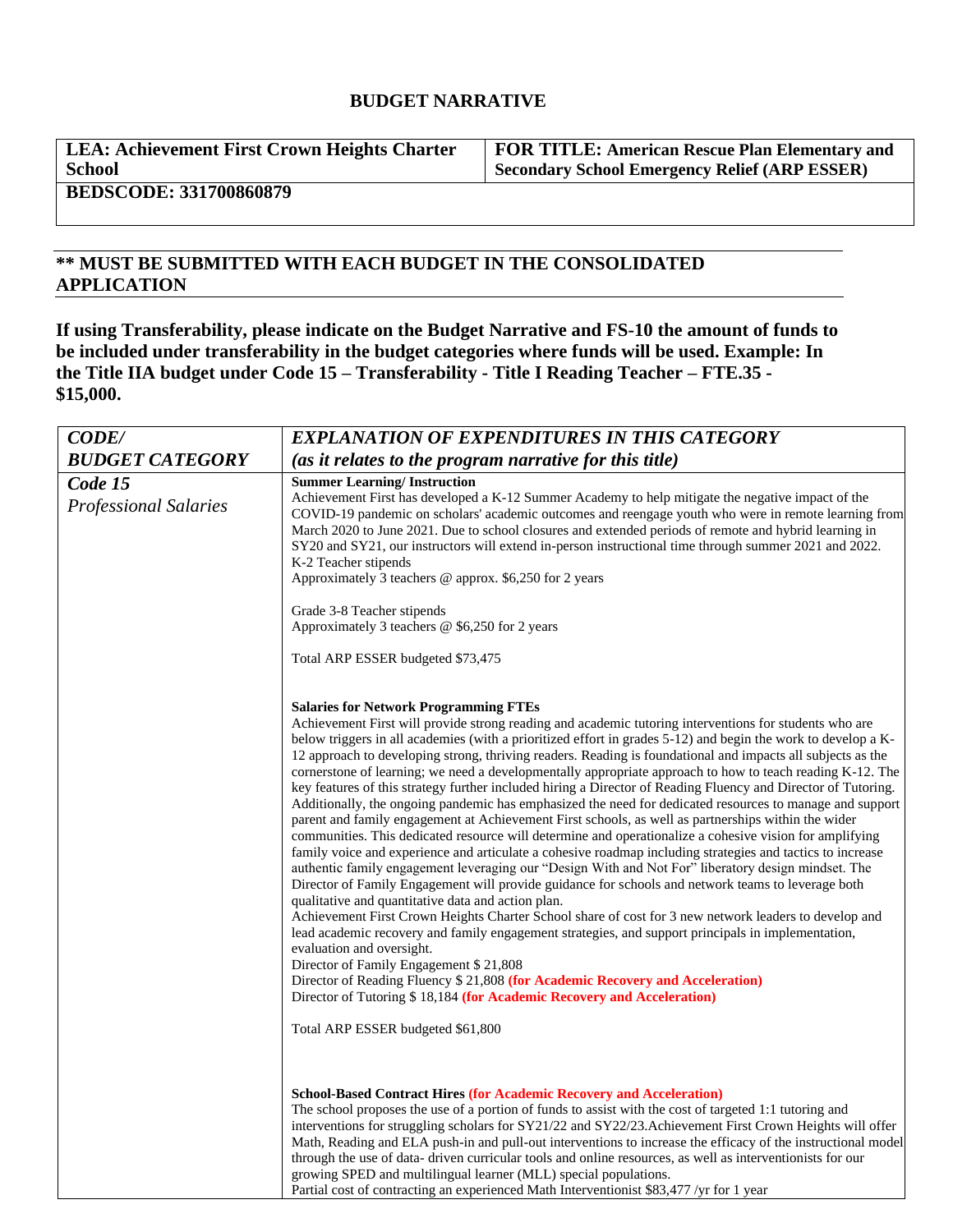|                               | Partial cost of contracting an experienced Reading and ELA Interventionist \$74,400 /yr for 1 year                                                                                                                               |  |  |
|-------------------------------|----------------------------------------------------------------------------------------------------------------------------------------------------------------------------------------------------------------------------------|--|--|
|                               | Total ARP ESSER budgeted \$157,877                                                                                                                                                                                               |  |  |
|                               |                                                                                                                                                                                                                                  |  |  |
|                               | <b>Network FTEs for Healthy and Safe Operations</b>                                                                                                                                                                              |  |  |
|                               | Achievement First proposes the use of ARP ESSER to support the hiring of a Network Director of Health                                                                                                                            |  |  |
|                               | and Safety and an Associate Director of Health and Safety to ensure that school leaders are adequately                                                                                                                           |  |  |
|                               | supported prepared to return to in-person learning and reopen schools as safely as possible through creating<br>guidance and supports. The Healthy and Safety experts will manage and distill local and federal health and       |  |  |
|                               | safety guidance research on COVID-19, other transmissible disease and general physical wellness concerns,                                                                                                                        |  |  |
|                               | and ensure that Achievement First's policies and procedures align with department of health, CDC and EPA                                                                                                                         |  |  |
|                               | guidance and monitor and evaluate implementation. The Director of Health and Safety and the Associate will<br>partner with Directors of School Operations and Facilities team to train staff and respond to emerging             |  |  |
|                               | challenges, working closely with the Director of Family Engagement on communication strategy, change                                                                                                                             |  |  |
|                               | management and parent and family engagement.                                                                                                                                                                                     |  |  |
|                               | Proportionate 3-Year Costs for NS Director of Health and Safety @ \$85,000/yr = \$27,000                                                                                                                                         |  |  |
|                               | Proportionate 1-Year Costs for NS Associate Director of Health and Safety @ \$60,000/yr = \$6,750                                                                                                                                |  |  |
|                               |                                                                                                                                                                                                                                  |  |  |
|                               | Total ARP ESSER budgeted \$33,750                                                                                                                                                                                                |  |  |
| Code 16                       | <b>Supports to Maintain the Health of the School Community</b>                                                                                                                                                                   |  |  |
| <b>Support Staff Salaries</b> | Supplementary CNAs<br>Achievement First's pandemic safety, preparedness and response plan has been a non-negotiable in staff and                                                                                                 |  |  |
|                               | family engagement protecting our staff, families and scholars for the reopening of our New York schools for                                                                                                                      |  |  |
|                               | in-person instruction. This ensures that members of the school community- scholars or adults- that exhibit                                                                                                                       |  |  |
|                               | symptoms of COVID-19 can be appropriately assessed and receive interim care in a location that is separate<br>from the Nurses' Offices. There is a critical need to hire a part-time supplementary healthcare workers            |  |  |
|                               | (CNAs) to support the full-time Nurse and staff the isolation rooms at one school site as part of this plan to                                                                                                                   |  |  |
|                               | ensure that members of the school community-scholars or adults-that exhibit symptoms of COVID-19 can                                                                                                                             |  |  |
|                               | be appropriately assessed and receive interim care in a location that is separate from the Nurses' Offices.                                                                                                                      |  |  |
|                               | 3 CNAs (ES, MS & HS) to support the Nurse and staff the isolation room @ \$126,900 each                                                                                                                                          |  |  |
|                               | Total ESSERF budgeted \$129,600                                                                                                                                                                                                  |  |  |
|                               |                                                                                                                                                                                                                                  |  |  |
|                               | <b>Long-Term Substitute Teachers</b><br>Achievement First's pandemic safety, preparedness and response plan has been a non-negotiable in staff and                                                                               |  |  |
|                               | family engagement protecting our staff, families and scholars for the reopening of our New York schools for                                                                                                                      |  |  |
|                               | in-person instruction. Achievement First's employee data indicates that there continues to be an increased                                                                                                                       |  |  |
|                               | number of teacher and staff absences, and this is expected to be of concern as staff and teachers will: (1) be<br>encouraged not to go in to school if they are exhibiting flu-like symptoms and (2) likely need to take time-   |  |  |
|                               | off if their children's schools are closed due to COVID cases. School teams have adequate staff to cover                                                                                                                         |  |  |
|                               | school operations and general administration. However, Achievement First's school leaders- principals and                                                                                                                        |  |  |
|                               | deans- are regularly needed to cover classes in addition to coaching teachers, overseeing curriculum<br>modifications to better target scholars' needs and addressing learning loss and implementing reopening                   |  |  |
|                               | strategies.                                                                                                                                                                                                                      |  |  |
|                               | Achievement First proposes using ARP ESSER funds to hire 2 experienced long-term substitute teachers to                                                                                                                          |  |  |
|                               | provide coverage for unexpected and extended teachers absences throughout the year. These positions are                                                                                                                          |  |  |
|                               | being planned as contract position for 1 year.                                                                                                                                                                                   |  |  |
|                               | 2 Experienced Long-Term Substitutes to support SY22 @ \$69,288                                                                                                                                                                   |  |  |
|                               | Total ARP ESSER budgeted \$138,576                                                                                                                                                                                               |  |  |
| Code 40                       | <b>Professional Development (for Academic Recovery and Acceleration)</b>                                                                                                                                                         |  |  |
| <b>Purchased Services</b>     | Achievement First Crown Heights School has embraced the mindset that the school will not "do two years in                                                                                                                        |  |  |
|                               | one"- academic recovery must be gradual, intentional and well-paced for each scholar. Rapid and unrealistic                                                                                                                      |  |  |
|                               | 1-year recovery plans would be grounded in a deficit mindset about students, result in poor pedagogy (e.g.                                                                                                                       |  |  |
|                               | prioritizing procedural shortcuts over conceptual understanding), and lead to burnout for scholars and<br>teachers. Teachers and co-teachers will also need to use formative data (pre-assessments, exit tickets,                |  |  |
|                               | observational data, quizzes) to ensure students master prioritized standards/content (unit outcomes). This                                                                                                                       |  |  |
|                               | means training on how to use data during planning (e.g. unit and daily level) and means shifting more                                                                                                                            |  |  |
|                               | decision making to teachers (in collaboration and with support from coaches). It is also critical to clearly                                                                                                                     |  |  |
|                               | define and/ or re-define K-12 assessment strategy to reflect the current realities reflecting school closures and<br>the cancellation of state assessments, including redefining which assessments are evaluative vs. formative, |  |  |

 $\mathsf{l}$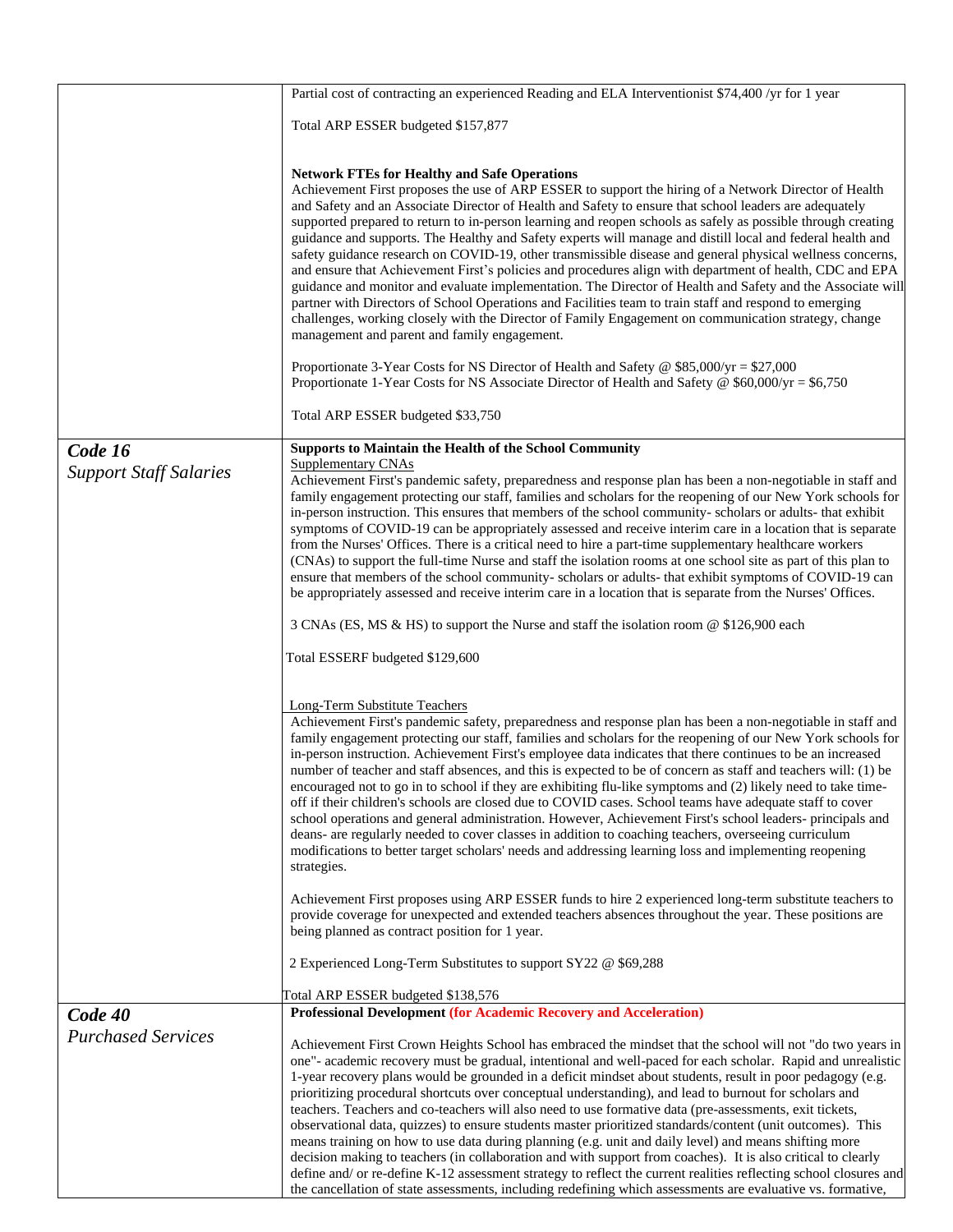| which assessments are paced across the network, and ensuring assessment reporting that shows mastery on<br>prioritized standards/content. Achievement First will introduce a series of educator trainings and Professional<br>Development specifically to build capacity and embed instructional skills to address learning loss.<br>Costs for Achievement First Crown Heights Charter School network-wide PD and training are included on<br>ARP ESSER.<br>ES & MS Reading PD<br>\$43,616<br>\$14,592<br>Foundations/ Phonics PD for 2 years<br>\$13,020<br>Cognitively Guidance Instruction Math PD                                                                                                                                                                                                                                                                                                                                                                                                                                                                                                                                                                                                                                 |
|---------------------------------------------------------------------------------------------------------------------------------------------------------------------------------------------------------------------------------------------------------------------------------------------------------------------------------------------------------------------------------------------------------------------------------------------------------------------------------------------------------------------------------------------------------------------------------------------------------------------------------------------------------------------------------------------------------------------------------------------------------------------------------------------------------------------------------------------------------------------------------------------------------------------------------------------------------------------------------------------------------------------------------------------------------------------------------------------------------------------------------------------------------------------------------------------------------------------------------------|
| Total ESSERF budgeted \$71,228                                                                                                                                                                                                                                                                                                                                                                                                                                                                                                                                                                                                                                                                                                                                                                                                                                                                                                                                                                                                                                                                                                                                                                                                        |
| <b>Professional Development to Address SEL and DEI</b><br>More than 90% of scholars identify as Black, Latino or multiracial. Achievement First will introduce<br>specialized, culturally responsive and trauma-informed Social Emotional Professional Development to build<br>the capacity of educators. Additionally, costs include PD to address Diversity, Equity and Inclusion and<br>specifically support its black and brown scholars in understanding, confronting and thriving as educators and<br>staff will be enrolled in 'Having Courageous Conversations About Race' training. This targeted PD is aimed<br>at ensuring all students are and feel safe, known and loved is most important, and articulating how a trauma<br>and resiliency approach, SEL, and mindset work are integrated into the student experience vision and cannot<br>operate as separate, disconnected components, and this also includes holding a higher bar for both / and by<br>ensuring that belief and belonging (care for the whole child) and focused learning (academic progress) are<br>mutually reinforcing. Costs for Achievement First Crown Heights Charter School network-wide PD and<br>training costs are included on ARP ESSER. |
| Total ESSER budgeted \$114,564                                                                                                                                                                                                                                                                                                                                                                                                                                                                                                                                                                                                                                                                                                                                                                                                                                                                                                                                                                                                                                                                                                                                                                                                        |
| <b>Wireless Internet Access for Students</b><br>Knowing that most of our scholars are classified as economically-disadvantaged as they qualify for free and<br>reduced-priced lunches, Achievement First reached out to parents and families to ensure that scholars had<br>internet access to enable their full and equal participation in remote learning activities. Scholars that did not<br>have consistent, stable internet access were provided personal wireless hotspot (MiFi) devices and service.<br>Achievement First Crown Heights Charter School will bridge the technology-divide and guarantee that our<br>economically-disadvantaged scholars have equal access to education during the 2021/22 academic year by<br>covering the cost of MiFi data for scholars. This internet access will facilitate remote learning including<br>participation and attendance at virtual classrooms and simulcast of daily instruction.<br>These projected costs for 12 months for students from Achievement First Crown Heights Elementary and<br>Middle Schools student MiFi plan costs.<br>Approximately 372 data plans @ \$20 per month per scholar for 2 years                                                                |
| Total ESSER budgeted \$89,280                                                                                                                                                                                                                                                                                                                                                                                                                                                                                                                                                                                                                                                                                                                                                                                                                                                                                                                                                                                                                                                                                                                                                                                                         |
| <b>Professional Neat Bar Installation with Zoom</b><br>The cost of installing Neat Bar video conferencing solutions in 4 classrooms at Achievement First Crown<br>Heights Charter School Middle School to facilitate hybrid/remote learning via instructional simulcasts.<br>Installation cost \$1200 per Neat Bar x 1.<br>Total ESSER budgeted \$1,200                                                                                                                                                                                                                                                                                                                                                                                                                                                                                                                                                                                                                                                                                                                                                                                                                                                                               |
| <b>Supports to Maintain the Health of the School Community</b><br>Asymptomatic testing for staff to return to work after extended breaks and surveillance testing twice<br>monthly. Asymptomatic surveillance testing of students is also planned twice monthly. This testing program<br>allows the school to monitor our community and prevent positive cases from entering the building and/ or<br>minimize in-school exposures.<br><b>Staff Asymptomatic COVID Testing</b><br>40<br>\$20,000<br>\$500.00<br>137<br><b>Student Asymptomatic COVID Testing</b><br>\$400.00<br>\$54,800                                                                                                                                                                                                                                                                                                                                                                                                                                                                                                                                                                                                                                               |
| Total ESSER budgeted \$74,800                                                                                                                                                                                                                                                                                                                                                                                                                                                                                                                                                                                                                                                                                                                                                                                                                                                                                                                                                                                                                                                                                                                                                                                                         |
| <b>HVAC/ AC Services</b><br>HVAC consultants will conduct assessments and inspections and filter changes every 6-8 weeks to ensure<br>that common areas and classrooms maintain adequate air flow for air quality standards in-keeping with CDC<br>guidance and to reduce any risk of airborne spread of COVID-19 inside school facilities. ARP ESSER<br>funding will assist with costs for assessing all building HVAC systems to ensure they are providing the<br>needed air exchanges and replace HEPA filters every 6-8 weeks (versus every 20 weeks).                                                                                                                                                                                                                                                                                                                                                                                                                                                                                                                                                                                                                                                                            |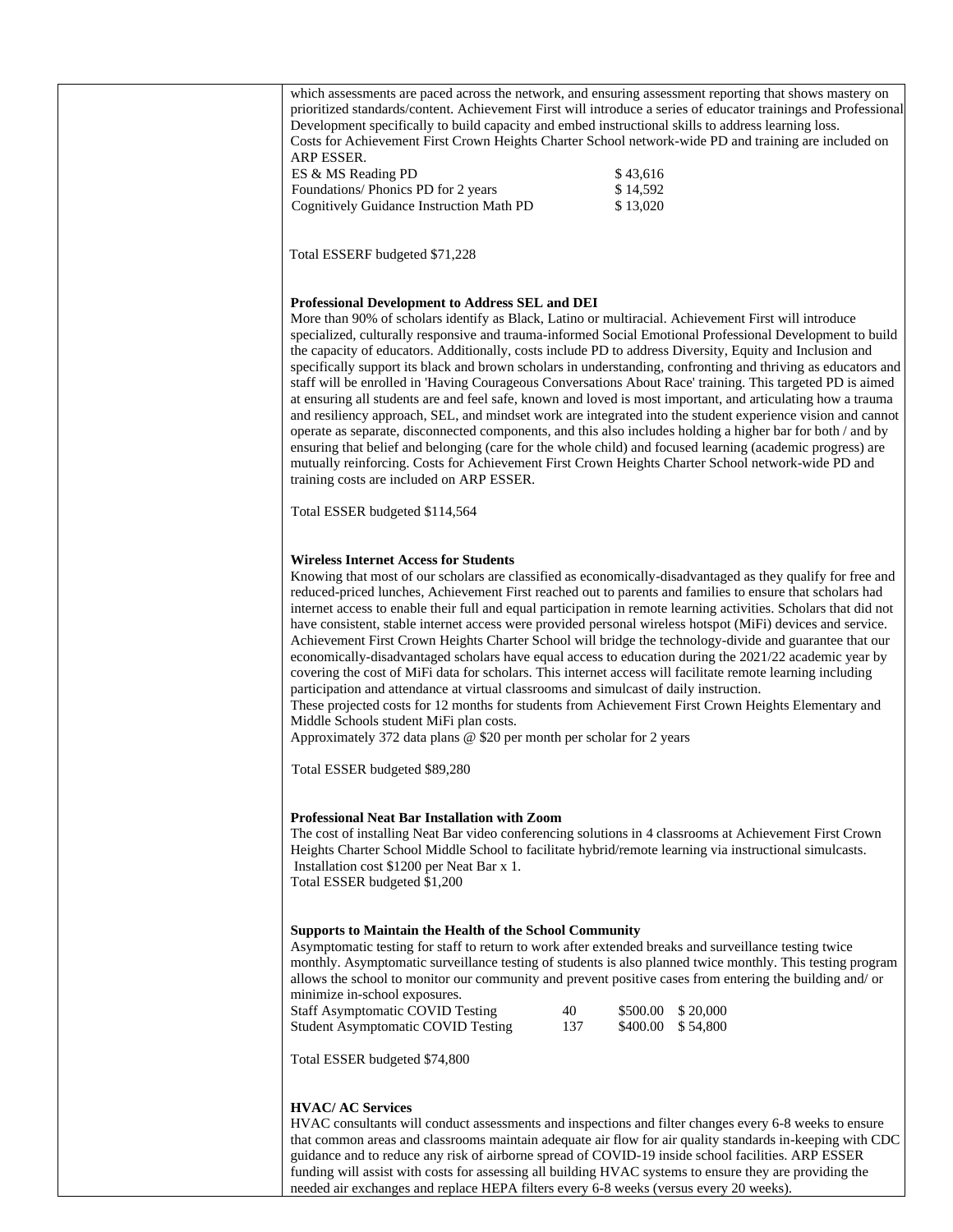| Air Conditioning Unit Assessment \$1,200<br>Air Conditioning Unit Filter Installations \$12,000                                                                                                                                                                                                                                                                                                                                                                                                                                                                                                                                                                                                                                                          |
|----------------------------------------------------------------------------------------------------------------------------------------------------------------------------------------------------------------------------------------------------------------------------------------------------------------------------------------------------------------------------------------------------------------------------------------------------------------------------------------------------------------------------------------------------------------------------------------------------------------------------------------------------------------------------------------------------------------------------------------------------------|
| Total ESSER budgeted \$13,200                                                                                                                                                                                                                                                                                                                                                                                                                                                                                                                                                                                                                                                                                                                            |
| <b>Tutoring Program- Great Oaks Foundation Charges (for Academic Recovery and Acceleration)</b><br>Achievement First will partner with the Great Oaks Foundation to deliver a Tutoring Program for SY22/23<br>and SY23/24. The tutoring program will help mitigate the negative impact of the COVID-19 pandemic on<br>MS scholars' academic outcomes due to school closures and extended periods of remote and hybrid learning<br>in SY20 and SY21.                                                                                                                                                                                                                                                                                                      |
| Tutoring will feature individualized instruction where students receive at least two hours of small group or<br>one-on- one tutoring every day, delivered by a full-time Great Oaks Tutor Corps at each Achievement First<br>school. Given the large number of tutors required at each school site, funding will also be used to support the<br>cost of \$14,520 for a Great Oaks Foundation Tutor Lead to ensure that the principal and Deans<br>are supported in program implementation and tutor supervision.                                                                                                                                                                                                                                         |
| The two-year costs will cover the Great Oaks fees and a housing stipend totaling \$15,000 per year for each<br>tutor.                                                                                                                                                                                                                                                                                                                                                                                                                                                                                                                                                                                                                                    |
| Great Oaks Tutors for 1:10 Small Group Program for 2 years<br>ES: Approx. $4 \times $15,000$ per year = \$120,000<br>1 x 14,520 per year = $$29,040$                                                                                                                                                                                                                                                                                                                                                                                                                                                                                                                                                                                                     |
| MS: Approx. 5 x $$15,000$ per year = $$150,000$<br>1 x 14,520 per year = $$29,040$                                                                                                                                                                                                                                                                                                                                                                                                                                                                                                                                                                                                                                                                       |
| HS: Approx. $3 \times \$15,000$ per year = \$95,847<br>1 x 14,520 per year = $$29,040$                                                                                                                                                                                                                                                                                                                                                                                                                                                                                                                                                                                                                                                                   |
| Total ARP ESSER budgeted \$452,967                                                                                                                                                                                                                                                                                                                                                                                                                                                                                                                                                                                                                                                                                                                       |
|                                                                                                                                                                                                                                                                                                                                                                                                                                                                                                                                                                                                                                                                                                                                                          |
| Deep cleaning of school facilities                                                                                                                                                                                                                                                                                                                                                                                                                                                                                                                                                                                                                                                                                                                       |
| Professional custodial service providers will clean and disinfect frequently touched surfaces at the end of each<br>day using robust cleaning protocols in-line with CDC and local government recommendations. These should<br>include but are not limited to using soapy water or detergent to remove dirt, and then using an EPA-approved<br>disinfectant for use against the virus that causes COVID-19 as listed here. The regimen will elevate the<br>cleaning methods, tools, and sanitizing materials for a daily deep clean and disinfecting.                                                                                                                                                                                                    |
| - Any supplies or instructional tools that cannot be individualized should be cleaned/sanitized between uses.<br>High-touch surfaces such as door and sink handles, water fountains, playground equipment, elevator call and<br>operating buttons, stairway handrails, doorknobs, light switches, hallway doorknobs, handles and faucets will<br>be cleaned/sanitized multiple times a day.<br>- Bathroom and Nurse's Office protocol: Bathrooms and the Nurse's Office should be sanitized at least twice a                                                                                                                                                                                                                                             |
| day whilst ensuring that disinfectants are applied/used according to the manufacturers' specifications. To the<br>extent possible, "green" cleaning products will be used in accordance with state green cleaning laws, and<br>disinfection must be carried out away from scholars and/or at lowest occupancy.<br>- Maintaining cleaning logs: Detailed logs will be maintained by School Operations staff and provided to<br>ensure all areas are cleaned and disinfected. Achievement First Crown Heights requires the records of the<br>professional cleaning and custodians to be checked by supervisor and reported to the schools' Director of<br>School Operations to assist Achievement First in confirming that correct processes are followed. |
| Charges for approximately 60 weeks (2 school years) of additional cleaners to deep clean high-touch surfaces<br>at school sites                                                                                                                                                                                                                                                                                                                                                                                                                                                                                                                                                                                                                          |
| Total ESSER budgeted \$65,800                                                                                                                                                                                                                                                                                                                                                                                                                                                                                                                                                                                                                                                                                                                            |
| <b>Change Summer AF Camp</b><br>Achievement First will partner with Change Summer and other charter networks to host a summer camp. AF<br>Camp is an equitable opportunity for Achievement First's students to experience challenges, adventures,<br>teamwork, and personal growth during the summer months and is an essential part of the Achievement First<br>student experience. The camp also focuses on STEM and experiential learning to jumpstart academic<br>recovery.<br>\$5000 per academy level for Achievement First Crown Heights ES and MS programming in the Summer of                                                                                                                                                                   |
| 2022.                                                                                                                                                                                                                                                                                                                                                                                                                                                                                                                                                                                                                                                                                                                                                    |
| Total ESSER budgeted \$10,000                                                                                                                                                                                                                                                                                                                                                                                                                                                                                                                                                                                                                                                                                                                            |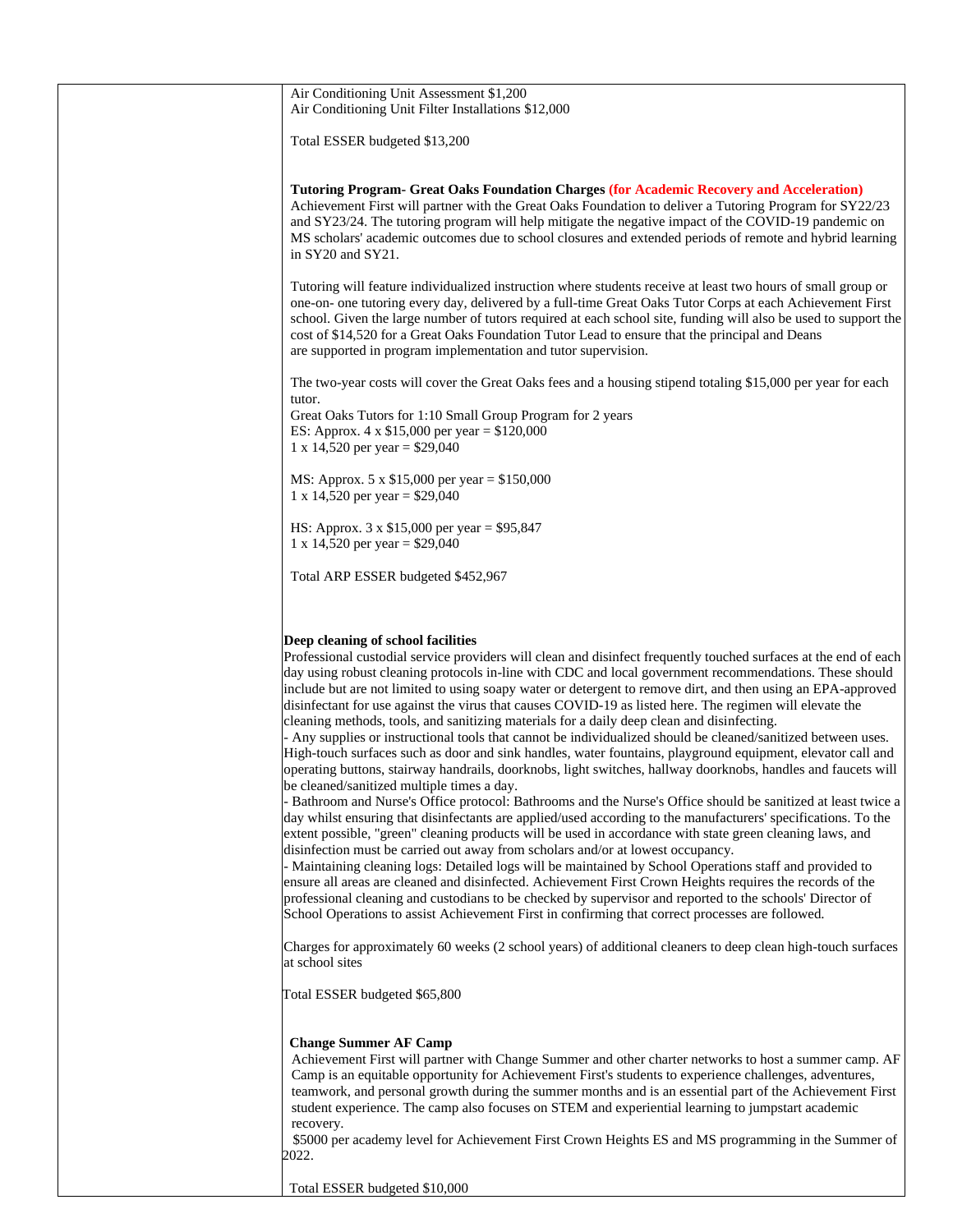|                               | <b>Facilities Improvements</b>                                                                                                                                                                                              |  |
|-------------------------------|-----------------------------------------------------------------------------------------------------------------------------------------------------------------------------------------------------------------------------|--|
|                               | The purchase and installation of touchless water fountains for Achievement First common areas to<br>1)                                                                                                                      |  |
|                               | mitigate the potential spread of COVID-19 via high-touch surfaces.                                                                                                                                                          |  |
|                               | K-8 purchase and installation costs: approx. 11 x $$7,000$ each = $$76,000$                                                                                                                                                 |  |
|                               | Installation and repair of plexiglass shields and dividers in restrooms<br>2)                                                                                                                                               |  |
|                               | K-8 purchase and installation costs: $12 \times $500$ each = \$9,000                                                                                                                                                        |  |
|                               | 3)<br>Window Repair Project to Ensure Good Indoor Air Quality                                                                                                                                                               |  |
|                               | The CDC and local departments of health recommend that indoor spaces be well-ventilated and have                                                                                                                            |  |
|                               | cross-ventilation to mitigate the spread of COVID-19 and other airborne disease in congregate                                                                                                                               |  |
|                               | settings. Estimated Cost of Facilities Repairs to repair ES & MS window frames to ensure                                                                                                                                    |  |
|                               | functioning windows for ventilation at an estimated \$30,000.00                                                                                                                                                             |  |
|                               | Split AC Unit Replacement and Vendor Services<br>4)                                                                                                                                                                         |  |
|                               | Achievement First Crown Heights is proposing the use of ARP ESSER funds to assist with the                                                                                                                                  |  |
|                               | replacement of ductless split AC units at its K-8 school sites to improve air quality. Ductless systems                                                                                                                     |  |
|                               | have air filters, but are not as powerful as ducted filtration systems to rid the schools of allergens etc.                                                                                                                 |  |
|                               | and are not in-keeping with CDC guidelines for HEPA filters. The estimated project cost is \$50,000                                                                                                                         |  |
|                               |                                                                                                                                                                                                                             |  |
|                               | Total ESSER budgeted \$165,000                                                                                                                                                                                              |  |
| Code 45                       | <b>Cleaning Supplies</b>                                                                                                                                                                                                    |  |
| <b>Supplies and Materials</b> | To assist with the cost of additional commercial-grade deep cleaning supplies to maintain health and safety                                                                                                                 |  |
|                               | and mitigate the spread of viruses and infectious diseases.                                                                                                                                                                 |  |
|                               | <b>Sanitizing Wipes</b>                                                                                                                                                                                                     |  |
|                               | 3569 80-count canisters of Sanitizing Wipes @ \$22.00 each.                                                                                                                                                                 |  |
|                               | Total ESSERF budgeted \$78,526.                                                                                                                                                                                             |  |
|                               | Electrostatic sprayers                                                                                                                                                                                                      |  |
|                               | Electrostatic Sprayers (small)<br>\$1,000.00                                                                                                                                                                                |  |
|                               | Electrostatic disinfectant<br>\$9,500.00                                                                                                                                                                                    |  |
|                               | Total ESSERF budgeted \$10,500.                                                                                                                                                                                             |  |
|                               |                                                                                                                                                                                                                             |  |
|                               | Deep cleaning chemicals that have been approved by the EPA for killing the novel coronavirus                                                                                                                                |  |
|                               | COVID-19. The projected cost of supplementary chemicals for Achievement First Crown Heights High                                                                                                                            |  |
|                               | School has been included as a line item in the professional cleaning contract.                                                                                                                                              |  |
|                               | Total ESSERF budgeted \$9,500                                                                                                                                                                                               |  |
|                               |                                                                                                                                                                                                                             |  |
|                               |                                                                                                                                                                                                                             |  |
|                               | SAFE REOPENING STRATEGY EXPENSES                                                                                                                                                                                            |  |
|                               |                                                                                                                                                                                                                             |  |
|                               | ARP ESSER funding will assist with purchasing adequate supplies of alcohol-based hand sanitizer,                                                                                                                            |  |
|                               | sanitizing stations and handwashing units to promote good hand hygiene and ensure the hands of scholars                                                                                                                     |  |
|                               | and staff are cleansed between washing, reusable protective face coverings that have been recommended by                                                                                                                    |  |
|                               | the CDC to reduce the risk and transmission of bacteria and viruses including COVID-19, disposable face                                                                                                                     |  |
|                               | coverings to augment reusable supplies and serve as contingency, disposable latex gloves and gowns to limit                                                                                                                 |  |
|                               | transmission and facilitate health checks, handheld temperature scanners and thermometers to check students                                                                                                                 |  |
|                               | and staff for fevers before they enter the schools' facilities, and individually packaged student instructional                                                                                                             |  |
|                               | supplies to mitigate the spread of disease among scholars and teachers via shared classroom resources. The                                                                                                                  |  |
|                               | Achievement First Operational Parameters and Safety Precautions have been designed to ensure scholar and                                                                                                                    |  |
|                               | staff well-being and mitigate and/ or decrease potential spread of COVID-19. Particular emphasis has been                                                                                                                   |  |
|                               | placed on good hand-hygiene, physical distancing, scholar and employee screening and asymptomatic                                                                                                                           |  |
|                               | testing, self-monitoring and reporting, disinfecting, and safe disposal of chemicals, additional waste and PPE.                                                                                                             |  |
|                               |                                                                                                                                                                                                                             |  |
|                               |                                                                                                                                                                                                                             |  |
|                               | <b>PPE and Sanitizer Stocks</b>                                                                                                                                                                                             |  |
|                               | Masks: Pending updated state and host district guidance, all staff and students will be required to wear masks                                                                                                              |  |
|                               | or appropriate face coverings in school buildings, when proper physical distancing cannot be exercised.                                                                                                                     |  |
|                               | Schools will strive to distribute 2-3 reusable masks to scholars, and 1 reusable mask to staff members.                                                                                                                     |  |
|                               | Adequate supplies of children and adult disposable masks will also be kept on-site                                                                                                                                          |  |
|                               | Gloves: Staff members with arrival and dismissal posts will be required to wear gloves when conducting no-                                                                                                                  |  |
|                               | and low-touch temperature checks. Staff members will also be required to use gloves when materials, meals                                                                                                                   |  |
|                               | etc. are being distributed to scholars.                                                                                                                                                                                     |  |
|                               | Face shields: Protective eye-coverings and face shields will be provided for Achievement First school staff                                                                                                                 |  |
|                               | who may frequently come in contact or interact with visitors and deliveries to our facilities. Face shields will                                                                                                            |  |
|                               | help to ensure that persons including staff members who have been assigned arrival and dismissal are                                                                                                                        |  |
|                               | protected when carrying out these duties.                                                                                                                                                                                   |  |
|                               | Hand sanitizer: Adequate supplies of alcohol-based hand sanitizer will be maintained on-site to ensure that                                                                                                                 |  |
|                               | visitors as well as members of the school family are able to practice good hand-hygiene throughout the day.<br>All Adults and scholars will be required to sanitize their hands before entering the Achievement First Crown |  |
|                               |                                                                                                                                                                                                                             |  |
|                               | Heights Charter School.                                                                                                                                                                                                     |  |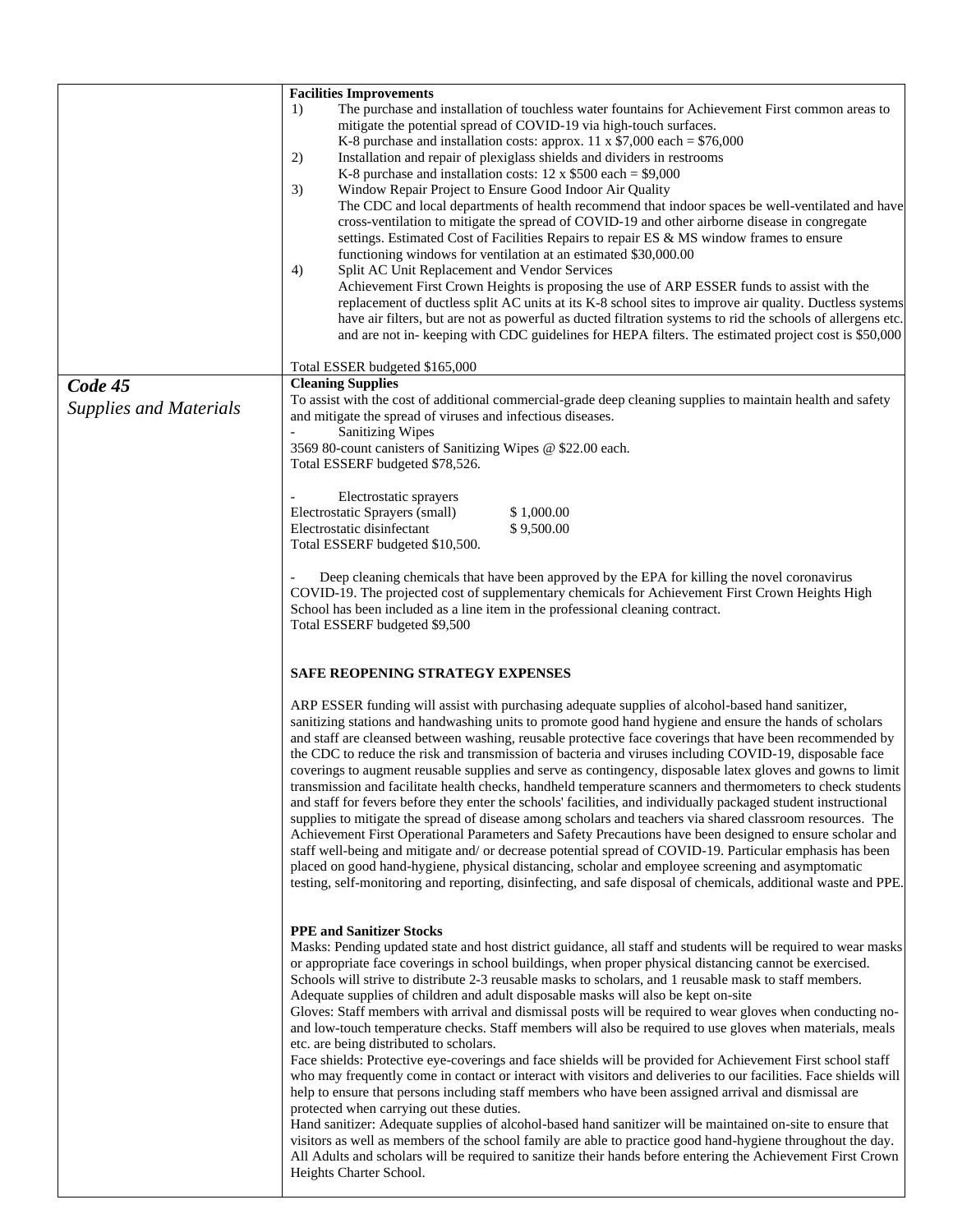| Cost of PPE for Achievement First Crown Heights Charter School.                                                                                                                                                               |                                                                                                                                                                                                                            |
|-------------------------------------------------------------------------------------------------------------------------------------------------------------------------------------------------------------------------------|----------------------------------------------------------------------------------------------------------------------------------------------------------------------------------------------------------------------------|
| Description                                                                                                                                                                                                                   | <b>Total Cost</b>                                                                                                                                                                                                          |
| Wall Mount Sanitizer Dispenser                                                                                                                                                                                                | \$800                                                                                                                                                                                                                      |
| Free Standing Sanitizing Stations                                                                                                                                                                                             | \$3,000                                                                                                                                                                                                                    |
| <b>Hand Sanitizer Refills</b>                                                                                                                                                                                                 | \$14,662                                                                                                                                                                                                                   |
| <b>Adult Reusable Masks</b>                                                                                                                                                                                                   | \$1,371                                                                                                                                                                                                                    |
| <b>Adult Disposable Masks</b>                                                                                                                                                                                                 | \$1,087                                                                                                                                                                                                                    |
| Kids Reusable Masks                                                                                                                                                                                                           | \$9,937                                                                                                                                                                                                                    |
| Kids Disposable Masks                                                                                                                                                                                                         | \$5,319                                                                                                                                                                                                                    |
| Face Shields                                                                                                                                                                                                                  | \$1,350                                                                                                                                                                                                                    |
| Latex/Disposable Gloves                                                                                                                                                                                                       | \$3,188                                                                                                                                                                                                                    |
| Disposable Gowns                                                                                                                                                                                                              | \$1,444                                                                                                                                                                                                                    |
|                                                                                                                                                                                                                               |                                                                                                                                                                                                                            |
| Total ESSERF budgeted \$42,158                                                                                                                                                                                                |                                                                                                                                                                                                                            |
|                                                                                                                                                                                                                               |                                                                                                                                                                                                                            |
|                                                                                                                                                                                                                               |                                                                                                                                                                                                                            |
|                                                                                                                                                                                                                               |                                                                                                                                                                                                                            |
| <b>Air Purifiers and Filters</b>                                                                                                                                                                                              |                                                                                                                                                                                                                            |
|                                                                                                                                                                                                                               | Air purifiers and CDC-recommended air filters to aide in ventilation and mitigate the spread of COVID-19                                                                                                                   |
| within Achievement First classrooms and common areas.                                                                                                                                                                         |                                                                                                                                                                                                                            |
| Small Standalone Air Purifiers $\omega$ \$600 each = \$72,000                                                                                                                                                                 |                                                                                                                                                                                                                            |
| Large room Air purifiers $\circledcirc$ \$3,500 each = \$14,000                                                                                                                                                               |                                                                                                                                                                                                                            |
| A/C Filters $\omega$ \$50 each = \$63,600                                                                                                                                                                                     |                                                                                                                                                                                                                            |
| $HVAC$ Sanitizing Units = \$22,500                                                                                                                                                                                            |                                                                                                                                                                                                                            |
|                                                                                                                                                                                                                               |                                                                                                                                                                                                                            |
| Total ARP ESSER budgeted \$172,100                                                                                                                                                                                            |                                                                                                                                                                                                                            |
|                                                                                                                                                                                                                               |                                                                                                                                                                                                                            |
|                                                                                                                                                                                                                               |                                                                                                                                                                                                                            |
| <b>Individual Student and Teacher Instructional Supplies</b>                                                                                                                                                                  |                                                                                                                                                                                                                            |
|                                                                                                                                                                                                                               | In a typical Achievement First Crown Heights Charter school and classroom, scholars share stocks of                                                                                                                        |
|                                                                                                                                                                                                                               | instructional supplies including stationery, calculators etc. as part of daily instruction and to complete their                                                                                                           |
|                                                                                                                                                                                                                               |                                                                                                                                                                                                                            |
| class assignments. With the pivot to remote and hybrid remote and in-person instruction, we received clear<br>feedback from teachers and families that all scholars did not have access to instructional tools. Additionally, |                                                                                                                                                                                                                            |
| we recognized that sharing these instructional supplies would also be unsafe for our scholars and staff that                                                                                                                  |                                                                                                                                                                                                                            |
| will engage in in-person learning in Fall 2021. Achievement First Crown Heights Charter has included the                                                                                                                      |                                                                                                                                                                                                                            |
|                                                                                                                                                                                                                               | provision of individual instructional supplies for our scholars as a core component of our operating plans                                                                                                                 |
|                                                                                                                                                                                                                               | during this ongoing pandemic. Supplies will either be locked in the scholar's desk if there are no rotations in                                                                                                            |
|                                                                                                                                                                                                                               | and out of classroom), or travel with the scholar in his or her backpack daily.                                                                                                                                            |
|                                                                                                                                                                                                                               | Our network School Operations team leads examined the costs associated with providing scholars with 1:1                                                                                                                    |
|                                                                                                                                                                                                                               | pre-packaged instructional tools that are supplied by various vendors such as EduKits and Sprout School                                                                                                                    |
|                                                                                                                                                                                                                               | Supplies. The team determined it would be more cost effective, and a more responsible use of public funds,                                                                                                                 |
|                                                                                                                                                                                                                               |                                                                                                                                                                                                                            |
|                                                                                                                                                                                                                               | for Achievement First to purchase the required supplies and package custom kits for scholars based on their                                                                                                                |
|                                                                                                                                                                                                                               | academy level, as well as replenishment for these kits. Additionally, teachers will also be provided with<br>individual sets of instructional and curriculum supplies, and individually assigned computer peripherals. All |
|                                                                                                                                                                                                                               | students and teachers will be provided with headphones for instructional that is enhanced by digital resources                                                                                                             |
|                                                                                                                                                                                                                               | and to limit distractions that impact hybrid/remote synchronous learning. At the beginning of the school                                                                                                                   |
|                                                                                                                                                                                                                               | year, parents who have opted for hybrid learning will be asked to collect the supplies individually assigned                                                                                                               |
|                                                                                                                                                                                                                               | packages at the school. However, we will also facilitate distribution and delivery to families that are unable                                                                                                             |
|                                                                                                                                                                                                                               | to due to financial and/or time constraints, or those who do not feel comfortable with entering a school                                                                                                                   |
| facility.                                                                                                                                                                                                                     |                                                                                                                                                                                                                            |
| Items included in individual student instructional supplies kits include:                                                                                                                                                     |                                                                                                                                                                                                                            |
| ES                                                                                                                                                                                                                            |                                                                                                                                                                                                                            |
| 1:1 Pencil sharpeners<br>$\bullet$                                                                                                                                                                                            |                                                                                                                                                                                                                            |
| Pencils<br>$\bullet$                                                                                                                                                                                                          |                                                                                                                                                                                                                            |
| Crayons<br>$\bullet$                                                                                                                                                                                                          |                                                                                                                                                                                                                            |
| Loose leaf paper packets                                                                                                                                                                                                      |                                                                                                                                                                                                                            |
| Construction paper<br>$\bullet$                                                                                                                                                                                               |                                                                                                                                                                                                                            |
| Notebooks                                                                                                                                                                                                                     |                                                                                                                                                                                                                            |
| $\bullet$<br>Individual dry erase boards with markers                                                                                                                                                                         |                                                                                                                                                                                                                            |
| $\bullet$                                                                                                                                                                                                                     |                                                                                                                                                                                                                            |
| Scissors<br>$\bullet$                                                                                                                                                                                                         |                                                                                                                                                                                                                            |
| Erasers<br>$\bullet$                                                                                                                                                                                                          |                                                                                                                                                                                                                            |
| Stationery storage/ seat sacks                                                                                                                                                                                                |                                                                                                                                                                                                                            |
| Protractors<br>$\bullet$                                                                                                                                                                                                      |                                                                                                                                                                                                                            |
| Rulers<br>$\bullet$                                                                                                                                                                                                           |                                                                                                                                                                                                                            |
| Linking cubes and other manipulatives<br>$\bullet$                                                                                                                                                                            |                                                                                                                                                                                                                            |
| Counting jars and beads                                                                                                                                                                                                       |                                                                                                                                                                                                                            |
| Glue<br>$\bullet$                                                                                                                                                                                                             |                                                                                                                                                                                                                            |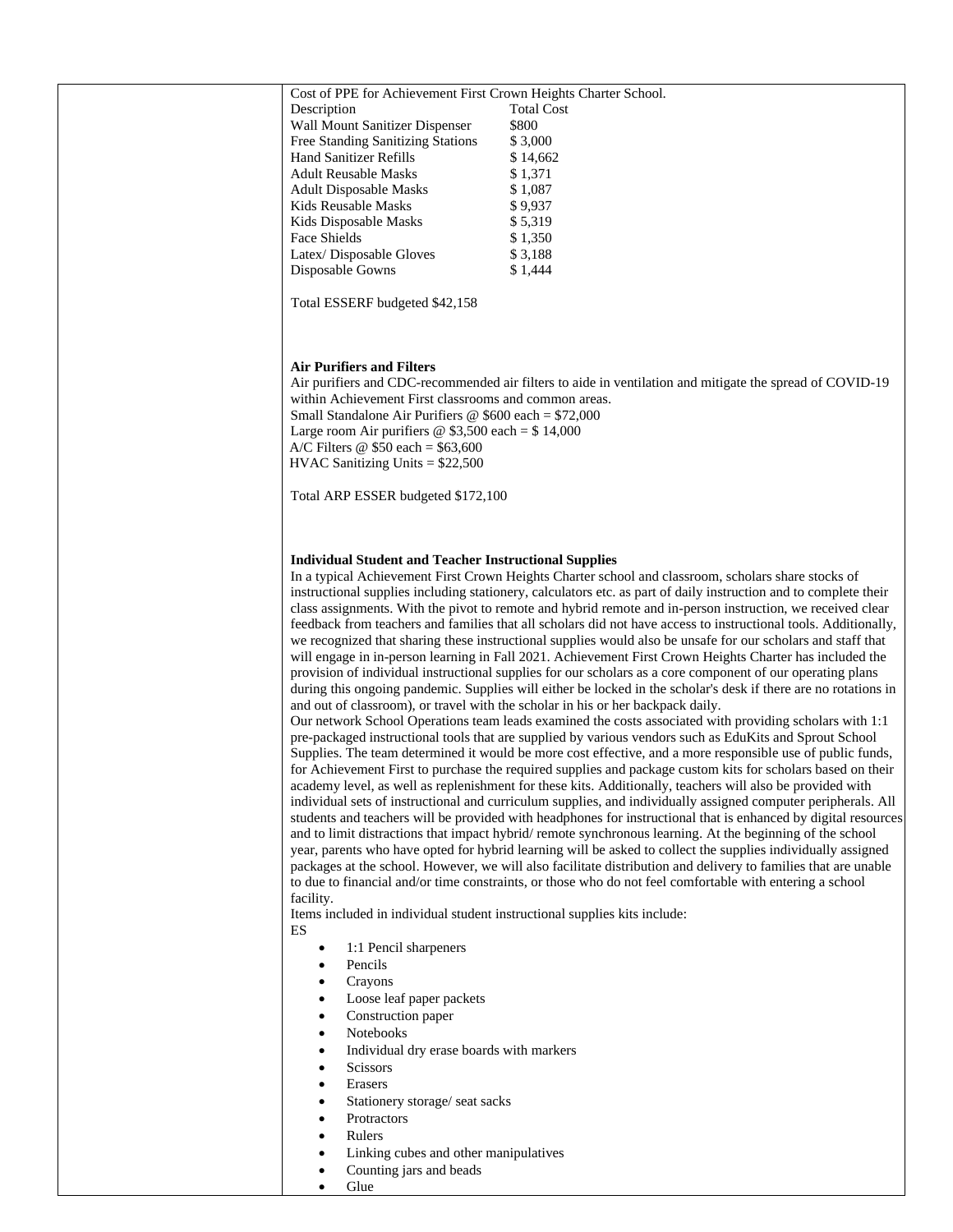| $\bullet$              | Tape with dispensers                           |
|------------------------|------------------------------------------------|
| $\bullet$              | Assignment folders                             |
| $\bullet$              | String                                         |
| $\bullet$              | Seeds                                          |
| $\bullet$              | Painting sets                                  |
| MS                     |                                                |
| $\bullet$              | 1:1 Pencil sharpeners                          |
| $\bullet$              | Pencils                                        |
| $\bullet$              | Crayons                                        |
| $\bullet$              | Loose leaf paper packets                       |
| $\bullet$              | Construction paper<br>Notebooks                |
| $\bullet$              | Individual dry erase boards with markers       |
| $\bullet$<br>$\bullet$ | Scissors                                       |
| $\bullet$              | Erasers                                        |
| $\bullet$              | Stationery storage/ seat sacks                 |
| $\bullet$              | Protractors                                    |
| $\bullet$              | Rulers                                         |
| $\bullet$              | Linking cubes and other manipulatives          |
| $\bullet$              | Graphing calculators                           |
| $\bullet$              | Colored pens for editing                       |
| $\bullet$              | Number lines                                   |
| $\bullet$              | 3-D shapes                                     |
| $\bullet$              | Glue                                           |
| $\bullet$              | Tape with dispensers                           |
| $\bullet$              | Graphing paper                                 |
| $\bullet$              | Assignment folders                             |
| $\bullet$              | String                                         |
| $\bullet$              | Seeds                                          |
| $\bullet$              | Painting sets                                  |
| HS                     |                                                |
| $\bullet$              | 1:1 Pencil sharpeners                          |
| $\bullet$              | Pencils                                        |
| $\bullet$              | Pens                                           |
| $\bullet$              | Loose leaf paper packets                       |
| $\bullet$              | Notebooks                                      |
| $\bullet$              | Individual dry erase boards with markers       |
| $\bullet$              | Scissors                                       |
| $\bullet$              | Erasers                                        |
| $\bullet$              | Stationery storage/ seat sacks                 |
| $\bullet$              | Protractors                                    |
| $\bullet$              | Compasses                                      |
| $\bullet$              | Rulers<br>Graphing calculators                 |
| $\bullet$<br>$\bullet$ | Colored pens for editing                       |
| $\bullet$              | Number lines                                   |
| $\bullet$              | 3-D shapes                                     |
| $\bullet$              | Glue                                           |
| $\bullet$              | Tape with dispensers                           |
| $\bullet$              | Graphing paper                                 |
| $\bullet$              | Assignment folders                             |
|                        |                                                |
|                        | Items included in individual teacher supplies: |
| $\bullet$              | 1:1 Pencil sharpeners                          |
| $\bullet$              | Pencils                                        |
| $\bullet$              | Crayons                                        |
| $\bullet$              | Loose leaf paper packets                       |
| $\bullet$              | Construction paper                             |
| $\bullet$              | Notebooks                                      |
| $\bullet$              | Individual dry erase boards with markers       |
| $\bullet$              | Sticky chart paper                             |
| $\bullet$              | Scissors                                       |
| $\bullet$              | Erasers                                        |
| $\bullet$              | Stationery storage/ seat sacks                 |
| $\bullet$              | Protractors                                    |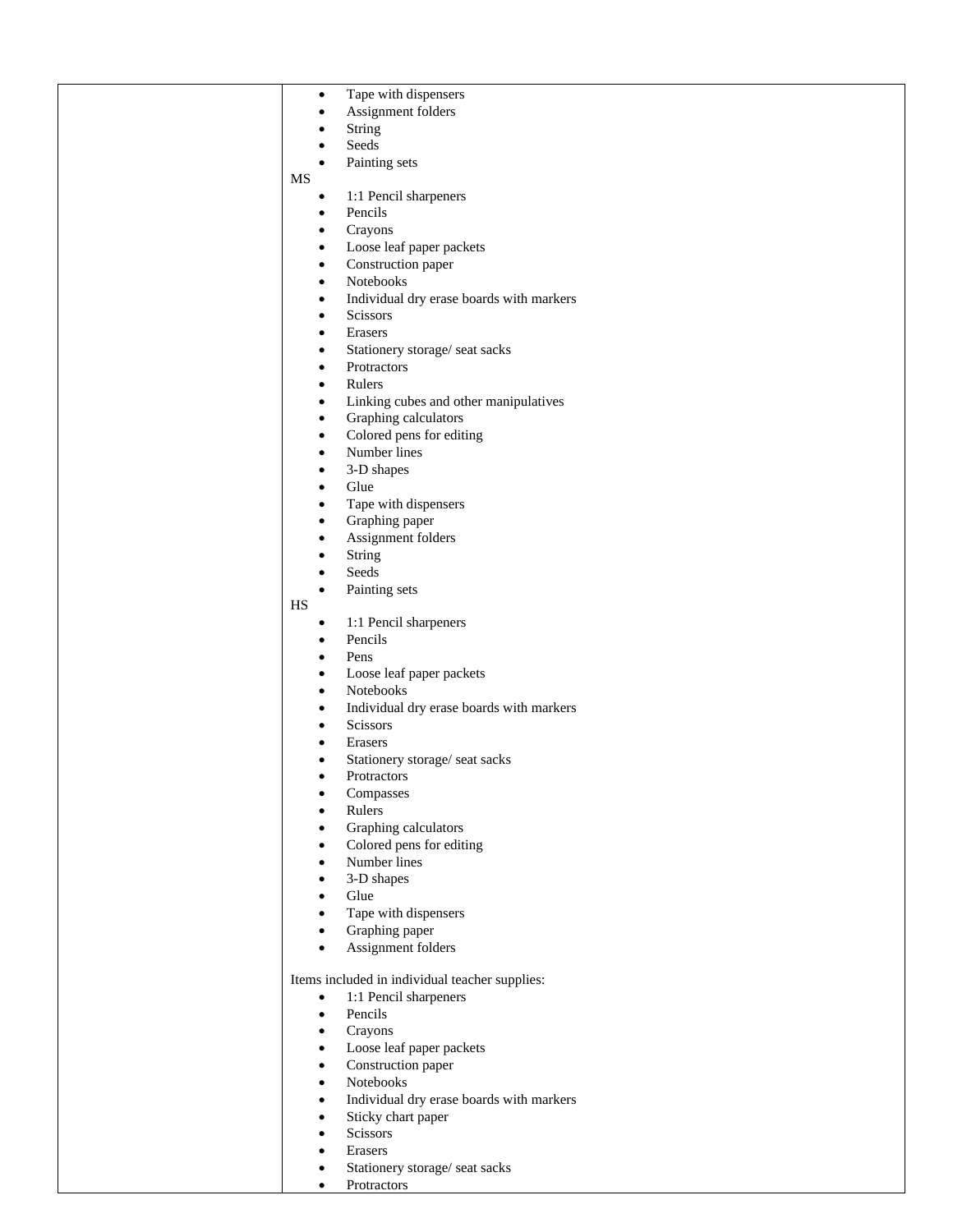| Rulers<br>٠                                                                                                                                                                                                                                                                                                                                                                                                                                                                                                                                                                                                                                                                                                                                                                                                                                 |                                                                                                                                                                                                                                                                                                                                                                                                                                                                                                                                                                                              |
|---------------------------------------------------------------------------------------------------------------------------------------------------------------------------------------------------------------------------------------------------------------------------------------------------------------------------------------------------------------------------------------------------------------------------------------------------------------------------------------------------------------------------------------------------------------------------------------------------------------------------------------------------------------------------------------------------------------------------------------------------------------------------------------------------------------------------------------------|----------------------------------------------------------------------------------------------------------------------------------------------------------------------------------------------------------------------------------------------------------------------------------------------------------------------------------------------------------------------------------------------------------------------------------------------------------------------------------------------------------------------------------------------------------------------------------------------|
|                                                                                                                                                                                                                                                                                                                                                                                                                                                                                                                                                                                                                                                                                                                                                                                                                                             |                                                                                                                                                                                                                                                                                                                                                                                                                                                                                                                                                                                              |
| Linking cubes and other manipulatives<br>٠                                                                                                                                                                                                                                                                                                                                                                                                                                                                                                                                                                                                                                                                                                                                                                                                  |                                                                                                                                                                                                                                                                                                                                                                                                                                                                                                                                                                                              |
|                                                                                                                                                                                                                                                                                                                                                                                                                                                                                                                                                                                                                                                                                                                                                                                                                                             |                                                                                                                                                                                                                                                                                                                                                                                                                                                                                                                                                                                              |
| Graphing calculators<br>٠                                                                                                                                                                                                                                                                                                                                                                                                                                                                                                                                                                                                                                                                                                                                                                                                                   |                                                                                                                                                                                                                                                                                                                                                                                                                                                                                                                                                                                              |
| Colored pens for editing<br>٠                                                                                                                                                                                                                                                                                                                                                                                                                                                                                                                                                                                                                                                                                                                                                                                                               |                                                                                                                                                                                                                                                                                                                                                                                                                                                                                                                                                                                              |
| Number lines<br>٠                                                                                                                                                                                                                                                                                                                                                                                                                                                                                                                                                                                                                                                                                                                                                                                                                           |                                                                                                                                                                                                                                                                                                                                                                                                                                                                                                                                                                                              |
| 3-D shapes                                                                                                                                                                                                                                                                                                                                                                                                                                                                                                                                                                                                                                                                                                                                                                                                                                  |                                                                                                                                                                                                                                                                                                                                                                                                                                                                                                                                                                                              |
| Glue<br>$\bullet$                                                                                                                                                                                                                                                                                                                                                                                                                                                                                                                                                                                                                                                                                                                                                                                                                           |                                                                                                                                                                                                                                                                                                                                                                                                                                                                                                                                                                                              |
|                                                                                                                                                                                                                                                                                                                                                                                                                                                                                                                                                                                                                                                                                                                                                                                                                                             |                                                                                                                                                                                                                                                                                                                                                                                                                                                                                                                                                                                              |
| Tape with dispensers<br>٠                                                                                                                                                                                                                                                                                                                                                                                                                                                                                                                                                                                                                                                                                                                                                                                                                   |                                                                                                                                                                                                                                                                                                                                                                                                                                                                                                                                                                                              |
| Graphing paper<br>٠                                                                                                                                                                                                                                                                                                                                                                                                                                                                                                                                                                                                                                                                                                                                                                                                                         |                                                                                                                                                                                                                                                                                                                                                                                                                                                                                                                                                                                              |
| Assignment folders<br>٠                                                                                                                                                                                                                                                                                                                                                                                                                                                                                                                                                                                                                                                                                                                                                                                                                     |                                                                                                                                                                                                                                                                                                                                                                                                                                                                                                                                                                                              |
| String<br>٠                                                                                                                                                                                                                                                                                                                                                                                                                                                                                                                                                                                                                                                                                                                                                                                                                                 |                                                                                                                                                                                                                                                                                                                                                                                                                                                                                                                                                                                              |
| Seeds                                                                                                                                                                                                                                                                                                                                                                                                                                                                                                                                                                                                                                                                                                                                                                                                                                       |                                                                                                                                                                                                                                                                                                                                                                                                                                                                                                                                                                                              |
| ٠                                                                                                                                                                                                                                                                                                                                                                                                                                                                                                                                                                                                                                                                                                                                                                                                                                           |                                                                                                                                                                                                                                                                                                                                                                                                                                                                                                                                                                                              |
| Ring binders<br>٠                                                                                                                                                                                                                                                                                                                                                                                                                                                                                                                                                                                                                                                                                                                                                                                                                           |                                                                                                                                                                                                                                                                                                                                                                                                                                                                                                                                                                                              |
| Paper clips<br>٠                                                                                                                                                                                                                                                                                                                                                                                                                                                                                                                                                                                                                                                                                                                                                                                                                            |                                                                                                                                                                                                                                                                                                                                                                                                                                                                                                                                                                                              |
| Rubber bands<br>$\bullet$                                                                                                                                                                                                                                                                                                                                                                                                                                                                                                                                                                                                                                                                                                                                                                                                                   |                                                                                                                                                                                                                                                                                                                                                                                                                                                                                                                                                                                              |
| Flip charts<br>٠                                                                                                                                                                                                                                                                                                                                                                                                                                                                                                                                                                                                                                                                                                                                                                                                                            |                                                                                                                                                                                                                                                                                                                                                                                                                                                                                                                                                                                              |
|                                                                                                                                                                                                                                                                                                                                                                                                                                                                                                                                                                                                                                                                                                                                                                                                                                             |                                                                                                                                                                                                                                                                                                                                                                                                                                                                                                                                                                                              |
| Permanent markers and highlighters<br>٠                                                                                                                                                                                                                                                                                                                                                                                                                                                                                                                                                                                                                                                                                                                                                                                                     |                                                                                                                                                                                                                                                                                                                                                                                                                                                                                                                                                                                              |
| Staplers with staples                                                                                                                                                                                                                                                                                                                                                                                                                                                                                                                                                                                                                                                                                                                                                                                                                       |                                                                                                                                                                                                                                                                                                                                                                                                                                                                                                                                                                                              |
| <b>Accordion folders</b>                                                                                                                                                                                                                                                                                                                                                                                                                                                                                                                                                                                                                                                                                                                                                                                                                    |                                                                                                                                                                                                                                                                                                                                                                                                                                                                                                                                                                                              |
|                                                                                                                                                                                                                                                                                                                                                                                                                                                                                                                                                                                                                                                                                                                                                                                                                                             |                                                                                                                                                                                                                                                                                                                                                                                                                                                                                                                                                                                              |
|                                                                                                                                                                                                                                                                                                                                                                                                                                                                                                                                                                                                                                                                                                                                                                                                                                             |                                                                                                                                                                                                                                                                                                                                                                                                                                                                                                                                                                                              |
| Projected costs of student individual instructional supplies for Achievement Crown Heights Charter                                                                                                                                                                                                                                                                                                                                                                                                                                                                                                                                                                                                                                                                                                                                          |                                                                                                                                                                                                                                                                                                                                                                                                                                                                                                                                                                                              |
| Elementary, Middle and High Schools. At the MS level, a graphing calculator is included.                                                                                                                                                                                                                                                                                                                                                                                                                                                                                                                                                                                                                                                                                                                                                    |                                                                                                                                                                                                                                                                                                                                                                                                                                                                                                                                                                                              |
|                                                                                                                                                                                                                                                                                                                                                                                                                                                                                                                                                                                                                                                                                                                                                                                                                                             | <b>Total Cost</b>                                                                                                                                                                                                                                                                                                                                                                                                                                                                                                                                                                            |
| <b>ES Student Instructional Supplies</b>                                                                                                                                                                                                                                                                                                                                                                                                                                                                                                                                                                                                                                                                                                                                                                                                    | \$18,000.00                                                                                                                                                                                                                                                                                                                                                                                                                                                                                                                                                                                  |
| MS Student Instructional Supplies                                                                                                                                                                                                                                                                                                                                                                                                                                                                                                                                                                                                                                                                                                                                                                                                           | \$30,528.00                                                                                                                                                                                                                                                                                                                                                                                                                                                                                                                                                                                  |
| HS Student Instructional Supplies                                                                                                                                                                                                                                                                                                                                                                                                                                                                                                                                                                                                                                                                                                                                                                                                           | \$38,556.40                                                                                                                                                                                                                                                                                                                                                                                                                                                                                                                                                                                  |
|                                                                                                                                                                                                                                                                                                                                                                                                                                                                                                                                                                                                                                                                                                                                                                                                                                             |                                                                                                                                                                                                                                                                                                                                                                                                                                                                                                                                                                                              |
| <b>Teacher Instructional Supplies</b>                                                                                                                                                                                                                                                                                                                                                                                                                                                                                                                                                                                                                                                                                                                                                                                                       | \$23,490.00                                                                                                                                                                                                                                                                                                                                                                                                                                                                                                                                                                                  |
|                                                                                                                                                                                                                                                                                                                                                                                                                                                                                                                                                                                                                                                                                                                                                                                                                                             |                                                                                                                                                                                                                                                                                                                                                                                                                                                                                                                                                                                              |
| Total ESSERF budgeted \$110,574                                                                                                                                                                                                                                                                                                                                                                                                                                                                                                                                                                                                                                                                                                                                                                                                             |                                                                                                                                                                                                                                                                                                                                                                                                                                                                                                                                                                                              |
|                                                                                                                                                                                                                                                                                                                                                                                                                                                                                                                                                                                                                                                                                                                                                                                                                                             |                                                                                                                                                                                                                                                                                                                                                                                                                                                                                                                                                                                              |
| <b>Student Instructional Software (for Academic Recovery and Acceleration)</b><br>Funding will be used to assist with covering the cost of digital learning software electronic books and e-<br>safely for in-person instruction. All student material will be preloaded on student Chromebooks<br>Description<br>Digital Learning Programs - General<br>Digital Learning Programs - ELA<br>Digital Learning Programs - Math<br>Digital Learning Programs - Science/History<br>Digital Learning Programs - Interventions<br>Total ESSERF budgeted \$448,891<br><b>Software to Ensure Accessibility &amp; Connectivity</b><br>and their teachers have reliable access and stable connectivity.<br>Description<br>Zoom Annual License + Individual Accounts<br>Student Tech Support (HubbleIQ + ZenDesk)<br>Total ARP ESSER budgeted \$33,794 | readers to enable scholars to access to textbooks, and guided and independent reading material remotely, and<br><b>Total Cost</b><br>\$94,687<br>\$172,470<br>\$109,569<br>\$40,518<br>\$31,647<br>Funding will be used to assist with covering the cost of digital connectivity and support to ensure scholars<br><b>Total Cost</b><br>\$16,749<br>\$17,045                                                                                                                                                                                                                                 |
| <b>Small Group Tutoring Program Material (for Academic Recovery and Acceleration)</b><br>instruction where students receive at least two hours of small group or one-on- one tutoring every day.<br>small-group instruction. The estimated cost of producing the material is \$50 per scholar.<br>Description<br><b>Small Group Tutor Laptop</b>                                                                                                                                                                                                                                                                                                                                                                                                                                                                                            | Achievement First will deliver a Small Group Tutoring Program. The tutoring program will help mitigate the<br>negative impact of the COVID-19 pandemic on MS scholars' academic outcomes due to school closures and<br>extended periods of remote and hybrid learning in SY20 and SY21. The tutoring will feature individualized<br>Scholars participating in the tutoring program will receive materials-workbooks/worksheets and intensive<br>curriculum bulk-pack- specifically designed s to deep dive challenging materials and facilitate efficacious<br><b>Total Cost</b><br>\$24,000 |
| Small Group Tutor Peripherals                                                                                                                                                                                                                                                                                                                                                                                                                                                                                                                                                                                                                                                                                                                                                                                                               | \$12,000                                                                                                                                                                                                                                                                                                                                                                                                                                                                                                                                                                                     |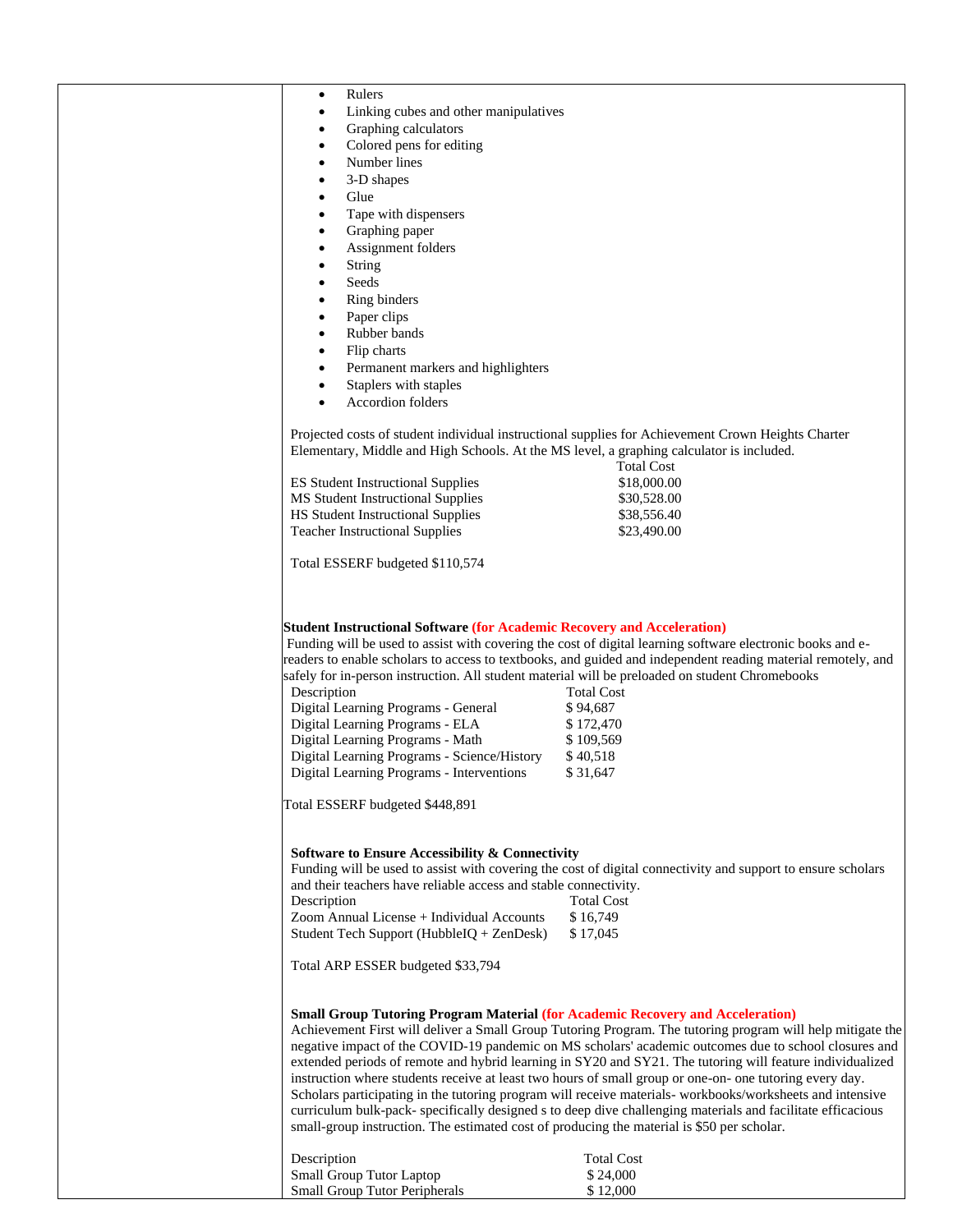| Small Group Tutor Preloaded Software<br>Tutoring Program Scholar Instructional Materials                                                                                                                                           | \$4,000<br>\$39,500                                                                                                                                                                                                                                                                                                                                                                                                                                                                                                                                                                                                                                                                                                                                                                                                                                                                                                                                                                                                                                                                                                                                                                                                                                                                                                                                                                                                                                                                                                                                                                                                                                                                                             |
|------------------------------------------------------------------------------------------------------------------------------------------------------------------------------------------------------------------------------------|-----------------------------------------------------------------------------------------------------------------------------------------------------------------------------------------------------------------------------------------------------------------------------------------------------------------------------------------------------------------------------------------------------------------------------------------------------------------------------------------------------------------------------------------------------------------------------------------------------------------------------------------------------------------------------------------------------------------------------------------------------------------------------------------------------------------------------------------------------------------------------------------------------------------------------------------------------------------------------------------------------------------------------------------------------------------------------------------------------------------------------------------------------------------------------------------------------------------------------------------------------------------------------------------------------------------------------------------------------------------------------------------------------------------------------------------------------------------------------------------------------------------------------------------------------------------------------------------------------------------------------------------------------------------------------------------------------------------|
| Total ESSER Budgeted \$79,500                                                                                                                                                                                                      |                                                                                                                                                                                                                                                                                                                                                                                                                                                                                                                                                                                                                                                                                                                                                                                                                                                                                                                                                                                                                                                                                                                                                                                                                                                                                                                                                                                                                                                                                                                                                                                                                                                                                                                 |
|                                                                                                                                                                                                                                    |                                                                                                                                                                                                                                                                                                                                                                                                                                                                                                                                                                                                                                                                                                                                                                                                                                                                                                                                                                                                                                                                                                                                                                                                                                                                                                                                                                                                                                                                                                                                                                                                                                                                                                                 |
| <b>Independent Reading Libraries (for Academic Recovery and Acceleration)</b><br>with books students want to read and can access independently.<br>classroom.<br>Description<br>ES Independent Reading Library (K-4)               | Provide strong reading intervention to students who are below triggers in all academies (with a prioritized<br>effort in grades $5-12$ ) and begin the work to develop a K-12 approach to developing strong, thriving readers<br>is a key strategy in Achievement First's academic recovery/ acceleration strategy. Reading is foundational<br>and impacts all subjects as the cornerstone of learning; we need a developmentally appropriate approach to<br>how to teach reading K-12. The key features of this strategy further included replenishing and growing<br>independent reading libraries in each classroom- using ARP ESSER funding to restock classroom libraries<br>In addressing the impact of learning loss throughout the pandemic, Achievement First's strategy emphasizes<br>strong reading intervention to students who are below triggers across all K-12 academies (with a prioritized<br>effort in grades 5-12) and begin the work to develop a K-12 approach to developing strong, thriving readers.<br>A core best practice is to ensure that library resources are available to scholars that supports a culture of<br>"love of reading." Our historical ELA and reading data show that the best way that students become better<br>readers through repetition and setting up diverse, well-stocked independent reading libraries in each<br><b>Total Cost</b><br>\$18,012                                                                                                                                                                                                                                                                                                            |
| MS Independent Reading Library (Gr 5-8)                                                                                                                                                                                            | \$19,872                                                                                                                                                                                                                                                                                                                                                                                                                                                                                                                                                                                                                                                                                                                                                                                                                                                                                                                                                                                                                                                                                                                                                                                                                                                                                                                                                                                                                                                                                                                                                                                                                                                                                                        |
| HS Independent Reading Library (Gr 9-12)<br>Total ESSER budgeted \$61,884                                                                                                                                                          | \$24,000                                                                                                                                                                                                                                                                                                                                                                                                                                                                                                                                                                                                                                                                                                                                                                                                                                                                                                                                                                                                                                                                                                                                                                                                                                                                                                                                                                                                                                                                                                                                                                                                                                                                                                        |
|                                                                                                                                                                                                                                    |                                                                                                                                                                                                                                                                                                                                                                                                                                                                                                                                                                                                                                                                                                                                                                                                                                                                                                                                                                                                                                                                                                                                                                                                                                                                                                                                                                                                                                                                                                                                                                                                                                                                                                                 |
| <b>Supplementary Supports for Physical Distancing and Health and Safety</b><br>First's School Safety Plan.<br>of physical distancing in classrooms.<br>Description<br>Qty<br><b>Individual Furniture</b><br>180.00<br>Desk Shields | Achievement First typically uses a multi-scholar seating layout in its K-4 in its elementary schools as this<br>facilitates interaction and collaboration among our youngest scholars. However, physical distancing to safely<br>deliver in-person instruction requires the replacement of tables in our K-4 classrooms with individual desks<br>to accommodate scholars in-keeping with CDC and health department recommendations and Achievement<br>Along with the purchase of desk shields for classrooms, Achievement First Crown Heights proposes the use<br>of ARP ESSER funds to purchase K-4 individual scholar furniture to facilitate the CDC-recommended 3 feet<br><b>Total Cost</b><br>Unit<br>\$200.00 \$36,000<br>1472.00 \$45.00 \$66,250                                                                                                                                                                                                                                                                                                                                                                                                                                                                                                                                                                                                                                                                                                                                                                                                                                                                                                                                                        |
| Total ARP ESSER budgeted \$102,250                                                                                                                                                                                                 |                                                                                                                                                                                                                                                                                                                                                                                                                                                                                                                                                                                                                                                                                                                                                                                                                                                                                                                                                                                                                                                                                                                                                                                                                                                                                                                                                                                                                                                                                                                                                                                                                                                                                                                 |
| <b>Neat Bar Video Conferencing Solutions</b><br>choose between access to a high-quality education, and their health and safety.<br>delivers the same quality simulcast from different classrooms and buildings.                    | Achievement First Crown Heights Middle School will support hybrid learning for scholars and staff that<br>cannot and/or are not comfortable returning to a school building, and in-person learning. Teaching simulcasts<br>will augment space constraints and provide scholars and families with an option that does not force them to<br>Achievement First Crown Heights has selected the Neat Bar as our solution for providing this hybrid/remote<br>experience as: (1) The device is a high-quality video conferencing solution that extends the classroom<br>environment to remote scholars without sacrificing the in-person experience for teachers and scholars at the<br>school facility as it limits feedback, and need for loud audio equipment. Multiple tests were conducted using<br>the equipment to ensure that a teacher or scholar speaking at normal volume in different room types could be<br>heard (and seen) when using via the Neat Bar; (2) The device is compact, and this was critical given the<br>variable size of the spaces in which the device will be deployed. The Neat Bar also minimizes the number of<br>people required for installation, setup, and operation, and can be supported and maintained by technicians<br>remotely. This ensures that staff and vendors can maintain a safe physical distance and restricts the number<br>of persons accessing Achievement First Crown Heights school facilities; (3) Neat Bar is a standardized<br>solution that ensures that all Achievement First scholars-regardless of school location or remote learning-<br>will enjoy the same access to instruction and seamless experience. The device operates in the same way and |
|                                                                                                                                                                                                                                    |                                                                                                                                                                                                                                                                                                                                                                                                                                                                                                                                                                                                                                                                                                                                                                                                                                                                                                                                                                                                                                                                                                                                                                                                                                                                                                                                                                                                                                                                                                                                                                                                                                                                                                                 |

1 Neat Bars purchased @ \$2700.00 each Total ESSER Budgeted \$2,700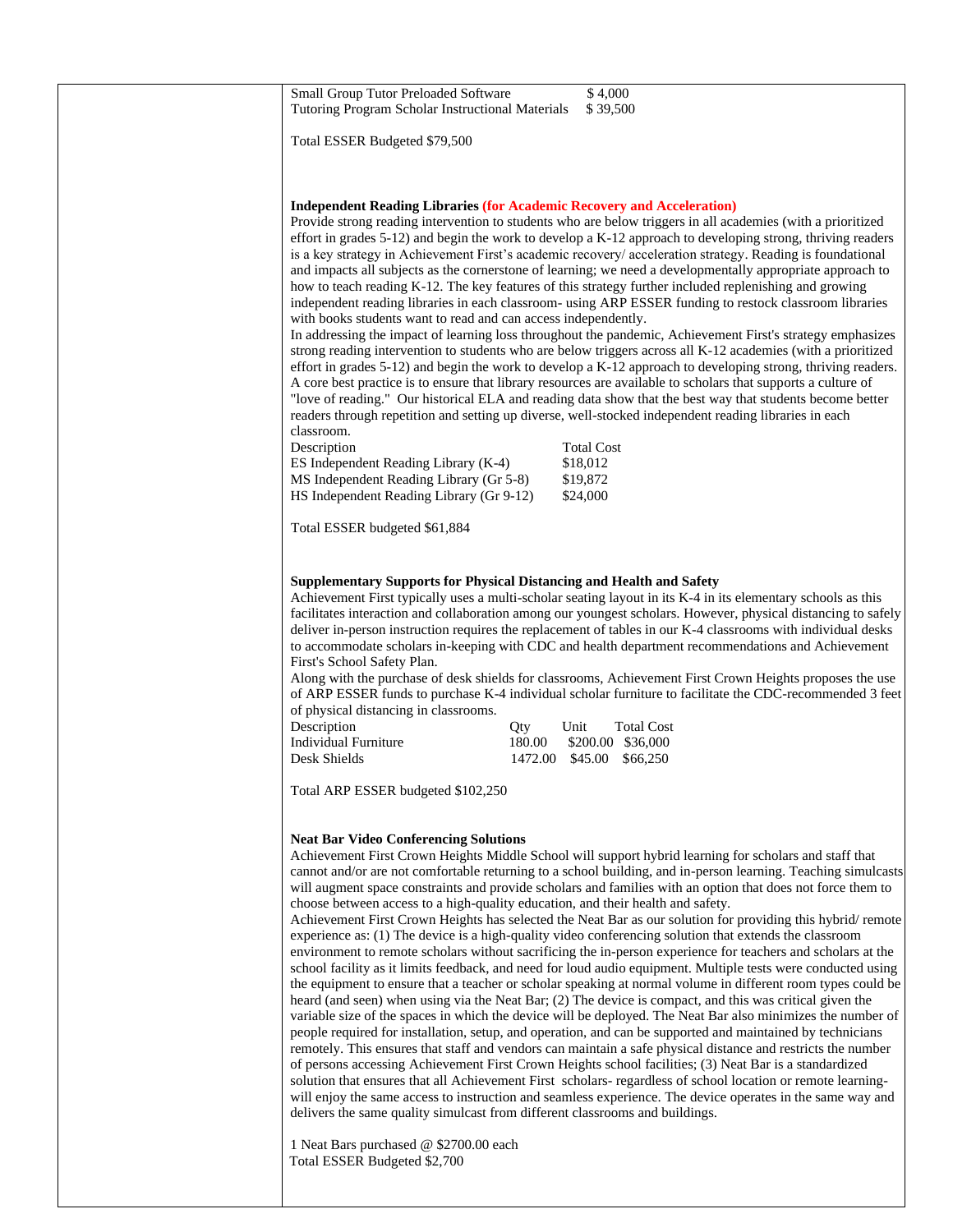|                                   | <b>Technology - Chromebooks, Laptops and Peripherals</b><br>Achievement First Crown Heights's hybrid learning and reopening plan emphasizes providing individually<br>assigned computers and education technologies to facilitate substantive and consistent interactions between<br>scholars and their teachers. This ensures student engagement, provide feedback opportunities and closely<br>mimic in-person instruction. Typically, scholars at some grade levels may share a Chromebook or other<br>technology device, so Achievement First Crown Heights Charter distributed Chromebooks to all students in<br>March to April to support remote learning using ESSER I support to overcome financial, logistics and supply<br>constraints. The school worked closely with families to ensure scholars' participation. We have, however,<br>seen an exponentially higher rate of breakage and significant damage since the Chromebook devices were<br>distributed to scholars for home-use during SY 2020-21. ARP ESSER will provide the much-needed funding<br>to purchase replacement Chromebooks and chargers to effectively support remote/ hybrid learning and<br>maintain 1:1 distribution of individually-assigned Chromebooks and laptops to students to support hybrid<br>and remote learning (as needed) and mitigate the spread of disease through shared devices when school<br>reopens.<br>We are also proposing to use ARP ESSER funds to also assist with the replacement of staff laptops and<br>monitors to ensure instructional continuity and address technology challenges such as lags and crashes that<br>impact educators.<br>Description<br><b>Total Cost</b><br><b>Student Chromebooks</b><br>\$565,200<br>\$6,688<br>Replacement Chromebook Chargers<br><b>Student Headphones</b><br>\$48,120<br>Total ESSER budgeted \$620,008<br><b>SEL Program Supplies</b><br>Achievement First's social emotional learning (SEL) programming is rooted in CASEL's 5 SEL Core<br>Competencies (self-management, self-awareness, responsible decision-making, social awareness,<br>relationship skills). The SEL program focuses on building strong caring relationships, creating a joyful<br>environment, and teaching and supporting the skills that foster scholar growth, and a mindset shift in student-<br>teacher interaction. The new approach preferences teaching scholars how to self-regulate by developing<br>coping strategies and skills versus an expectation that scholars can be managed using the threat of<br>consequences or disciplinary action. Our program also includes an anti-bullying prevention and intervention<br>curriculum to improve peer-to-peer relationships.<br>The core features of our SEL Program are:<br>a clear and stated commitment to being a trauma-sensitive school, and the ongoing infusion of joy<br>throughout building and each school day.<br>strong emphasis on building relationships among scholars and between scholars and staff<br>recognizing that the primary tool for addressing scholars' socio-emotional well-being is teaching<br>SEL skills via daily instruction periods called 'Morning Pump Ups'<br>intensive teacher and staff training and support with respect to teaching SEL, both direct instruction<br>and the transference of skills- providing constructive feedback in the moment throughout the school day<br>visual anchors including posters and SEL tools in each classroom such as a Peace Corner in each<br>classroom to provide a space where scholars may use of SEL skills to self-regulate<br>The school proposes the use of ARP ESSER funds to establish SEL libraries in each homeroom to provide<br>scholars and teachers with resource and material that supplements and reinforce SEL lessons. Additionally,<br>the purchase of The 3-Minute Gratitude Journal for Kids for all scholars which will provide an enhanced<br>opportunity for scholars to apply their learnings to their own lives and engage with journaling which is a key<br>SEL practice and self-regulation tool. The journal is a self-exploration tool designed to help children focus<br>on being thankful for what they have, the big things in life, and life's simple joys. Our scholars will write<br>daily in their journals in between Morning Pump Up and the first academic block of the day, with the goal<br>that scholars will approach academics in a focused, positive frame of mind.<br>AF Crown Heights ES, MS and HS SEL Program Supplies including Gratitude Journals at approximately |  |
|-----------------------------------|-------------------------------------------------------------------------------------------------------------------------------------------------------------------------------------------------------------------------------------------------------------------------------------------------------------------------------------------------------------------------------------------------------------------------------------------------------------------------------------------------------------------------------------------------------------------------------------------------------------------------------------------------------------------------------------------------------------------------------------------------------------------------------------------------------------------------------------------------------------------------------------------------------------------------------------------------------------------------------------------------------------------------------------------------------------------------------------------------------------------------------------------------------------------------------------------------------------------------------------------------------------------------------------------------------------------------------------------------------------------------------------------------------------------------------------------------------------------------------------------------------------------------------------------------------------------------------------------------------------------------------------------------------------------------------------------------------------------------------------------------------------------------------------------------------------------------------------------------------------------------------------------------------------------------------------------------------------------------------------------------------------------------------------------------------------------------------------------------------------------------------------------------------------------------------------------------------------------------------------------------------------------------------------------------------------------------------------------------------------------------------------------------------------------------------------------------------------------------------------------------------------------------------------------------------------------------------------------------------------------------------------------------------------------------------------------------------------------------------------------------------------------------------------------------------------------------------------------------------------------------------------------------------------------------------------------------------------------------------------------------------------------------------------------------------------------------------------------------------------------------------------------------------------------------------------------------------------------------------------------------------------------------------------------------------------------------------------------------------------------------------------------------------------------------------------------------------------------------------------------------------------------------------------------------------------------------------------------------------------------------------------------------------------------------------------------------------------------------------------------------------------------------------------------------------------------------------------------------------------------------------------------------------------------------------------------------------------------------------------------------------------------------------------------------------------------------------------------------------------------------------------------------------------------------------------------------------------------------------------------------------------------------------------------------------------------------------------------------------------------------------------------------------------------------------------------------------------------------------------------------------------------------------------------------------------------------------------------------|--|
|                                   | \$40 per scholar.<br>Total ESSERF budgeted \$21,000.00                                                                                                                                                                                                                                                                                                                                                                                                                                                                                                                                                                                                                                                                                                                                                                                                                                                                                                                                                                                                                                                                                                                                                                                                                                                                                                                                                                                                                                                                                                                                                                                                                                                                                                                                                                                                                                                                                                                                                                                                                                                                                                                                                                                                                                                                                                                                                                                                                                                                                                                                                                                                                                                                                                                                                                                                                                                                                                                                                                                                                                                                                                                                                                                                                                                                                                                                                                                                                                                                                                                                                                                                                                                                                                                                                                                                                                                                                                                                                                                                                                                                                                                                                                                                                                                                                                                                                                                                                                                                                                                                          |  |
|                                   |                                                                                                                                                                                                                                                                                                                                                                                                                                                                                                                                                                                                                                                                                                                                                                                                                                                                                                                                                                                                                                                                                                                                                                                                                                                                                                                                                                                                                                                                                                                                                                                                                                                                                                                                                                                                                                                                                                                                                                                                                                                                                                                                                                                                                                                                                                                                                                                                                                                                                                                                                                                                                                                                                                                                                                                                                                                                                                                                                                                                                                                                                                                                                                                                                                                                                                                                                                                                                                                                                                                                                                                                                                                                                                                                                                                                                                                                                                                                                                                                                                                                                                                                                                                                                                                                                                                                                                                                                                                                                                                                                                                                 |  |
| Code 46<br><b>Travel Expenses</b> |                                                                                                                                                                                                                                                                                                                                                                                                                                                                                                                                                                                                                                                                                                                                                                                                                                                                                                                                                                                                                                                                                                                                                                                                                                                                                                                                                                                                                                                                                                                                                                                                                                                                                                                                                                                                                                                                                                                                                                                                                                                                                                                                                                                                                                                                                                                                                                                                                                                                                                                                                                                                                                                                                                                                                                                                                                                                                                                                                                                                                                                                                                                                                                                                                                                                                                                                                                                                                                                                                                                                                                                                                                                                                                                                                                                                                                                                                                                                                                                                                                                                                                                                                                                                                                                                                                                                                                                                                                                                                                                                                                                                 |  |
| Code 80                           |                                                                                                                                                                                                                                                                                                                                                                                                                                                                                                                                                                                                                                                                                                                                                                                                                                                                                                                                                                                                                                                                                                                                                                                                                                                                                                                                                                                                                                                                                                                                                                                                                                                                                                                                                                                                                                                                                                                                                                                                                                                                                                                                                                                                                                                                                                                                                                                                                                                                                                                                                                                                                                                                                                                                                                                                                                                                                                                                                                                                                                                                                                                                                                                                                                                                                                                                                                                                                                                                                                                                                                                                                                                                                                                                                                                                                                                                                                                                                                                                                                                                                                                                                                                                                                                                                                                                                                                                                                                                                                                                                                                                 |  |
| <b>Employee Benefits</b>          |                                                                                                                                                                                                                                                                                                                                                                                                                                                                                                                                                                                                                                                                                                                                                                                                                                                                                                                                                                                                                                                                                                                                                                                                                                                                                                                                                                                                                                                                                                                                                                                                                                                                                                                                                                                                                                                                                                                                                                                                                                                                                                                                                                                                                                                                                                                                                                                                                                                                                                                                                                                                                                                                                                                                                                                                                                                                                                                                                                                                                                                                                                                                                                                                                                                                                                                                                                                                                                                                                                                                                                                                                                                                                                                                                                                                                                                                                                                                                                                                                                                                                                                                                                                                                                                                                                                                                                                                                                                                                                                                                                                                 |  |
|                                   |                                                                                                                                                                                                                                                                                                                                                                                                                                                                                                                                                                                                                                                                                                                                                                                                                                                                                                                                                                                                                                                                                                                                                                                                                                                                                                                                                                                                                                                                                                                                                                                                                                                                                                                                                                                                                                                                                                                                                                                                                                                                                                                                                                                                                                                                                                                                                                                                                                                                                                                                                                                                                                                                                                                                                                                                                                                                                                                                                                                                                                                                                                                                                                                                                                                                                                                                                                                                                                                                                                                                                                                                                                                                                                                                                                                                                                                                                                                                                                                                                                                                                                                                                                                                                                                                                                                                                                                                                                                                                                                                                                                                 |  |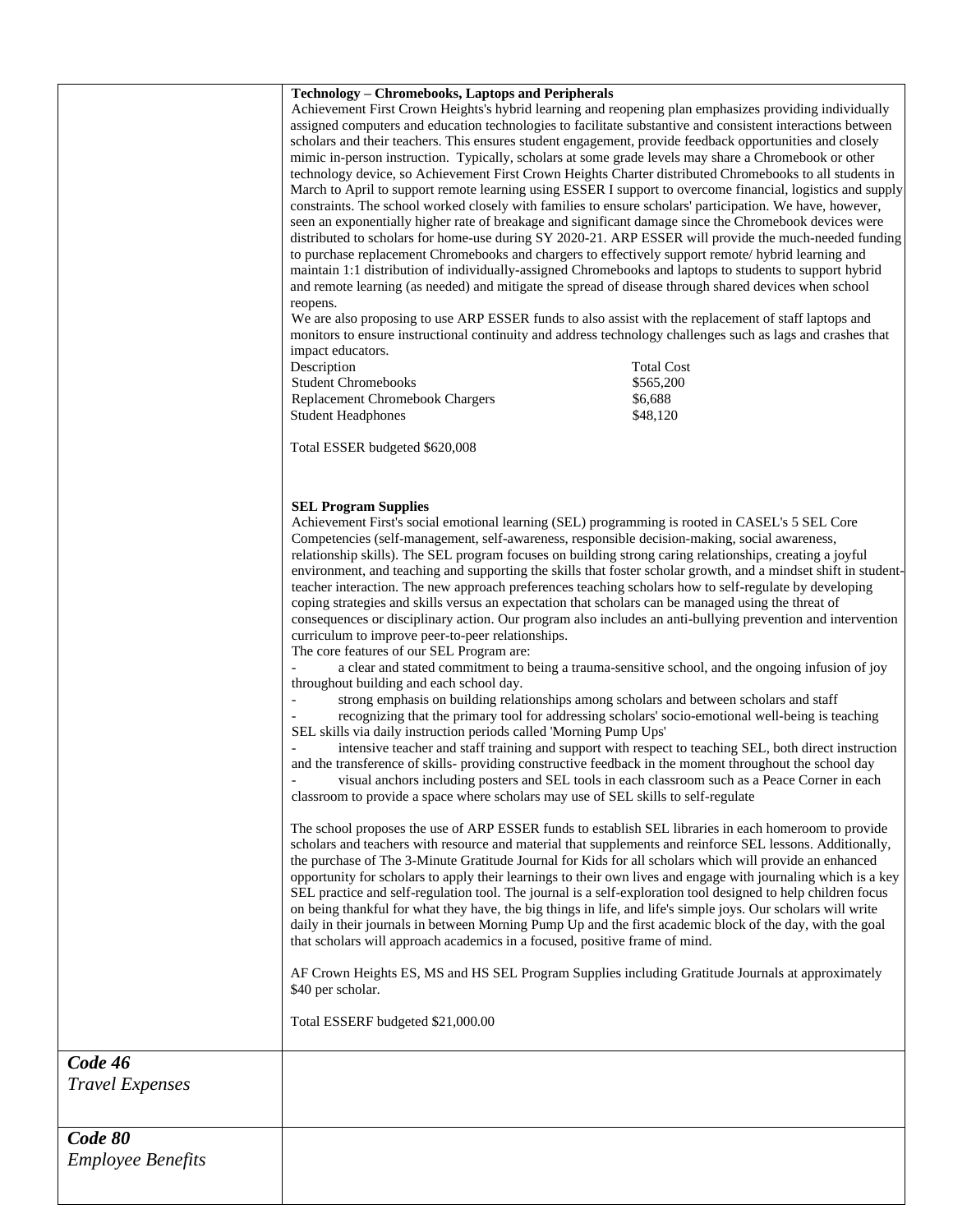| Code 90<br><b>Indirect Cost</b> |  |
|---------------------------------|--|
|                                 |  |
| Code 49                         |  |
| <b>BOCES</b> Services           |  |
|                                 |  |
| Code 30                         |  |
| <b>Minor Remodeling</b>         |  |
|                                 |  |
| Code 20                         |  |
| Equipment                       |  |
|                                 |  |
|                                 |  |
|                                 |  |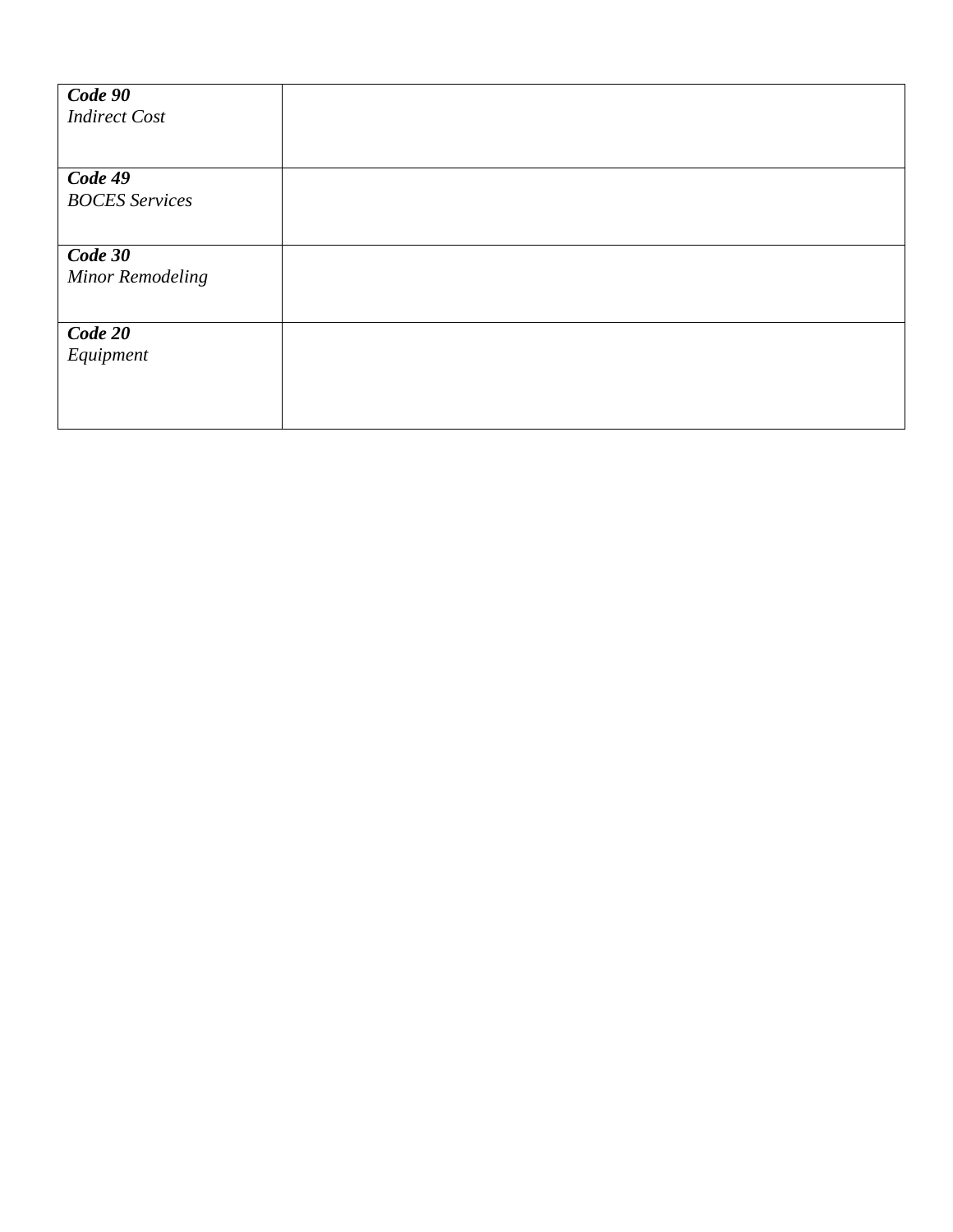# The University of the State of New York **THE STATE EDUCATION DEPARTMENT**

# **PROPOSED BUDGET FOR A FEDERAL OR STATE PROJECT FS-10 (03/15)**

= Required Field

| <b>Local Agency Information</b> |                                                  |                                                                                                      |                  |                  |  |
|---------------------------------|--------------------------------------------------|------------------------------------------------------------------------------------------------------|------------------|------------------|--|
|                                 |                                                  | <b>ARP Elementary and Secondary Schools</b><br><b>Funding Source: Emergency Relief 2 (ARP-ESSER)</b> |                  |                  |  |
|                                 | <b>Report Prepared By: Kerrie-Ann Tucker</b>     |                                                                                                      |                  |                  |  |
|                                 |                                                  | <b>Agency Name: Achievement First Crown Heights Charter School</b>                                   |                  |                  |  |
|                                 | Mailing Address: C/o 370 James Street, Suite 404 |                                                                                                      |                  |                  |  |
|                                 |                                                  | <b>Street</b>                                                                                        |                  |                  |  |
|                                 | <b>New Haven</b>                                 | CT.                                                                                                  |                  | 06513            |  |
|                                 | City                                             | <b>State</b>                                                                                         |                  | Zip Code         |  |
|                                 |                                                  |                                                                                                      |                  |                  |  |
| Telephone # of                  |                                                  | County:                                                                                              |                  |                  |  |
| <b>Report Preparer:</b>         | 203-773-3223                                     |                                                                                                      | <b>New Haven</b> |                  |  |
| E-mail Address:                 | title1@achievementfirst.org                      |                                                                                                      |                  |                  |  |
| <b>Project Funding Dates:</b>   | 3/13/2020<br>Start                               |                                                                                                      |                  | 9/30/2024<br>End |  |
| <b>INICTDUCTIONIC</b>           |                                                  |                                                                                                      |                  |                  |  |

# **INSTRUCTIONS**

- Submit the original FS-10 Budget and the required number of copies along with the completed application directly to the appropriate State Education Department office as indicated in the application instructions for the grant program for which you are applying. DO NOT submit this form to Grants Finance.
- The Chief Administrator's Certification on the Budget Summary worksheet must be signed by the agency's Chief Administrative Officer or properly authorized designee.
- An approved copy of the FS-10 Budget will be returned to the contact person noted above. A window envelope will be used; please make sure that the contact information is accurate and confined to the address field without altering the formatting.
- For information on budgeting refer to the Fiscal Guidelines for Federal and State Aided Grants at http://www.oms.nysed.gov/cafe/guidance/.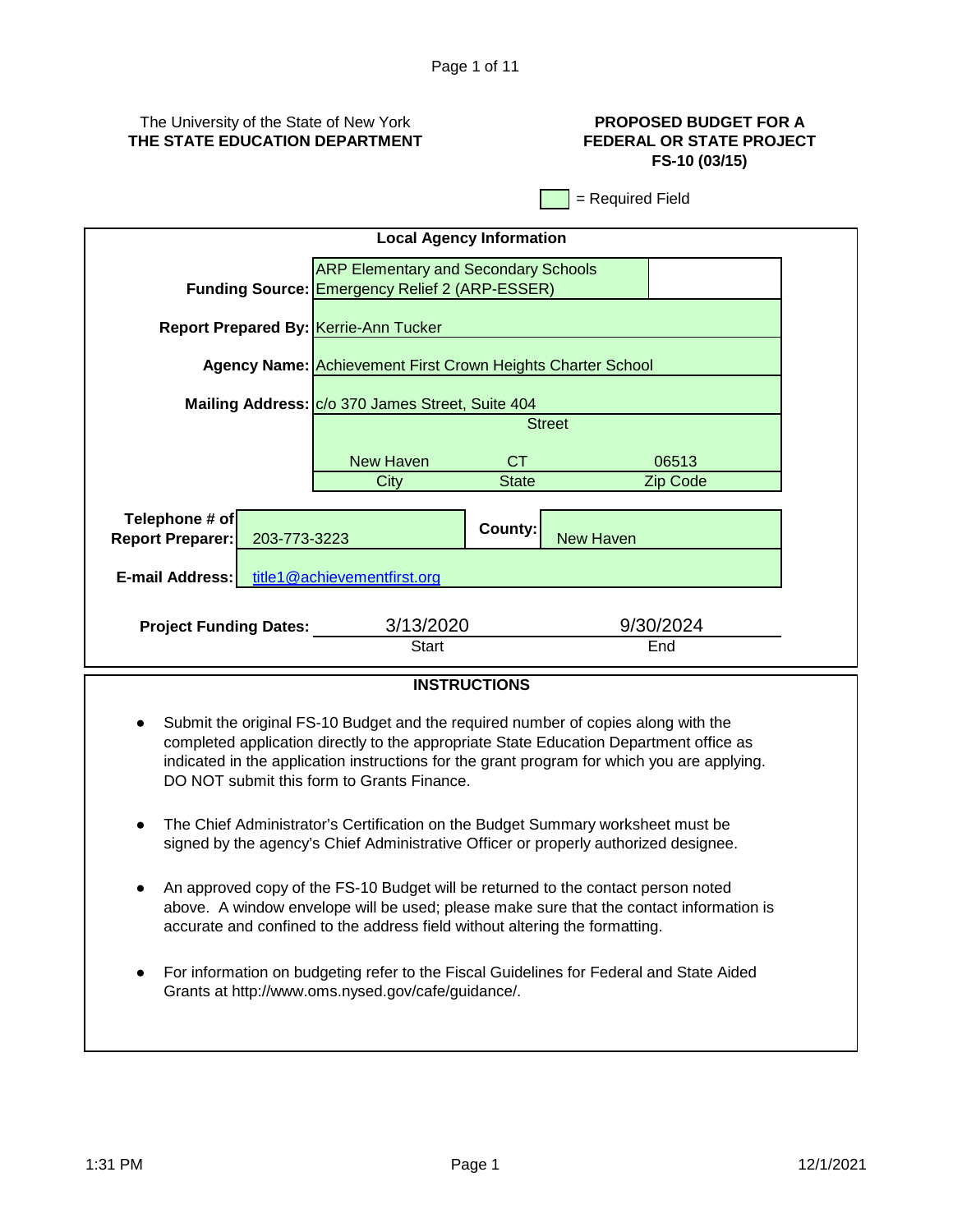# Page 2 of 11

| SALARIES FOR PROFESSIONAL STAFF                                                                |                                |                           |                       |
|------------------------------------------------------------------------------------------------|--------------------------------|---------------------------|-----------------------|
|                                                                                                |                                | Subtotal - Code 15        | \$326,902             |
| <b>Specific Position Title</b>                                                                 | <b>Full-Time</b><br>Equivalent | Annualized Rate of<br>Pay | <b>Project Salary</b> |
| AF Crown Heights share of cost for a<br>Network Director of Reading Fluency for<br>2yrs        | 0.1009629630                   | \$108,000                 | \$21,808              |
| AF Crown Heights share of cost for a<br>Network Director of Family Engagement<br>for 2yrs      | 0.1009629630                   | \$108,000                 | \$21,808              |
| Summer Academy K-12 Teacher<br>Stipends for 2 yrs                                              | 5.8780000000                   | \$6,250                   | \$73,475              |
| AF Crown Heights share of cost for a<br>Network Director of Tutoring for 2yrs                  | 0.0841851852                   | \$108,000                 | \$18,184              |
| Contracted ES ELA Interventionist for 1 yr                                                     | 1.0000000000                   | \$74,400                  | \$74,400              |
| Contracted HS Math Interventionist for 1<br>yr                                                 | 1.0000000000                   | \$83,477                  | \$83,477              |
| AF Crown Heights share of cost for a<br>Network Director of Health & Safety for<br>3yrs        | 0.1058823529                   | \$85,000                  | \$27,000              |
| AF Crown Heights share of cost for a<br>Network Assoc. Director of Health &<br>Safety for 1 yr | 0.1125000000                   | \$60,000                  | \$6,750               |
|                                                                                                |                                |                           |                       |
|                                                                                                |                                |                           |                       |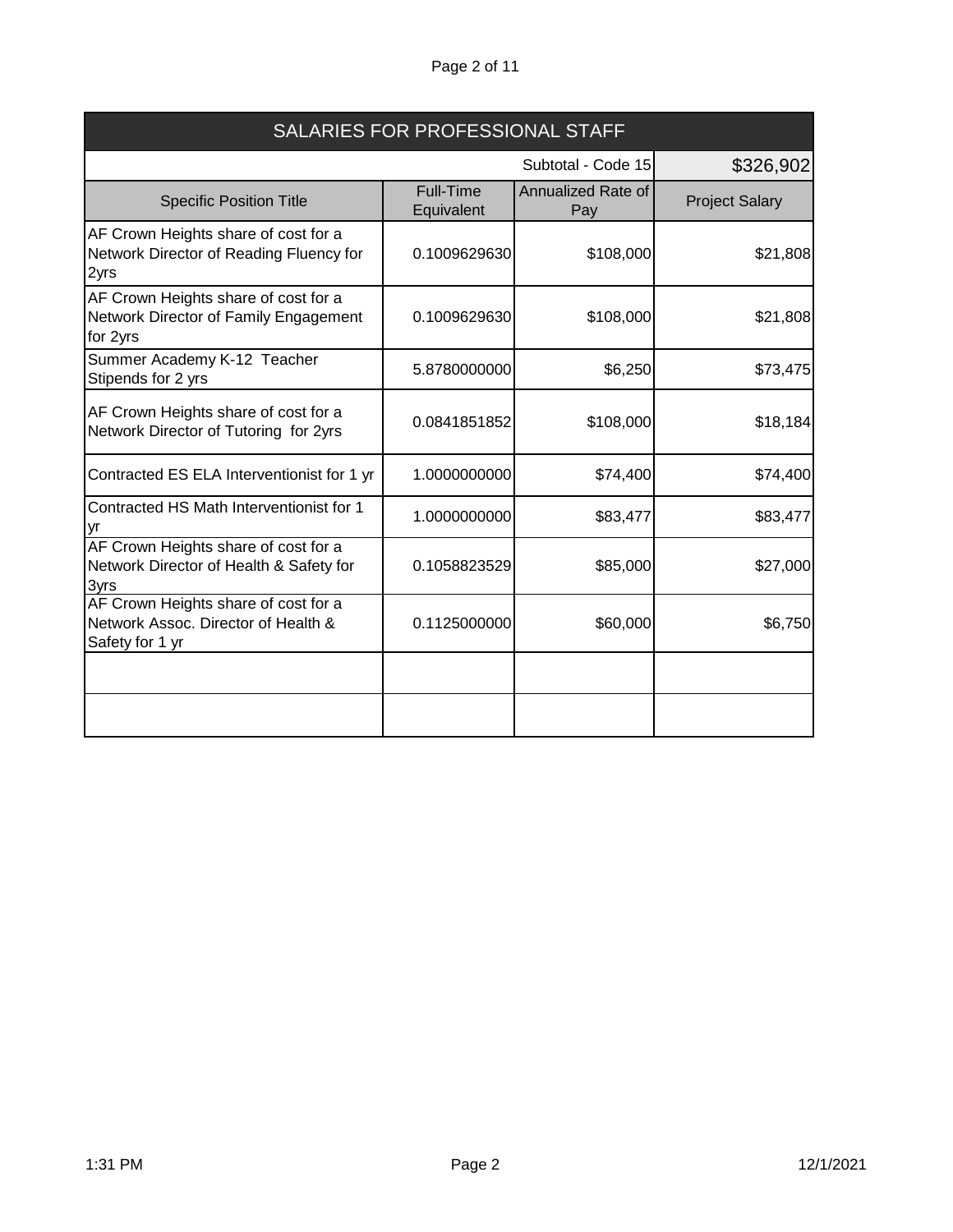# Page 3 of 11

| <b>SALARIES FOR SUPPORT STAFF</b>                                                                  |                                |                           |                       |
|----------------------------------------------------------------------------------------------------|--------------------------------|---------------------------|-----------------------|
| Subtotal - Code 16                                                                                 |                                |                           | \$268,176             |
| <b>Specific Position Title</b>                                                                     | <b>Full-Time</b><br>Equivalent | Annualized Rate of<br>Pay | <b>Project Salary</b> |
| Contract Nurse's Assistans (ES, MS &<br>HS)                                                        | 3.00                           | \$43,200.00               | \$129,600             |
| Long Term Substitute Teacher Contracted<br>to Cover Expected Absences for 1 yr (1<br>each ES & HS) | 2.00                           | \$69,288.00               | \$138,576             |
|                                                                                                    |                                |                           |                       |
|                                                                                                    |                                |                           |                       |
|                                                                                                    |                                |                           |                       |
|                                                                                                    |                                |                           |                       |
|                                                                                                    |                                |                           |                       |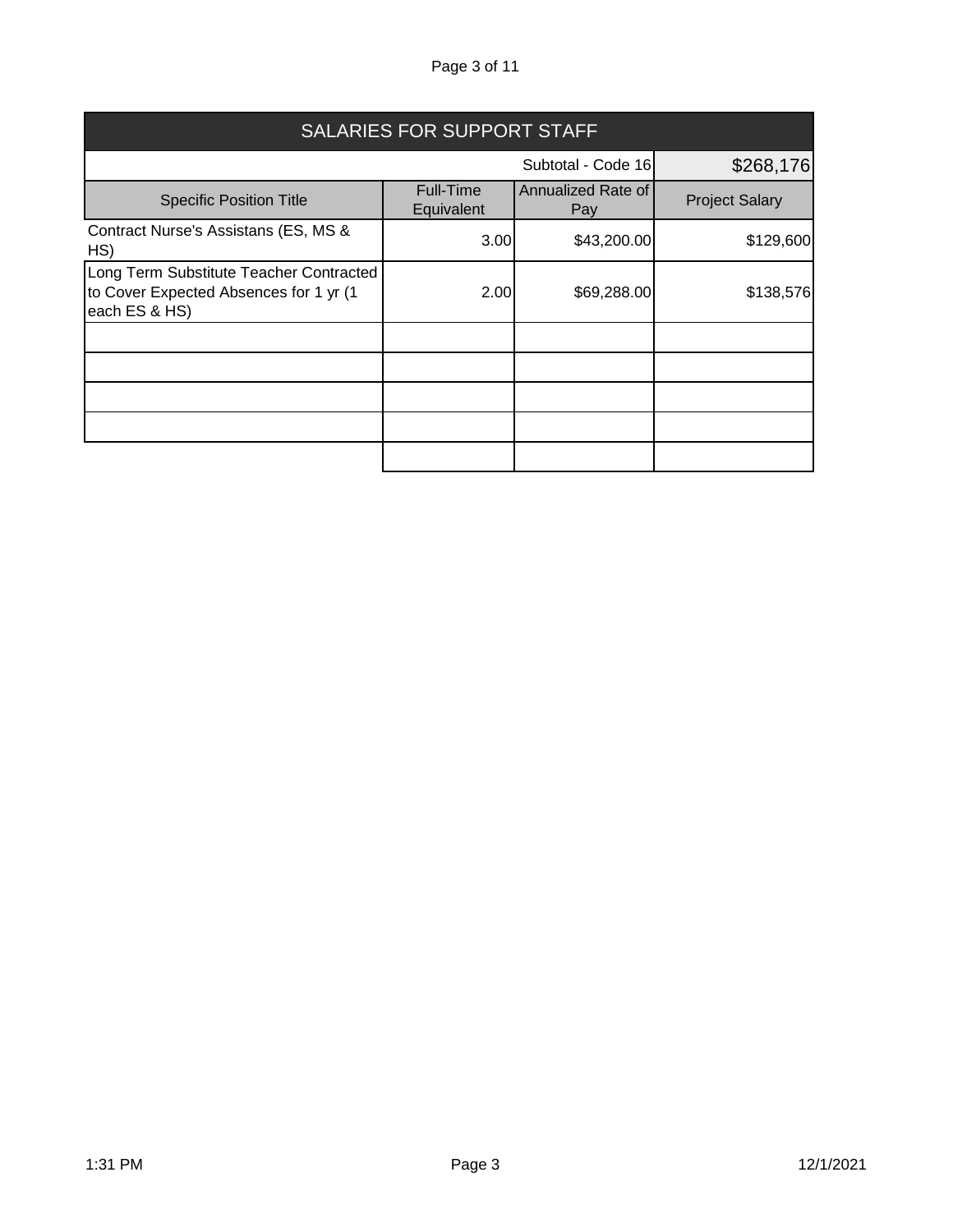| <b>PURCHASED SERVICES</b>                                                                                                                                               |                                                                                                        |                                                                 |                                          |
|-------------------------------------------------------------------------------------------------------------------------------------------------------------------------|--------------------------------------------------------------------------------------------------------|-----------------------------------------------------------------|------------------------------------------|
|                                                                                                                                                                         |                                                                                                        | Subtotal - Code 40                                              | \$1,058,039                              |
| Description of Item                                                                                                                                                     | <b>Provider of Services</b>                                                                            |                                                                 | Calculation of Cost Proposed Expenditure |
| Professional Neat Bar Installation<br>with Zoom                                                                                                                         | <b>Red Thread</b>                                                                                      | 1 x \$1200                                                      | \$1,200                                  |
| Student MiFi Service Plans for 12<br>months @\$20/ month                                                                                                                | T-Mobile                                                                                               | 372 x \$20 per<br>month per scholar<br>x 12 months              | \$89,280                                 |
| Reading Recorvery/ Acceleration<br>Teacher PD (AF Crown Heights ES,<br>MS & HS share of network-wide<br>facilitator costs) for 2yrs                                     | <b>The Stanford Teacher</b><br>Education Program (STEP)                                                | Approx. \$7,269 per<br>year x 3 academy<br>levels x 2 yrs       | \$43,616                                 |
| Wellness/ SEL PD includes modules<br>on Social Work/ Mental Health and<br>DEI PDs (AF Crown Heights ES, MS<br>& HS share of network-wide<br>facilitator costs) for 2yrs | National Equity Project,<br>Courageous Conversations,<br>The Management Center,<br>and Dr. Blanca Ruiz | \$19,094 per year x<br>3 academy levels x<br>2 yrs              | \$114,564                                |
| Foundations/ Phonics PD (AF Crown<br>Heights ES share of network-wide<br>facilitator costs) for 2yrs                                                                    | Wilson® Professional<br>Learning and Teacher<br>Support                                                | \$7,296 per year x 2<br>yrs                                     | \$14,592                                 |
| <b>Cognitively Guidance Instruction</b><br>Math Program PD and Curricular<br>Aids (AF Crown Heights ES share of<br>network-wide facilitator costs) for 2<br>yrs         | <b>Future Leaders Incubator</b>                                                                        | \$6,510 per year x 2<br>yrs                                     | \$13,020                                 |
| Air Conditioning Unit Assessment at<br>AF Crown Heights ES & MS                                                                                                         | <b>AKAM</b> (Property<br>Management)                                                                   | \$600 x 2 academy<br>levels                                     | \$1,200                                  |
| Air Conditioning Unit Filter<br>Installations at AF Crown Heights<br>ES, MS & HS                                                                                        | <b>NYNJ Restoration Inc</b>                                                                            | $$4,000 \times 3$<br>academy levels                             | \$12,000                                 |
| <b>Testing Services for Asymptomatic</b><br>COVID-19                                                                                                                    | Labcorp                                                                                                | Staff: 40 x \$500<br>Students: 137 x<br>\$400                   | \$74,800                                 |
| Professional Deep Cleaning Service<br>Contract at AF Crown Heights ES &<br>МS                                                                                           | Atalian                                                                                                | \$1,012.31 per<br>week x 65 weeks                               | \$65,800                                 |
| Replace Split A/C Units at AF Crown<br>Heights ES & MS                                                                                                                  | <b>AKAM</b> (Property<br>Management)                                                                   | \$5,000 each x 10<br>A/C units                                  | \$50,000                                 |
| Install Touchless Water Fountains at AKAM (Property<br>AF Crown Heights ES, MS & HS                                                                                     | Management)                                                                                            | \$6,909.09 per<br>touchless water<br>fountain x 11<br>fountains | \$76,000                                 |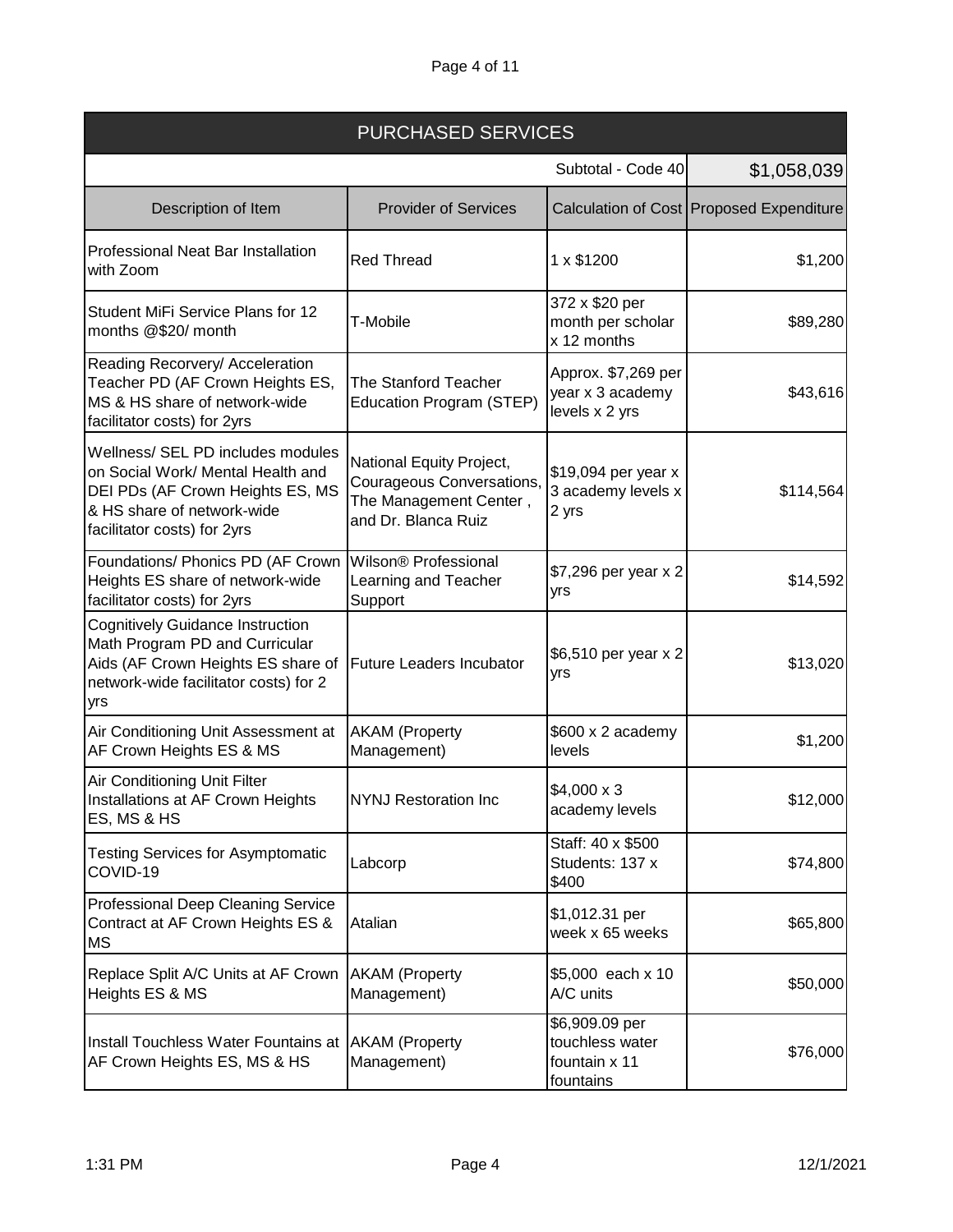| AF Summer Camp for AF Crown<br>Heights ES & MS                                               | <b>Change Summer</b>                 | $$5,000 \times 2$<br>academy levels                              | \$10,000  |
|----------------------------------------------------------------------------------------------|--------------------------------------|------------------------------------------------------------------|-----------|
| Tutors for 1:10 Small Group Tutoring<br>for AF Crown Heights ES, MS & HS<br>for 2 yrs        | <b>Great Oaks Foundation</b>         | \$15,000 per Small<br>Group Tutor x<br>4.064967 tutors x<br>2yrs | \$365,847 |
| <b>Great Oaks Tutor Lead for Small</b><br>Group Tutors (1 each for ES, MS &<br>HS) for 2 yrs | <b>Great Oaks Foundation</b>         | \$14,520 per Tutor<br>Lead x 3 academy<br>levels x 2 yrs         | \$87,120  |
| Window Repairs at AF Crown<br>Heights ES & MS                                                | <b>AKAM</b> (Property<br>Management) | \$600 per window<br>repair x 50<br>windows                       | \$30,000  |
| Install Plexiglass Barriers in<br>Restrooms at AF Crown Heights ES,<br><b>MS &amp; HS</b>    | <b>AKAM</b> (Property<br>Management) | \$500 per restroom<br>x 18 plexiglass<br>barrier installations   | \$9,000   |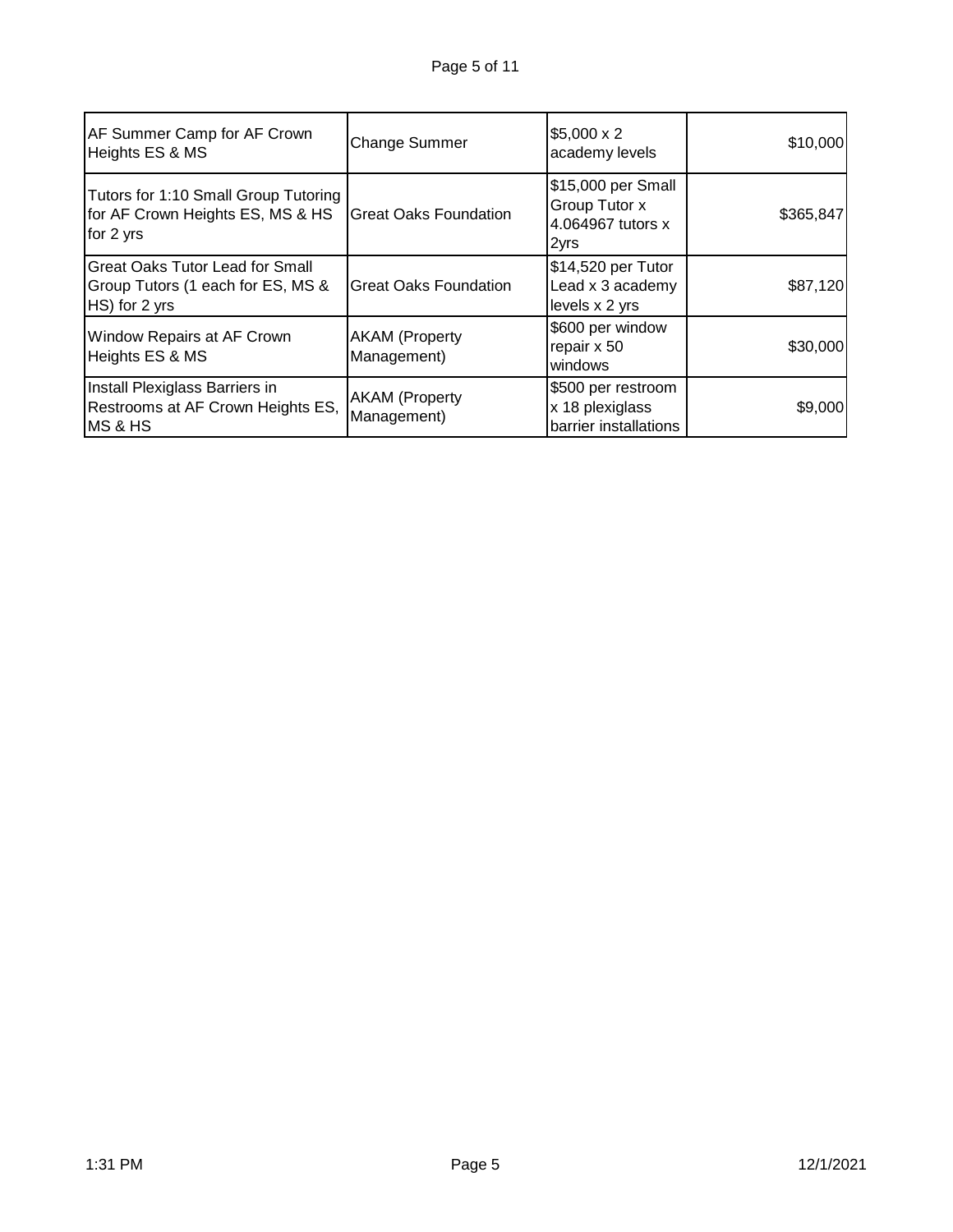# Page 6 of 11

| <b>SUPPLIES AND MATERIALS</b>            |          |                    |                             |  |
|------------------------------------------|----------|--------------------|-----------------------------|--|
|                                          |          | Subtotal - Code 45 | \$1,793,365                 |  |
| Description of Item                      | Quantity | <b>Unit Cost</b>   | <b>Proposed Expenditure</b> |  |
| <b>Hand Sanitizer Stocks</b>             | 332.00   | \$44.16            | \$14,662.00                 |  |
| Wall-Mount Sanitizer Dispensers          | 20.00    | \$40.00            | \$800.00                    |  |
| <b>Free Standing Sanitzing Stations</b>  | 30.00    | \$100.00           | \$3,000.00                  |  |
| <b>Adult Reusable Masks</b>              | 508.00   | \$2.70             | \$1,371.00                  |  |
| <b>Adult Disposable Masks</b>            | 2588.00  | \$0.42             | \$1,087.00                  |  |
| <b>Student Reusable Masks</b>            | 4140.00  | \$2.40             | \$9,937.00                  |  |
| <b>Student Disposable Masks</b>          | 12664.00 | \$0.42             | \$5,319.00                  |  |
| <b>Protective Face Shields</b>           | 30.00    | \$45.00            | \$1,350.00                  |  |
| Latex/ Disposable Gloves                 | 26567.00 | \$0.12             | \$3,188.00                  |  |
| <b>Disposable Gowns</b>                  | 578.00   | \$2.50             | \$1,444.00                  |  |
| <b>Desk Shields</b>                      | 1472.00  | \$45.01            | \$66,250.00                 |  |
| <b>ES Student Instructional Supplies</b> | 365.00   | \$49.32            | \$18,000.00                 |  |
| <b>MS Student Instructional Supplies</b> | 293.00   | \$104.19           | \$30,528.00                 |  |
| <b>HS Student Instructional Supplies</b> | 359.00   | \$107.40           | \$38,556.00                 |  |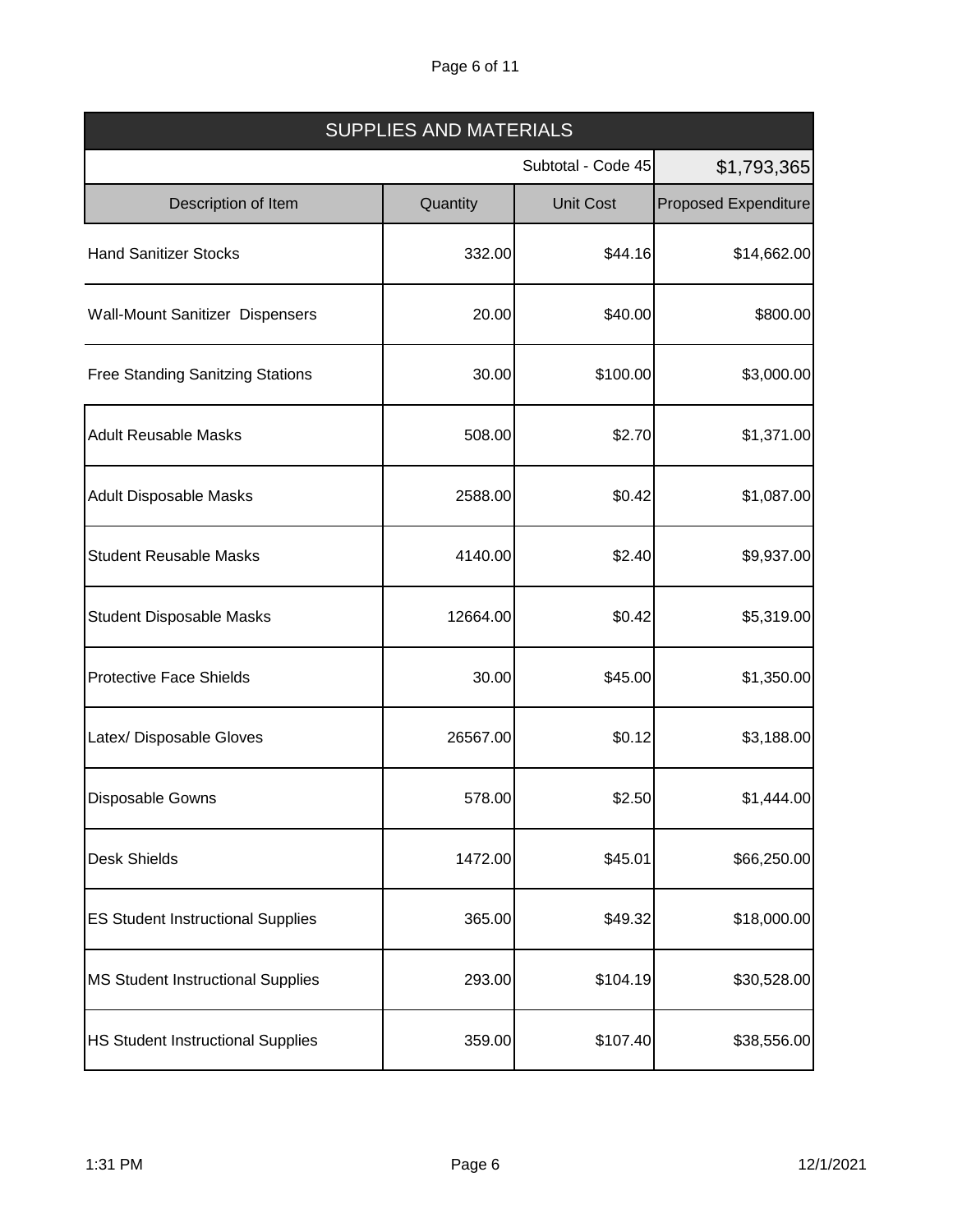| <b>Teacher Instructional Supplies</b>                                             | 68.00   | \$345.44   | \$23,490.00  |
|-----------------------------------------------------------------------------------|---------|------------|--------------|
| <b>Sanitizing Wipes</b>                                                           | 3569.00 | \$22.00    | \$78,526.00  |
| HS SEL Program Supplies per scholar                                               | 530.00  | \$39.62    | \$21,000.00  |
|                                                                                   |         |            |              |
| <b>Education Technology</b>                                                       |         |            |              |
| <b>Neat Bar Solutions</b>                                                         | 1.00    | \$2,700.00 | \$2,700.00   |
| <b>Student Chromebooks</b>                                                        | 1413.00 | \$400.00   | \$565,200.00 |
| Replacement Chromebook Chargers                                                   | 333.00  | \$20.02    | \$6,668.00   |
| Student Headphones for Hybrid/ Remote<br>Learning                                 | 3008.00 | \$16.00    | \$48,120.00  |
| Zoom Annual License + Individual<br>Accounts per scholar                          | 1354.00 | \$12.37    | \$16,749.00  |
| Student Tech Support Software (HubbleIQ<br>& Zendesk) per scholar                 | 1354.00 | \$12.59    | \$17,045.00  |
| Digital Learning Programs for Learning<br>Enrichment- General Content per scholar | 1354.00 | \$69.93    | \$94,687.00  |
| Digital Learning Programs for Learning<br>Enrichment- ELA per scholar             | 1354.00 | \$127.38   | \$172,470.00 |
| Digital Learning Programs for Learning<br>Enrichment- Math per scholar            | 1354.00 | \$80.92    | \$109,569.00 |
| Digital Learning Programs for Learning<br>Enrichment- Science/History per scholar | 1354.00 | \$29.92    | \$40,518.00  |
| Digital Learning Programs for Learning<br>Enrichment- Targeted Interventions      | 325.00  | \$97.38    | \$31,647.00  |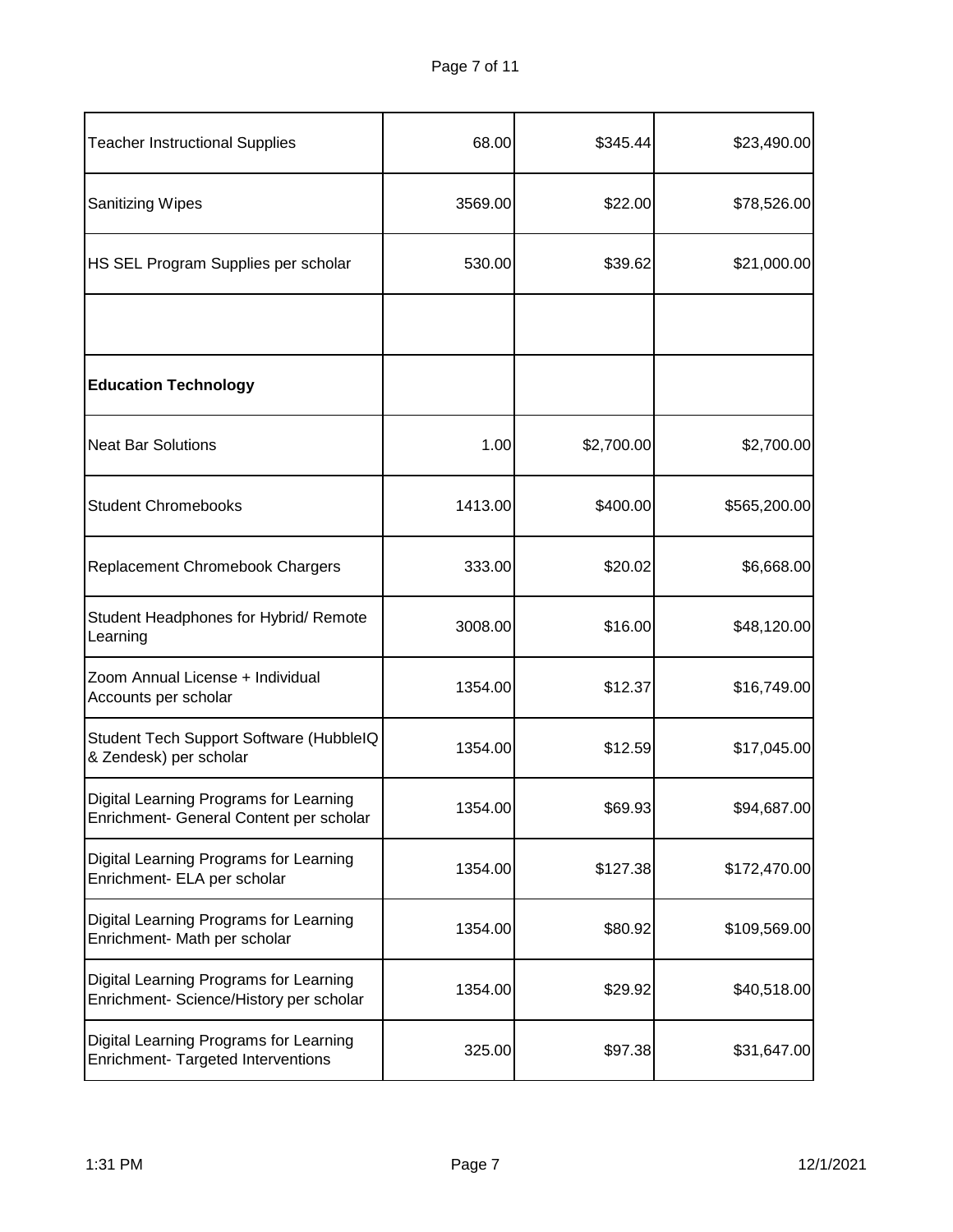| <b>Tutoring Program Costs</b>                                               |        |            |             |
|-----------------------------------------------------------------------------|--------|------------|-------------|
| <b>Small Group Tutors' Laptops</b>                                          | 40.00  | \$600.00   | \$24,000.00 |
| Tutor Peripherals (Mouses, Keyboards,<br><b>Headsets and Monitors)</b>      | 40.00  | \$300.00   | \$12,000.00 |
| <b>Tutor Instructional Software Package</b>                                 | 40.00  | \$100.00   | \$4,000.00  |
| <b>Small Group Scholar Tutoring Materials</b>                               | 790.00 | \$50.00    | \$39,500.00 |
|                                                                             |        |            |             |
| <b>Facilities Supplies</b>                                                  |        |            |             |
| <b>Filters for Air Conditioning Units</b>                                   | 424.00 | \$150.00   | \$63,600.00 |
| <b>Small Electrostatic Sprayers</b>                                         | 1.00   | \$1,000.00 | \$1,000     |
| Electrostatic Disinfectant per week                                         | 30.00  | \$316.67   | \$9,500     |
| Supplementary Commercial-grade<br>Cleaning/ Disinfecting Supplies per month | 10.00  | \$950.00   | \$9,500     |
| <b>HVAC Sanitiing Units</b>                                                 | 5.00   | \$4,500.00 | \$22,500    |
| Small Standalone Air Purifiers                                              | 120.00 | \$600.00   | \$72,000.00 |
| Large Room Air Purifiers                                                    | 4.00   | \$3,500.00 | \$14,000.00 |
| Individual Desks for Physical Distancing                                    | 180.00 | \$200.00   | \$36,000    |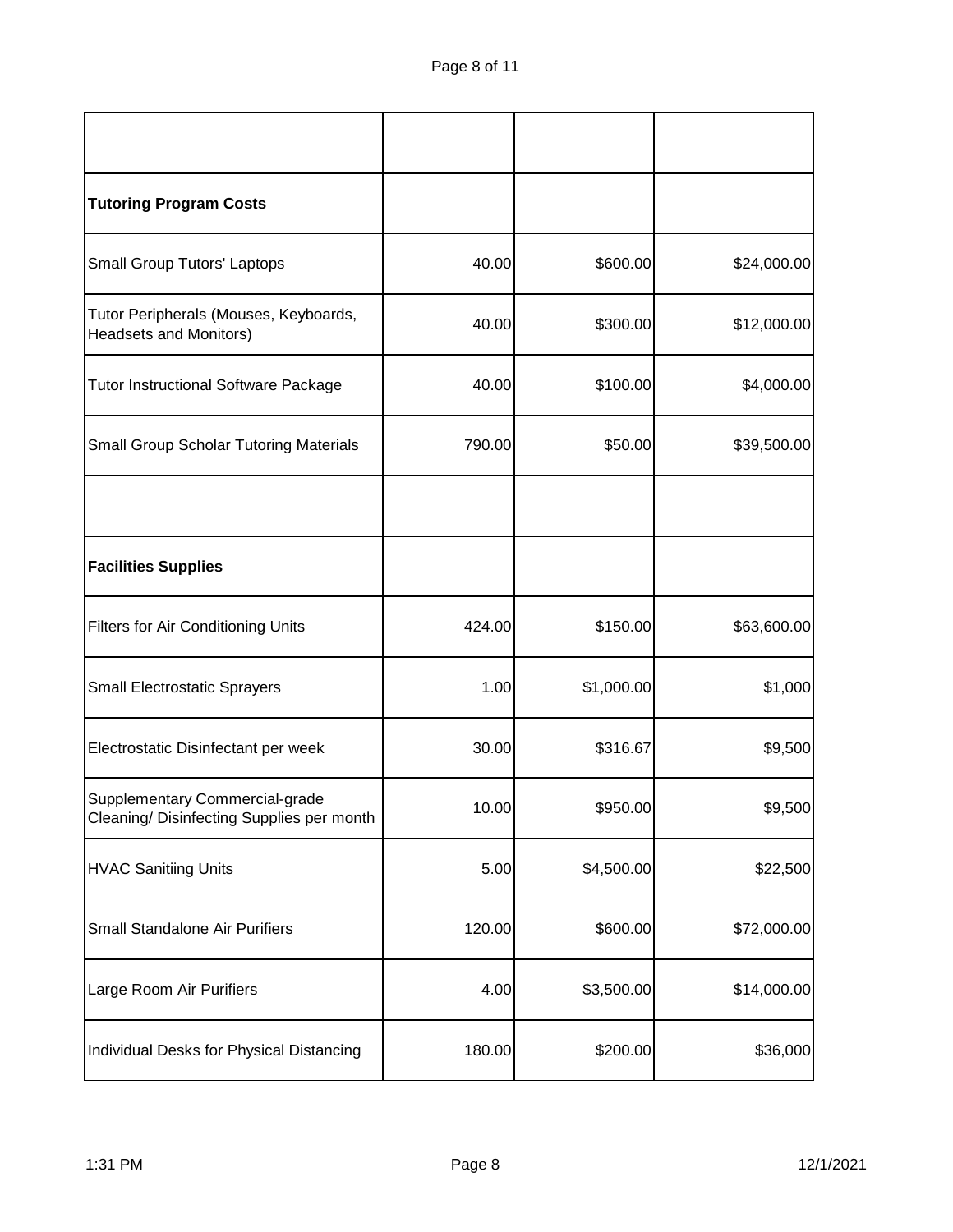| <b>Independent Reading Library Books</b>             |        |         |             |
|------------------------------------------------------|--------|---------|-------------|
| ES Independent Reading Library (K-4) per<br>year     | 456.00 | \$39.50 | \$18,012.00 |
| MS Independent Reading Library (Gr 5-8)<br>per year  | 368.00 | \$54.00 | \$19,872.00 |
| HS Independent Reading Library (Gr 9-12)<br>per year | 530.00 | \$45.28 | \$24,000.00 |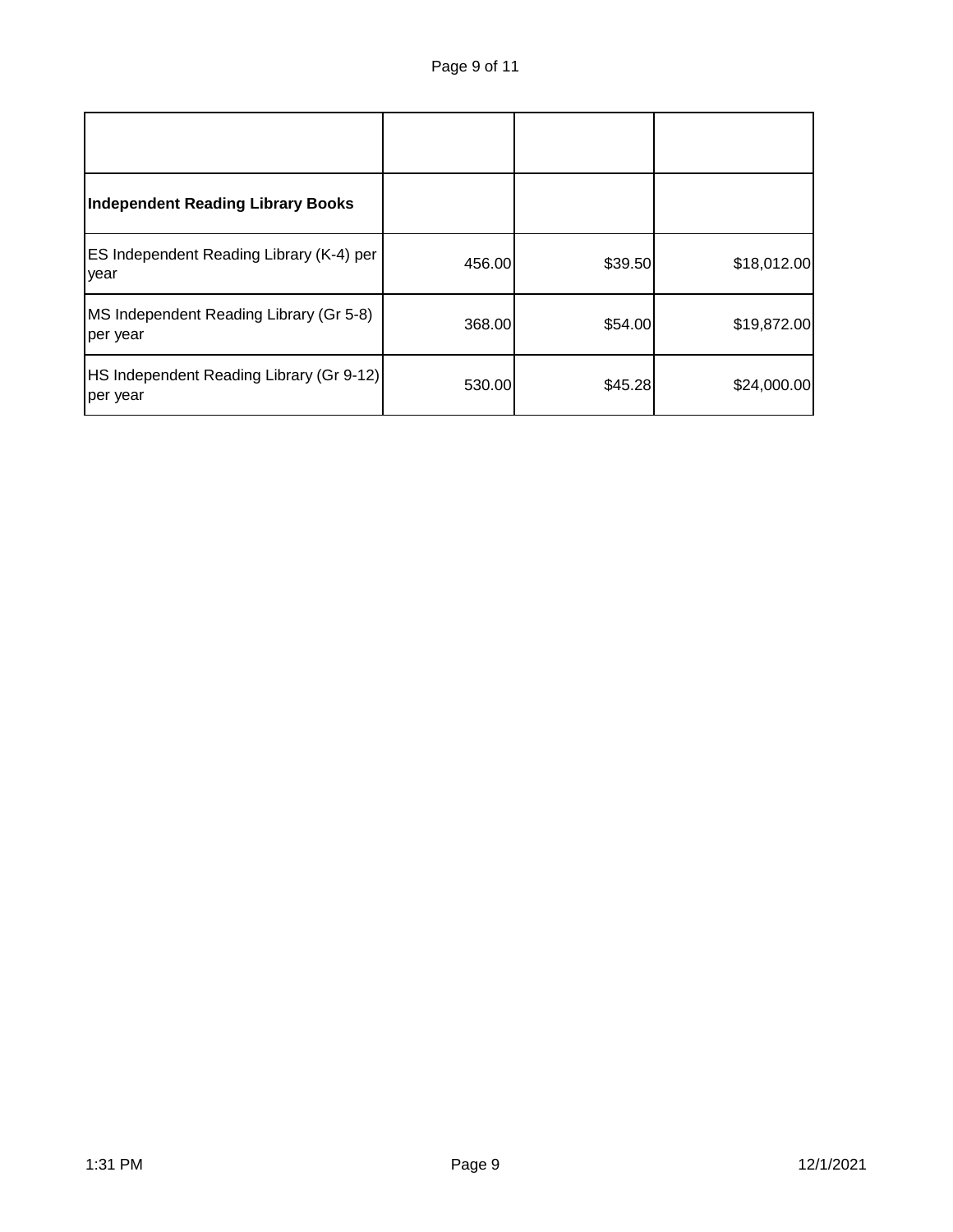# **BUDGET SUMMARY**

| <b>SUBTOTAL</b>                                                                                                                                                                                                                                                                                                                                                                                                                                                                                                                                                                                                                                                                            |                    | CODE PROJECT COSTS                         |                                  |                                                   |
|--------------------------------------------------------------------------------------------------------------------------------------------------------------------------------------------------------------------------------------------------------------------------------------------------------------------------------------------------------------------------------------------------------------------------------------------------------------------------------------------------------------------------------------------------------------------------------------------------------------------------------------------------------------------------------------------|--------------------|--------------------------------------------|----------------------------------|---------------------------------------------------|
| <b>Professional Salaries</b>                                                                                                                                                                                                                                                                                                                                                                                                                                                                                                                                                                                                                                                               | 15                 | \$326,902                                  | Agency Code:                     | 331700860879                                      |
| <b>Support Staff Salaries</b>                                                                                                                                                                                                                                                                                                                                                                                                                                                                                                                                                                                                                                                              | 16                 | \$268,176                                  |                                  |                                                   |
| <b>Purchased Services</b>                                                                                                                                                                                                                                                                                                                                                                                                                                                                                                                                                                                                                                                                  | 40                 | \$1,058,039                                | Project #:                       | 5880-21-4304                                      |
| <b>Supplies and Materials</b>                                                                                                                                                                                                                                                                                                                                                                                                                                                                                                                                                                                                                                                              | 45                 | \$1,793,365                                |                                  |                                                   |
| <b>Travel Expenses</b>                                                                                                                                                                                                                                                                                                                                                                                                                                                                                                                                                                                                                                                                     | 46                 |                                            | Contract #:                      |                                                   |
| <b>Employee Benefits</b>                                                                                                                                                                                                                                                                                                                                                                                                                                                                                                                                                                                                                                                                   | 80                 |                                            |                                  |                                                   |
| <b>Indirect Cost</b>                                                                                                                                                                                                                                                                                                                                                                                                                                                                                                                                                                                                                                                                       | 90                 |                                            |                                  |                                                   |
| <b>BOCES Services</b>                                                                                                                                                                                                                                                                                                                                                                                                                                                                                                                                                                                                                                                                      | 49                 |                                            | Agency Name:                     | Achievement First Crown Heights Charter<br>School |
| Minor Remodeling                                                                                                                                                                                                                                                                                                                                                                                                                                                                                                                                                                                                                                                                           | 30                 |                                            |                                  |                                                   |
| Equipment                                                                                                                                                                                                                                                                                                                                                                                                                                                                                                                                                                                                                                                                                  | 20                 |                                            |                                  |                                                   |
|                                                                                                                                                                                                                                                                                                                                                                                                                                                                                                                                                                                                                                                                                            | <b>Grand Total</b> | \$3,446,482                                | <b>FOR DEPARTMENT USE ONLY</b>   |                                                   |
| <b>CHIEF ADMINISTRATOR'S CERTIFICATION</b><br>By signing this report, I certify to the best of my<br>knowledge and belief that the report is true, complete,<br>and accurate, and the expenditures, disbursements,<br>and cash receipts are for the purposes and objectives<br>set forth in the terms and conditions of the Federal (or<br>State) award. I am aware that any false, fictitious, or<br>fraudulent information, or the omission of any material<br>fact, may subject me to criminal, civil, or administrative<br>penalties for fraud, false statements, false claims, or<br>otherwise. (U.S. Code Title 18, Section 1001 and Title<br>31, Sections 3729-3730 and 3801-3812). |                    | <b>Funding Dates:</b><br>Program Approval: | From<br>To<br>Date:              |                                                   |
|                                                                                                                                                                                                                                                                                                                                                                                                                                                                                                                                                                                                                                                                                            |                    | <b>Fiscal Year</b>                         | <b>First Payment</b><br>Line $#$ |                                                   |
| Date<br>Victoria Pierre, Principal                                                                                                                                                                                                                                                                                                                                                                                                                                                                                                                                                                                                                                                         |                    | Signature                                  |                                  |                                                   |
| Name and Title of Chief Administrative Officer                                                                                                                                                                                                                                                                                                                                                                                                                                                                                                                                                                                                                                             |                    |                                            |                                  |                                                   |
|                                                                                                                                                                                                                                                                                                                                                                                                                                                                                                                                                                                                                                                                                            |                    |                                            |                                  |                                                   |

Voucher #

j.

First Payment